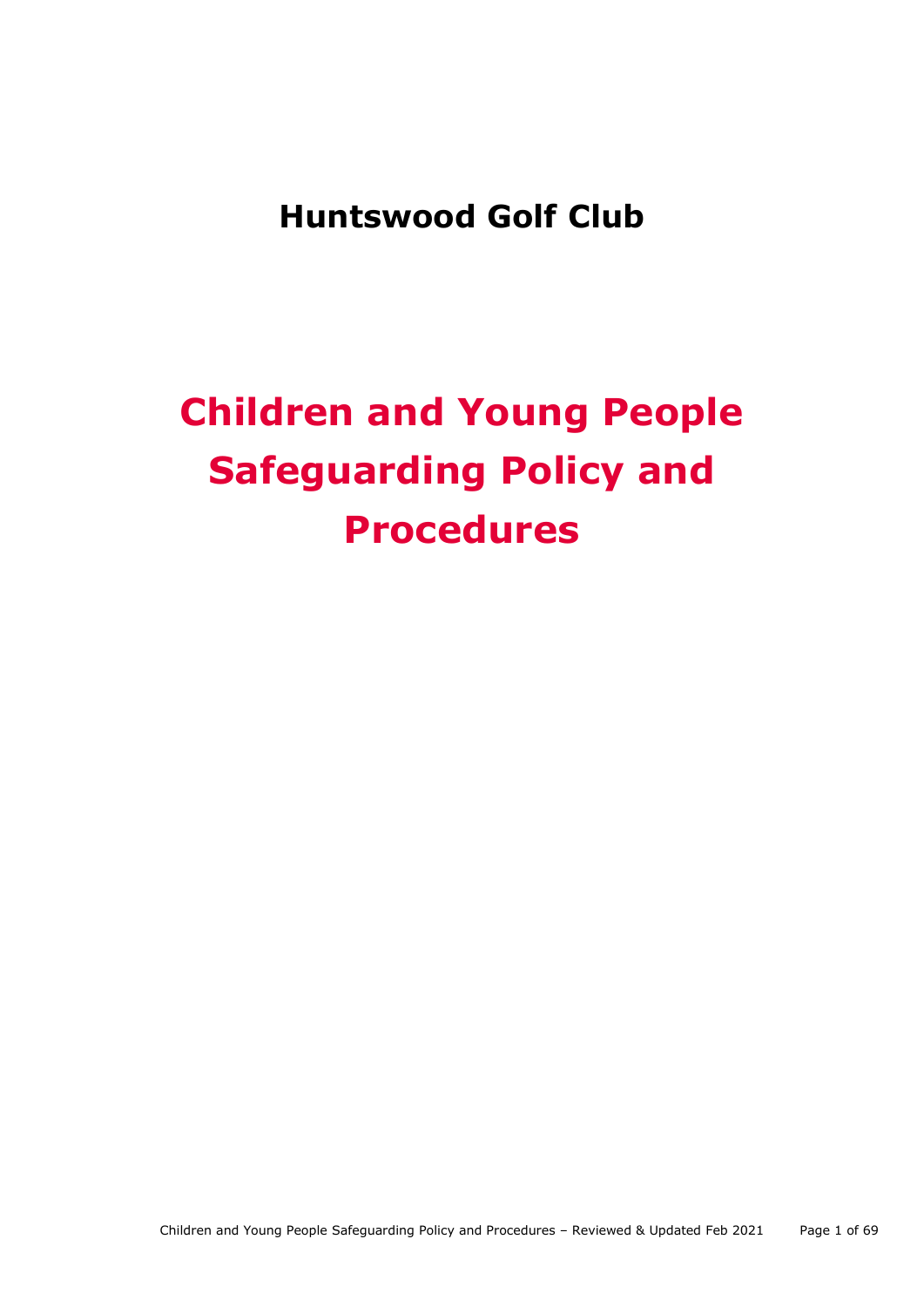## **Contents**

| Safeguarding Policy Statement                                  |                |
|----------------------------------------------------------------|----------------|
| Procedures:                                                    |                |
| 1. Recruitment and training                                    | $\overline{5}$ |
| 2. Complaints, concerns and allegations                        | 6              |
| 3. Flow Charts                                                 | 9              |
| 4. Emergencies and incidents                                   | 11             |
| 5. Supervision                                                 | 12             |
| 6. Good Practice Guidelines                                    | 12             |
| 7. Useful Contacts                                             | 16             |
| <b>Supporting Documents</b>                                    |                |
| 1. Volunteer/Staff Job Application form                        | <b>View</b>    |
| 2. Self-disclosure                                             | <b>View</b>    |
| 3. References                                                  | <b>View</b>    |
| 4. Code of Conduct for coaches and volunteers                  | <b>View</b>    |
| 5. Code of Conduct for Young Golfers                           | <b>View</b>    |
| 6. Code of Conduct for Parents/Carers                          | <b>View</b>    |
| 7. Managing Challenging Behaviour                              | <b>View</b>    |
| 8. Incident Report Form                                        | <b>View</b>    |
| 9. Accident Report Form                                        | <b>View</b>    |
| 10. Junior Profile and Parental Consent Forms                  | <b>View</b>    |
| 11. Photography Consent                                        | <b>View</b>    |
| 12. Parental Guidance                                          | <b>View</b>    |
| 13. Managing Young People on Away Trips                        | <b>View</b>    |
| 14. Social Media Guidance                                      | <b>View</b>    |
| 15. Whistleblowing Policy                                      | <b>View</b>    |
| 16. England Golf DBS Flowchart                                 | <b>View</b>    |
| 17. Categories of Child Abuse                                  | <b>View</b>    |
| 18. Club Welfare Officer Poster                                | <b>View</b>    |
| 19. Safeguarding Children and Young People - a short guide for | <b>View</b>    |
| club members                                                   |                |
| 20. Photography Policy                                         | <b>View</b>    |
| 21.Anti-Bullying Policy                                        | <u>View</u>    |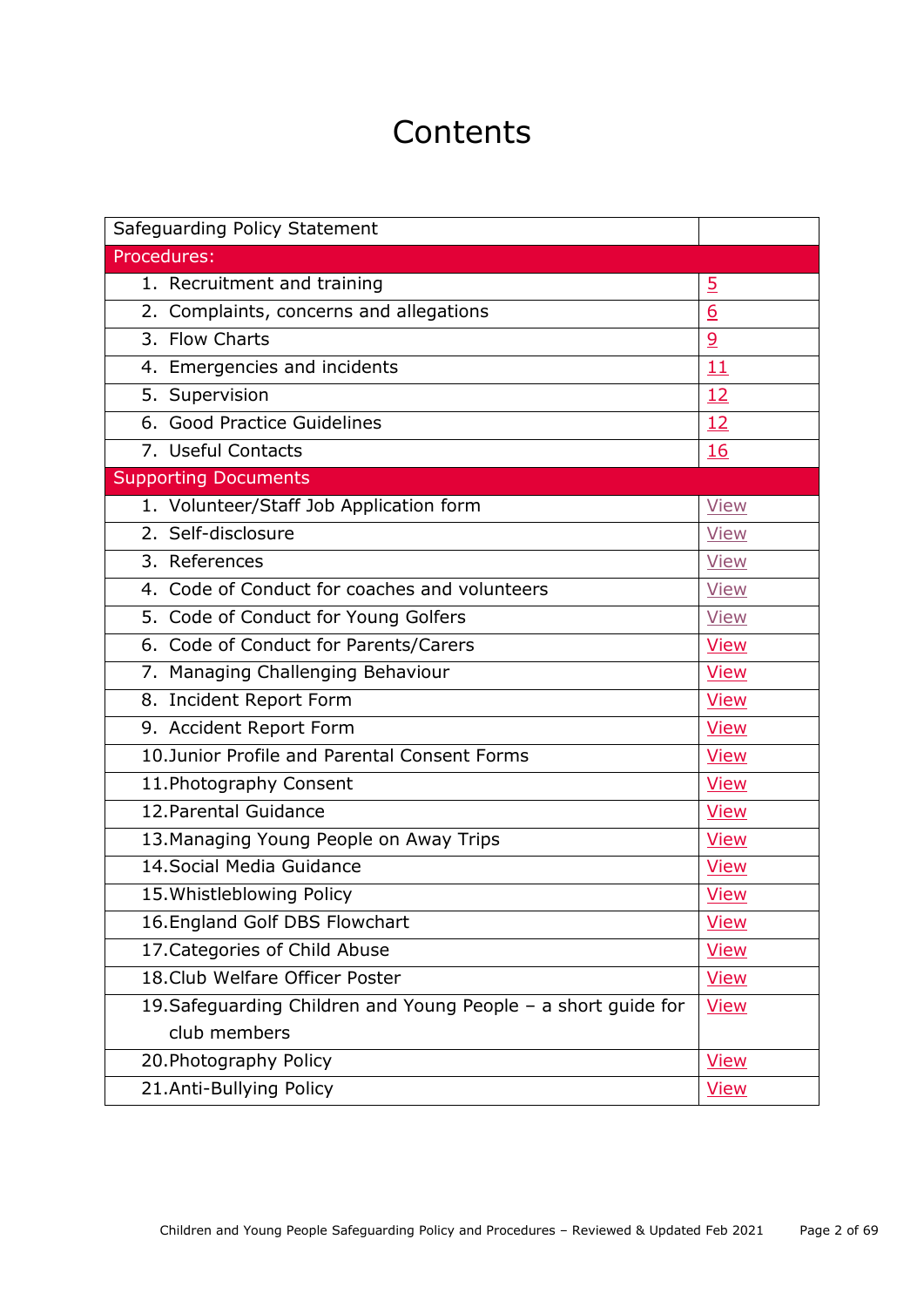### Children and Young People Safeguarding Policy

### Introduction

Everyone working with children and young people has a responsibility for keeping them safe, irrespective of their role, whether they are paid members of staff or volunteers.

England Golf is committed to ensure that the sport of golf is one within which all participants can thrive in a safe environment and that all children and young people have an enjoyable and positive experience when playing golf.

### Key principles

- The welfare of children is paramount.
- A child is defined by law in England and Wales as a person under the age of 18 years.
- All children, regardless of their Age, Race, Religion or Belief, Disability, Gender identity or Sexual Orientation, have the right to protection from abuse.
- All concerns and allegations of abuse and poor practice will be taken seriously and responded to swiftly and appropriately.
- All children have the right to be safe.
- All children have the right to be treated with dignity and respect.
- Huntswood Golf Club will work with children, their parents/carers and external organisations to safeguard the welfare of children participating in golf.
- We recognise the authority of the statutory agencies and are committed to complying with Local Safeguarding Children Board Guidelines (LSCB), Working Together under the Children Act 2004, and any legislation and statutory guidance that supersedes these.
- Huntswood Golf Club is committed to working in partnership with other key UK Golf Bodies to continually improve and to promote safeguarding initiatives across the sport.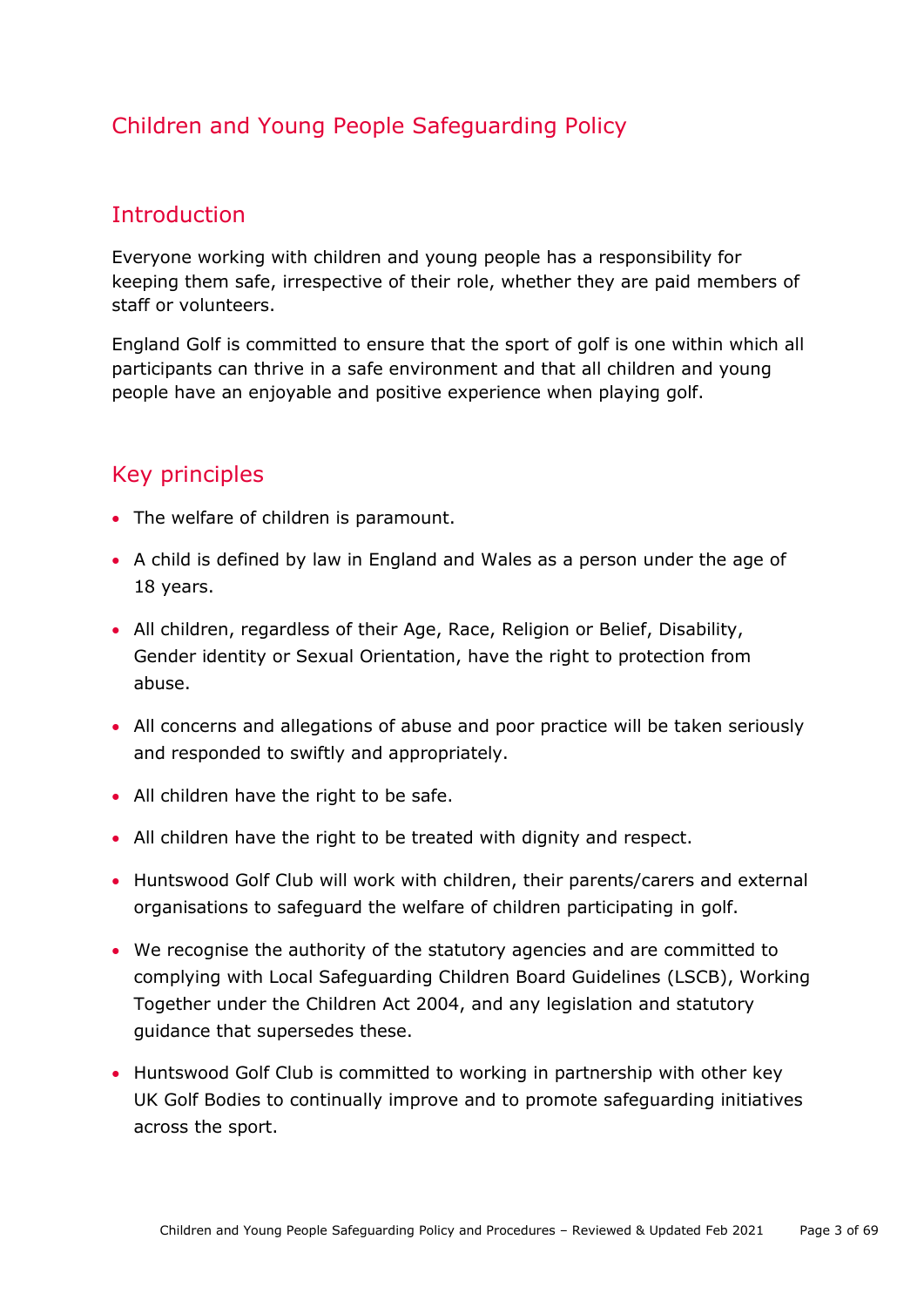• Huntswood Golf Club owes a legal duty of care to children on their premises or engaged in their activities. That duty is to take reasonable care to ensure their reasonable safety and the duty is higher than it would be for adults.

### **Objectives**

Huntswood Golf Club aims to:

- Provide a safe environment for children and young people participating in golfing activities and try to ensure that they enjoy the experience.
- Ensure robust systems are in place to manage any concerns or allegations.
- Support adults (staff, volunteers, PGA Professionals, coaches, members and visitors) to understand their roles and responsibilities with regard to their duty of care and protection of children.
- Provide appropriate level training, support and resources for staff, volunteers & coaches to make informed and confident responses to specific safeguarding issues and fulfill their role effectively.
- Ensure that children and their parents/carers are informed and consulted and, where appropriate, fully involved in decisions that affect them.
- Reassure parents and carers that all children and young people will receive the best care possible whilst participating in club activities and communicate Policy and Procedure to them through website/letter/consents.

### Responsibilities and implementation

Huntswood Golf Club will seek to promote the principles of safeguarding children by:

- Reviewing their policy and procedures every three years or whenever there is a major change in legislation. Guidance from England Golf will be sought as part of the review process.
- Conducting a risk assessment of club activities with regard to safeguarding and take appropriate action to address the identified issues within suitable timescales.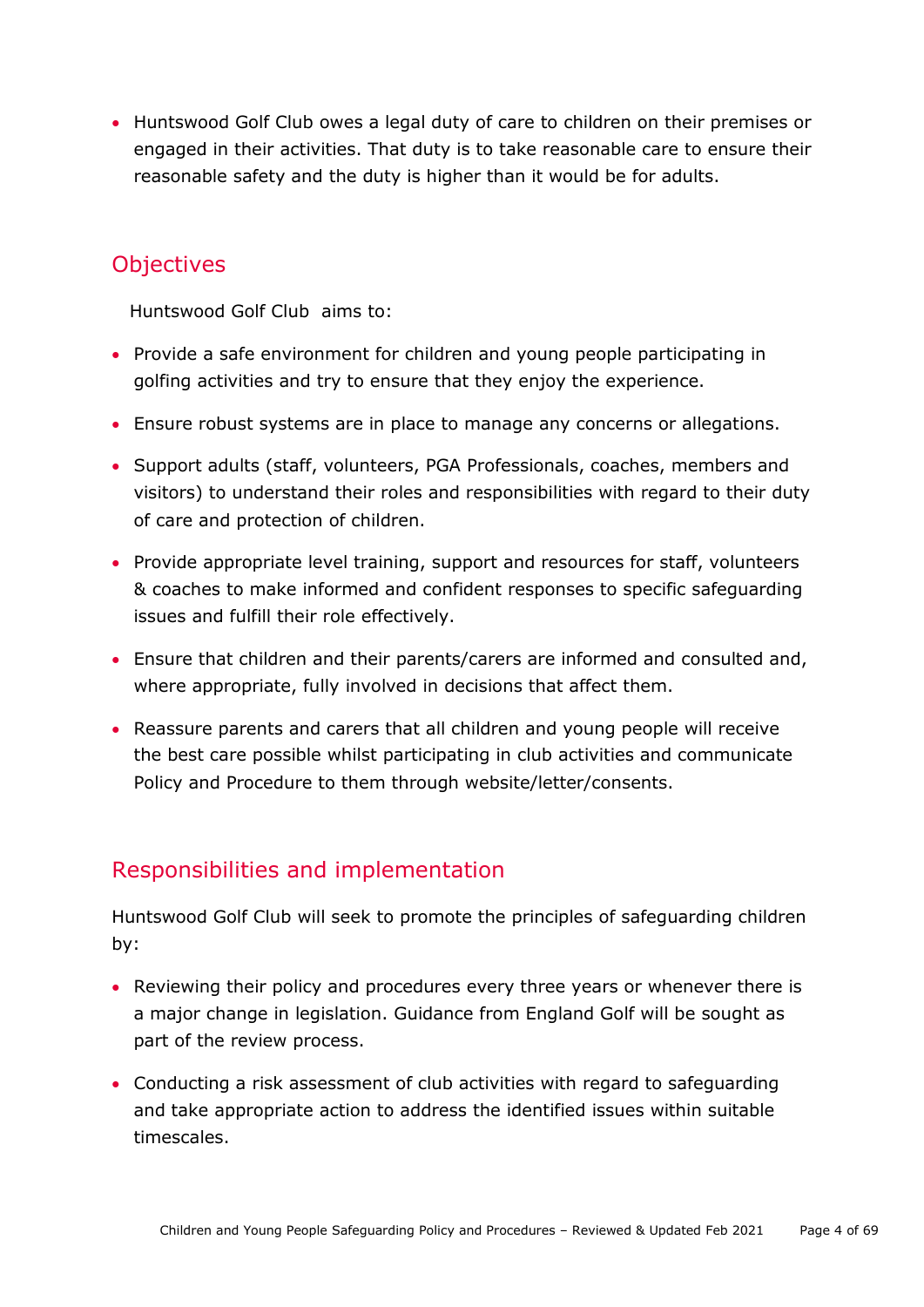- Using appropriate recruitment procedures to assess the suitability of volunteers and staff working with children and young people in line with guidance from England Golf.
- Following National Governing Body (NGB) procedures to report concerns and allegations about the behaviour of adults and ensuring that all staff, volunteers, parents and children are aware of these procedures.
- Directing staff, volunteers & coaches to appropriate safeguarding training and learning opportunities, where this is appropriate to their role.

### <span id="page-4-0"></span>1. Recruitment and training

Huntswood Golf Club will endeavour to ensure that all volunteers and staff working with children and young people are appropriate and suitable to do so, and that they have all the information they require to undertake their job effectively and appropriately.

Each role which involves an element of responsibility with regard to children, particularly those involving the regular supervision of children, whether voluntary or paid, should be assessed by the recruiting body to establish which qualifications, checks and other requirements are necessary. These will include the following:

- An application form **(Appendix 1)**
- A self-disclosure form **(Appendix 2)**
- References from 2 people **(Appendix 3)**
- A signed Code of Conduct **(Appendix 4)**
- A Disclosure & Barring Service (DBS) check on people involved in 'regulated activity' with children **(Guidance on Regulated Activity & DBS- Appendix 16)**

Details of the requirements and the qualifications and checks of individuals will be recorded by the Club Welfare Officer/Secretary/Manager who will also hold copies of the necessary Safeguarding and Protecting Children (SPC) certificates. The nominated person will possess all relevant and appropriate contact details of all staff / volunteers and other relevant bodies.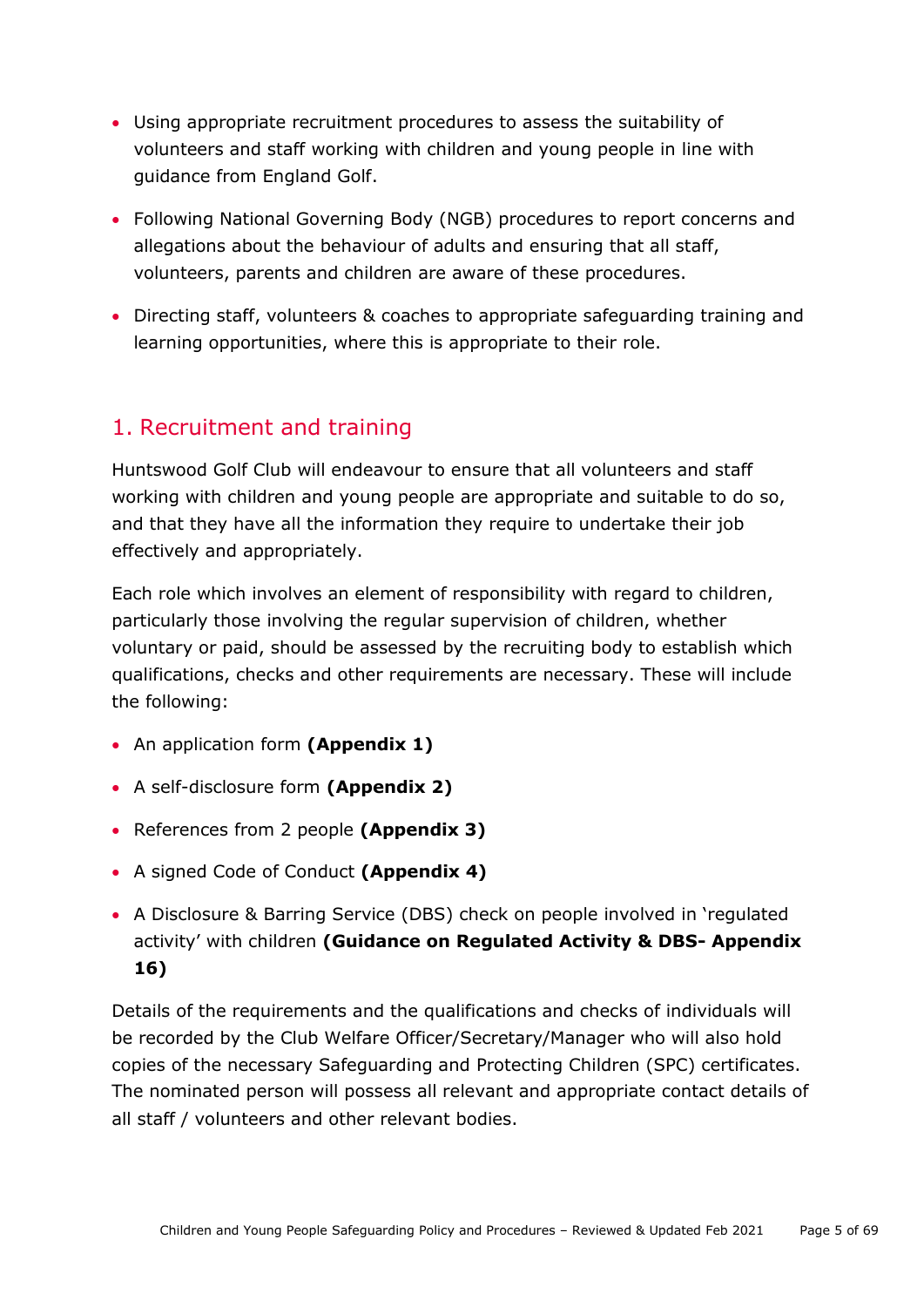All staff, volunteers & coaches will be offered access to appropriate child protection training. Huntswood Golf Club recommends attendance at the UK Coaching Safeguarding and Protecting Children (SPC) workshop and will ensure that all volunteers and staff who have significant contact with children attend. An online UK Coaching refresher course should be completed and repeated every three years for those involved in "Regulated Activity."

All staff, volunteers & coaches working with children and young people will be asked to read and become familiar with the Huntswood Golf Club Safeguarding Policy and Procedures.

All staff, volunteers & coaches involved with children and young people will be asked to read the Huntswood Golf Club Code of Conduct relevant to their role, and sign to indicate their understanding and agreement to act in accordance with the code. The code is linked to Huntswood Golf Club's Disciplinary Procedures. **(Codes of Conduct-Appendix 4,5,6)**

Huntswood Golf Club are committed to the fact that every child and participant in golf should be afforded the right to thrive through being involved in sporting activity for life, in an enjoyable, safe environment, and be protected from harm. Huntswood Golf Club acknowledge the additional vulnerability of some groups of children (e.g. disabled, looked after children, those with communication differences). Huntswood Golf Club will ensure that the environment is appropriate for the child, and tailored to their needs so that they have a positive experience of their sport without risk of harm.

### <span id="page-5-0"></span>2. Complaints, concerns and allegations

- **2.1** If a player, parent/carer, member of staff or volunteer has a concern about the welfare of a child, or the conduct of another child/young person or an adult (whether they are a parent, coach, member, or otherwise), these concerns should be brought to the attention of the Club Welfare Officer without delay. The person reporting the concern is not required to decide whether abuse has occurred, but simply has a duty to pass their concerns and any relevant information to the Welfare Officer. Please refer to Flowcharts 1 & 2 for further details (see below).
- **2.2** All concerns will be treated in confidence. Details should only be shared on a "need to know" basis with those who can help with the management of the concern.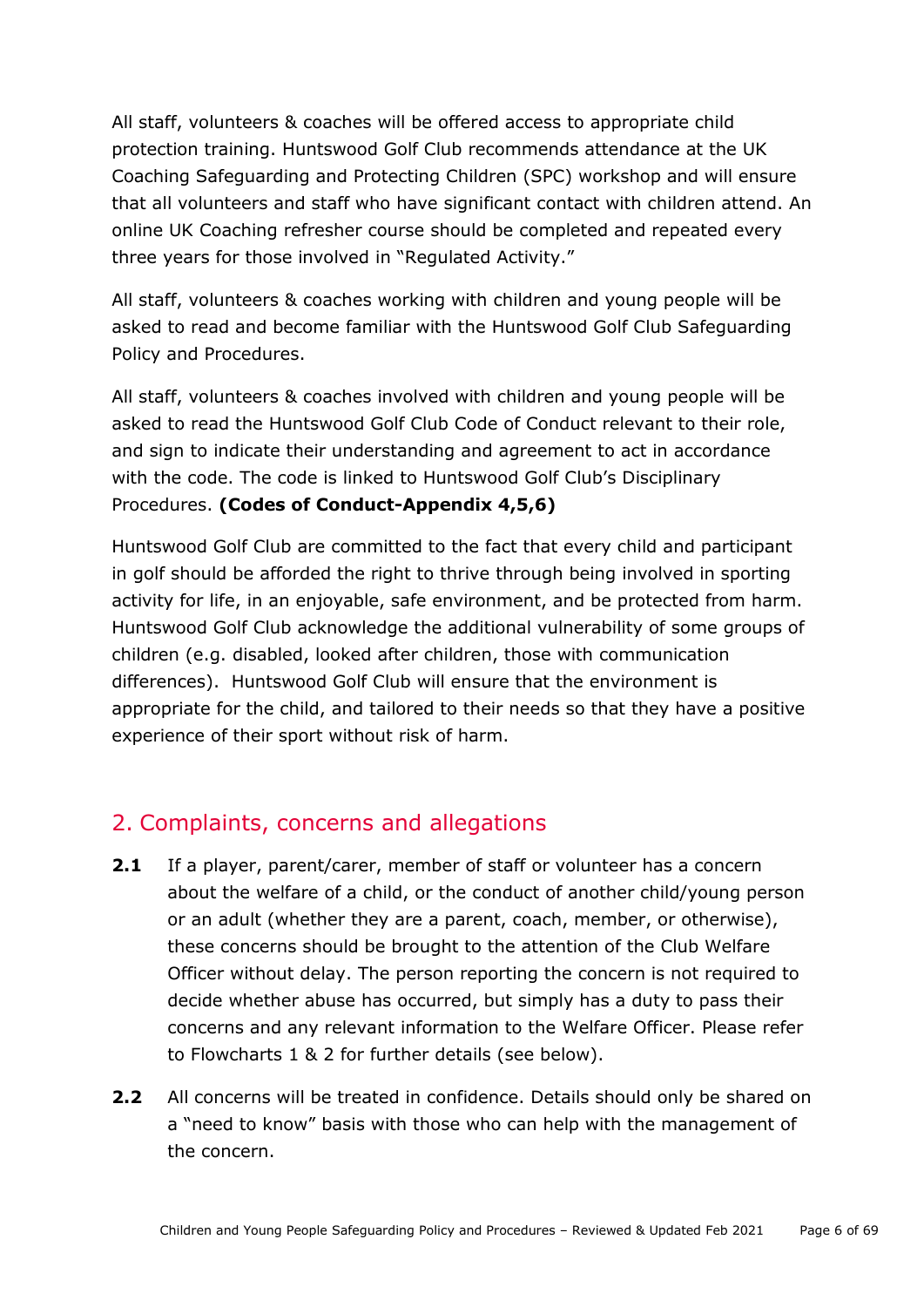- **2.3** Concerns will be recorded on an Incident Report Form and sent to the England Golf Lead Safeguarding Officer and retained confidentially within the club. The England Golf Lead Safeguarding Officer can assist with completion of this form if required, tel: 01526 351824. **(Incident Report Form-Appendix 8)**
- **2.4** Huntswood Golf Club will work with England Golf and other external agencies to take appropriate action where concerns relate to potential abuse or serious poor practice. Huntswood Golf Club disciplinary procedures will be applied and followed where possible.
- **2.5** In the event of a child making a disclosure of any type of abuse, the following guidance is given:
	- Reassure them that they have done the right thing to share the information
	- Listen carefully
	- Do not make promises that cannot be kept, such as promising not to tell anyone else
	- Do not seek to actively question the child or lead them in any way to disclose more information than they are comfortably able to: this may compromise any future action. Only ask questions to clarify your understanding where needed e.g. can you tell me what you mean by the word XXXX?
	- Record what the child has said as soon as possible on an incident report form.
	- You should explain to children, young people and families at the outset, openly and honestly, what and how information will, or could be shared and why, and seek their agreement.
	- Parents or Carers should be informed if the allegation does not involve them.
- **2.6** The NSPCC Helpline is available to discuss concerns regarding poor practice and abuse in confidence with members of the public who need support. Those with concerns are encouraged to use this service. The Helpline number is 0808 800 5000.
- **2.7** Safeguarding children and young people requires everyone to be committed to the highest possible standards of openness, integrity and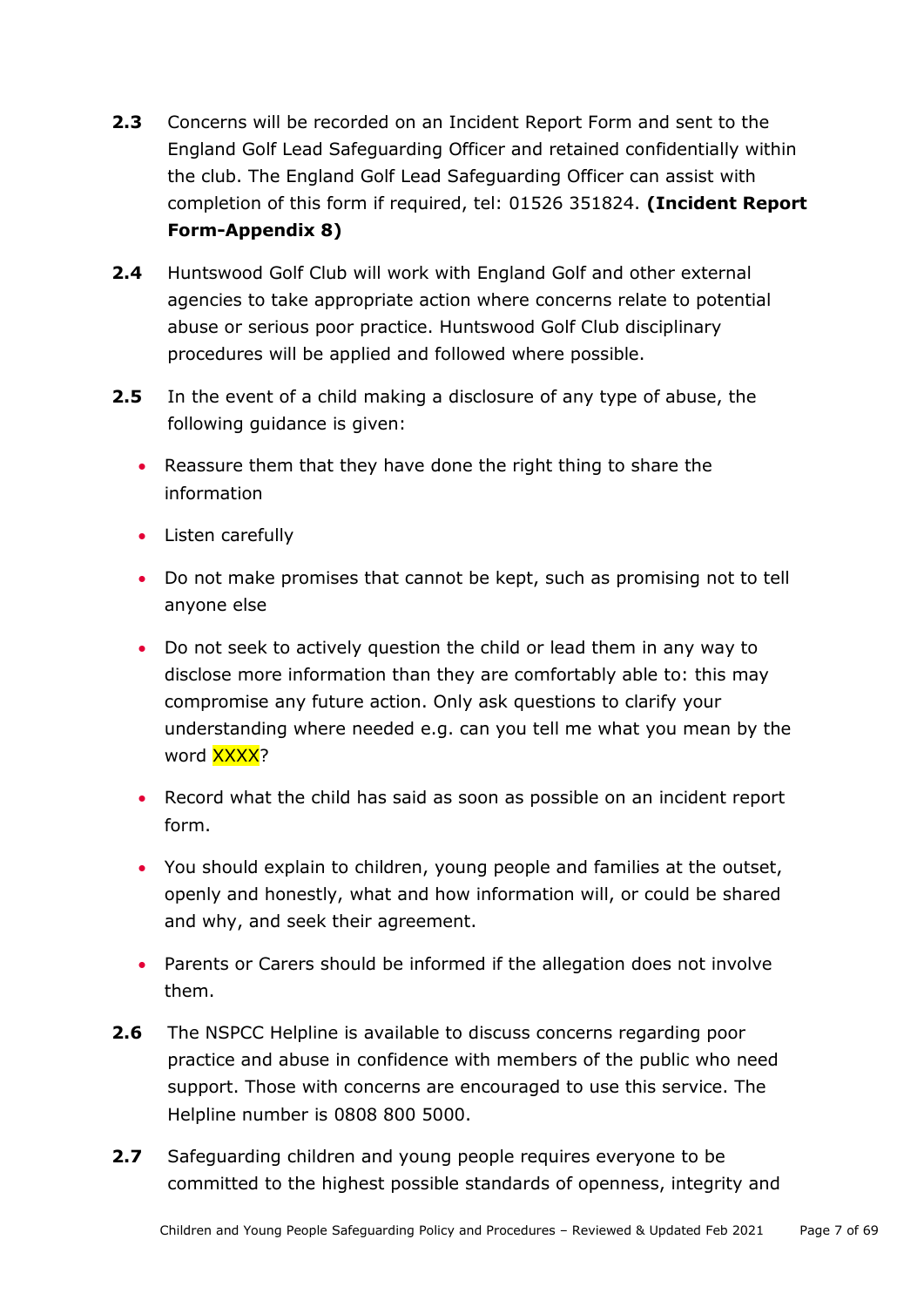accountability. Huntswood Golf Club supports an environment where staff, volunteers, parents/carers and the public are encouraged to raise safeguarding and child protection concerns. Anyone who reported a legitimate concern to the organisation (even if their concerns subsequently appear to be unfounded) will be supported. All concerns will be taken seriously. **(Whistleblowing Policy-Appendix 15)**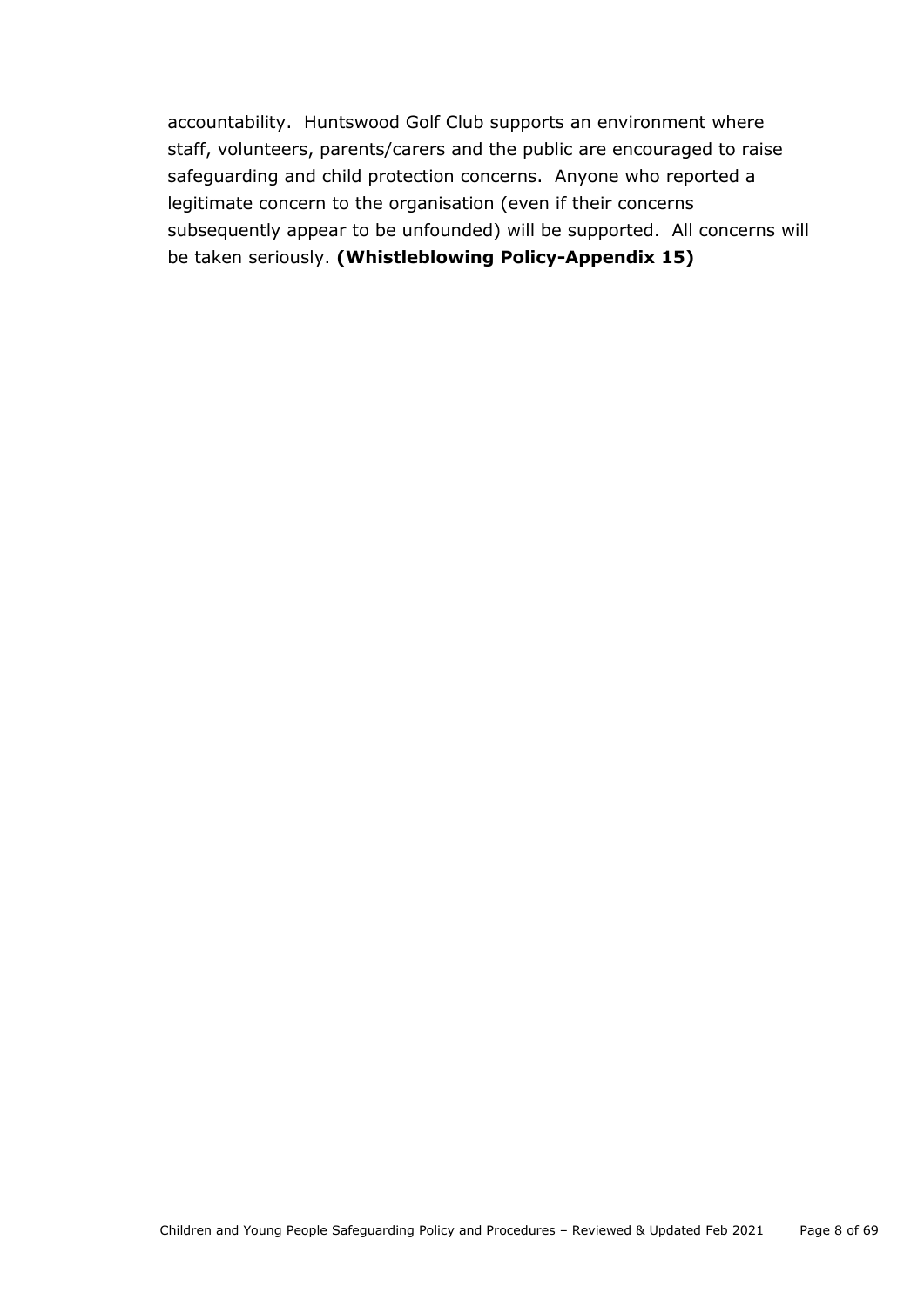### 3. FLOWCHART 1

### <span id="page-8-0"></span>**What to do if you are worried about what is happening to a child outside of the Club (but the concern is identified through the child's involvement in golf)**



\* If for any reason a Club Welfare Officer is not in post or is unavailable a principle of least delay is important. Please contact the England Golf Lead Safeguarding Officer 01526 351824 [safeguarding@englandgolf.org](mailto:safeguarding@englandgolf.org)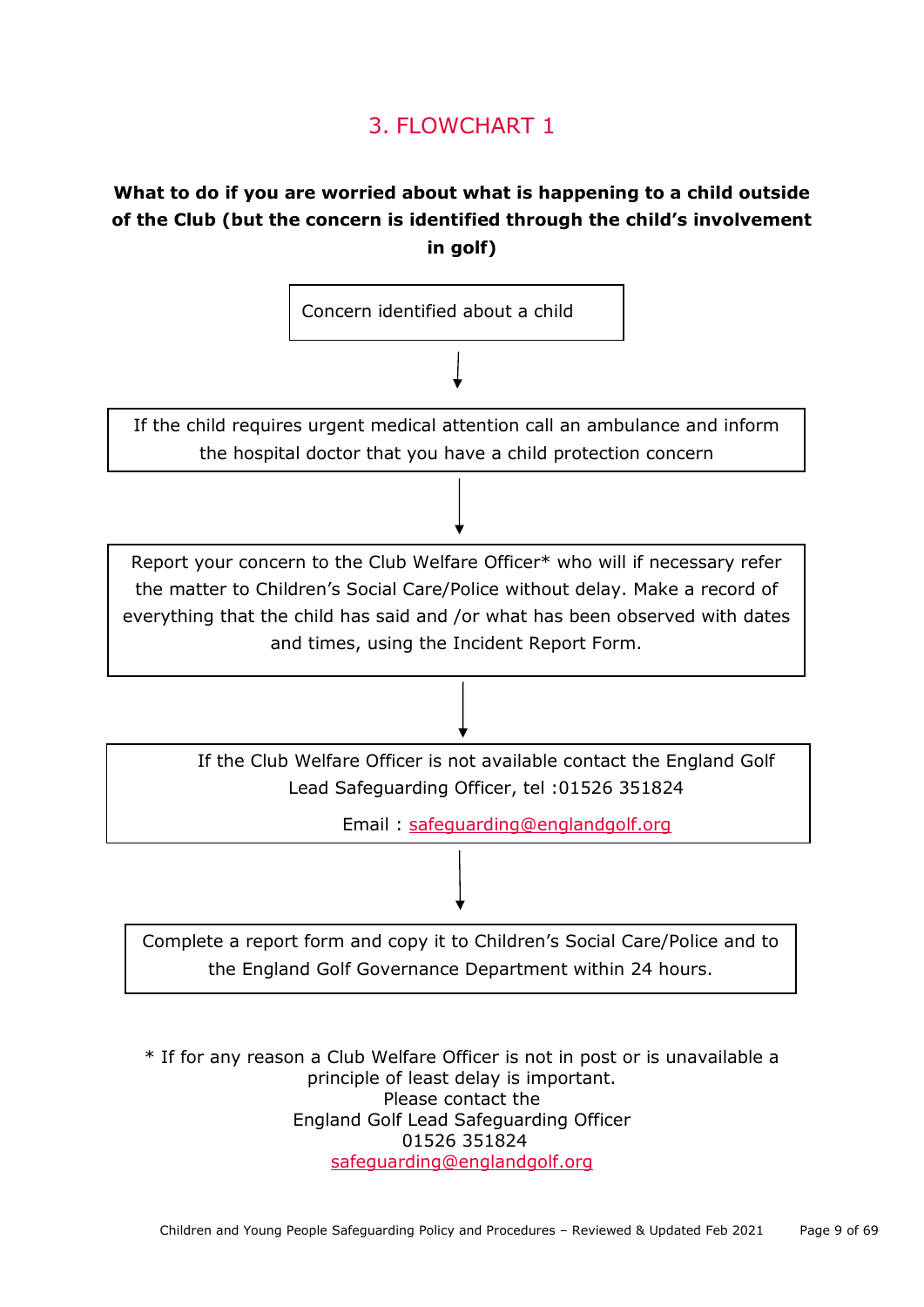### FLOW CHART 2

### **What to do if you are worried about the behaviour of any member, parent/carer, volunteer, staff, Professional, coach or official in golf or affiliated organisations**

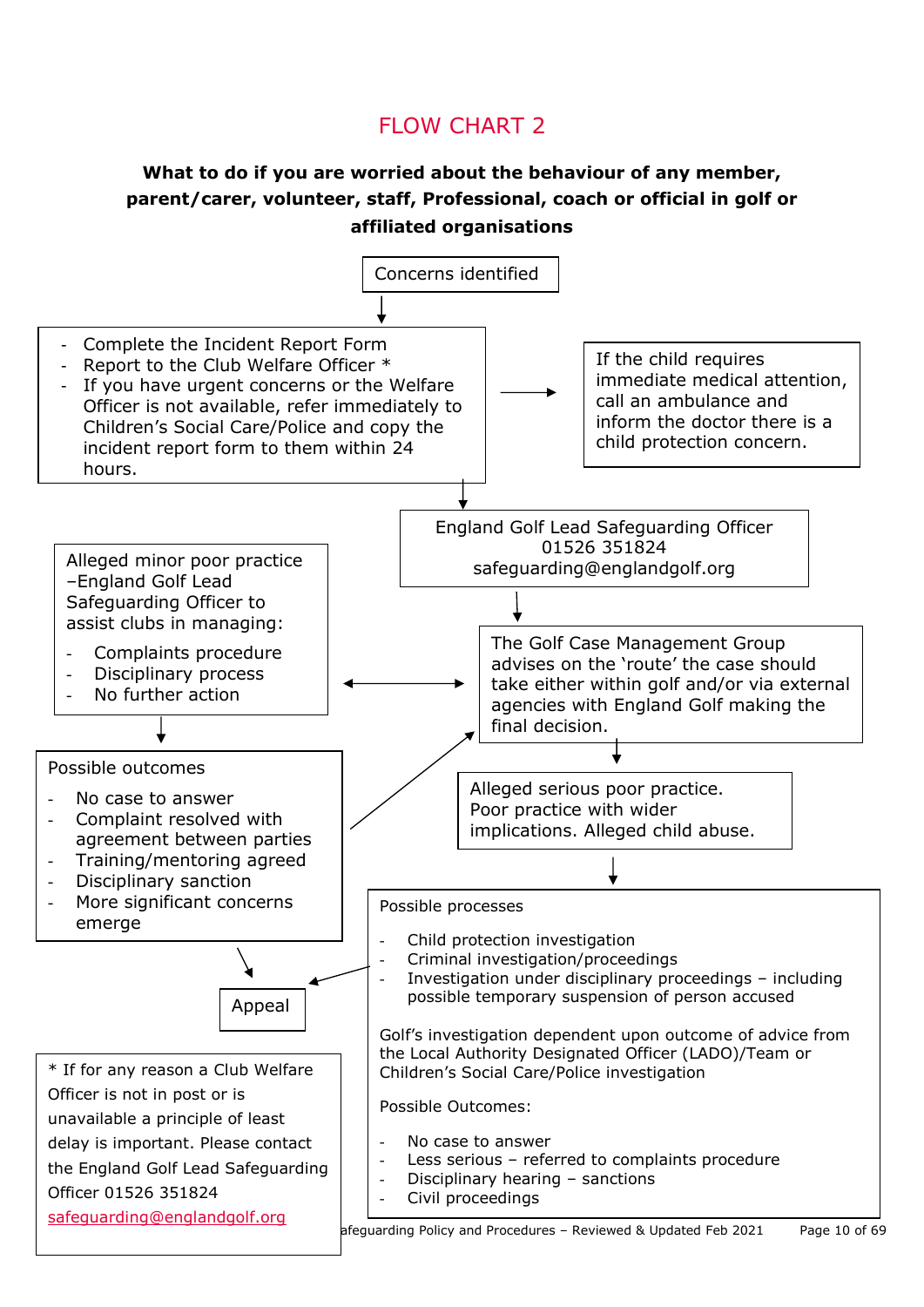### <span id="page-10-0"></span>4. Emergencies and incidents

- **4.1** Parental Consent Forms will be obtained and retained by Huntswood Golf Club for all children who are participating in events or activities, or attending coaching organised by the club. These forms will be treated in confidence and only shared with those who require the information they contain to perform their role effectively. **(Junior Profile and Parental Consent Forms-Appendix 10)**
- **4.2** In the event of a child requiring medical attention:
	- The parents will be contacted immediately.
	- In the event of failure to contact parents, the alternative emergency contacts will be used.
	- The consent form will be consulted to establish whether parents have given their consent for a club representative to act in loco parentis.
	- An adult club representative will accompany the child to seek medical attention, if appropriate, ensuring that they take the consent form with them.
	- A record of the action taken will be made and retained by a club representative.
- **4.3** Where a parent is late in collecting their child the following procedure will apply:
	- Attempt to contact the parent/carer using the contact details on the Parental Consent Form
	- Attempt to contact the first, then the second emergency contact nominated on the Consent Form
	- Wait with the young person(s) at the venue with, wherever possible, other staff/volunteers or parents.
	- If no one is reachable, contact the Club's Welfare Officer for advice.
	- If all attempts to make contact fail, consideration should be given to contacting the police for their advice.
	- Staff, volunteers and coaches should try to avoid:
	- Taking the child home or to another location without consent.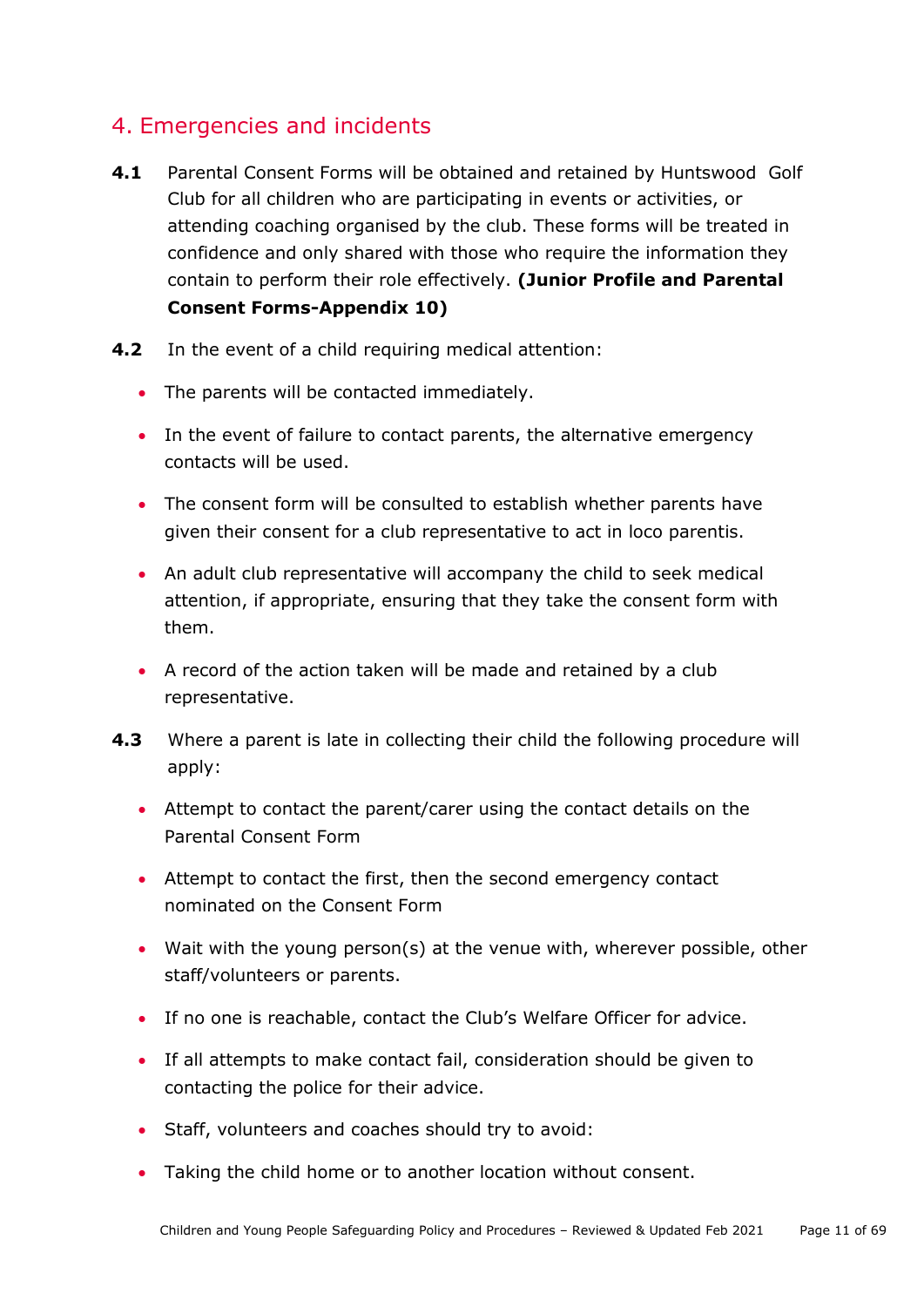- Asking the child to wait in a vehicle or the club with them alone.
- Sending the child home with another person without permission.

### <span id="page-11-0"></span>5. Supervision

- **5.1** During coaching sessions, coaches should conduct a risk assessment to inform decision making about appropriate supervision levels. Regardless of the recommended ratio of adults to participants, it is recommended that a minimum of two adults should be present. This ensures at least basic cover in the event of something impacting on the availability of one of the adults during the activity.
- **5.2** Parents may be encouraged to stay for coaching/competitions & other events where their children are of an age where greater levels of parental supervision are required.
- **5.3** Wherever possible adults will avoid changing or showering at the same time as children but parents will be made aware that with limited changing room space there will be occasions when adults and children may need to share the facilities.
- **5.4** Parents should be aware that if children are left at a venue unsupervised, other than to attend specific coaching sessions, competitions, or other organised events, the club cannot accept supervisory responsibility.
- **5.5** Special arrangements will be made for away trips. Parents will receive full information about arrangements for any such trip and will be required to provide their consent for their child's participation. **(Managing Young People on Away Trips-Appendix 13)**

### <span id="page-11-1"></span>6. Good practice Guidelines

#### **6.1 Behaviour of adults and children**

**6.1.1** Adults who work with children are placed in a position of trust in relation to children, and therefore it is important they behave appropriately and provide a strong positive role model for children, both to protect children and those working with children from false allegations of poor practice.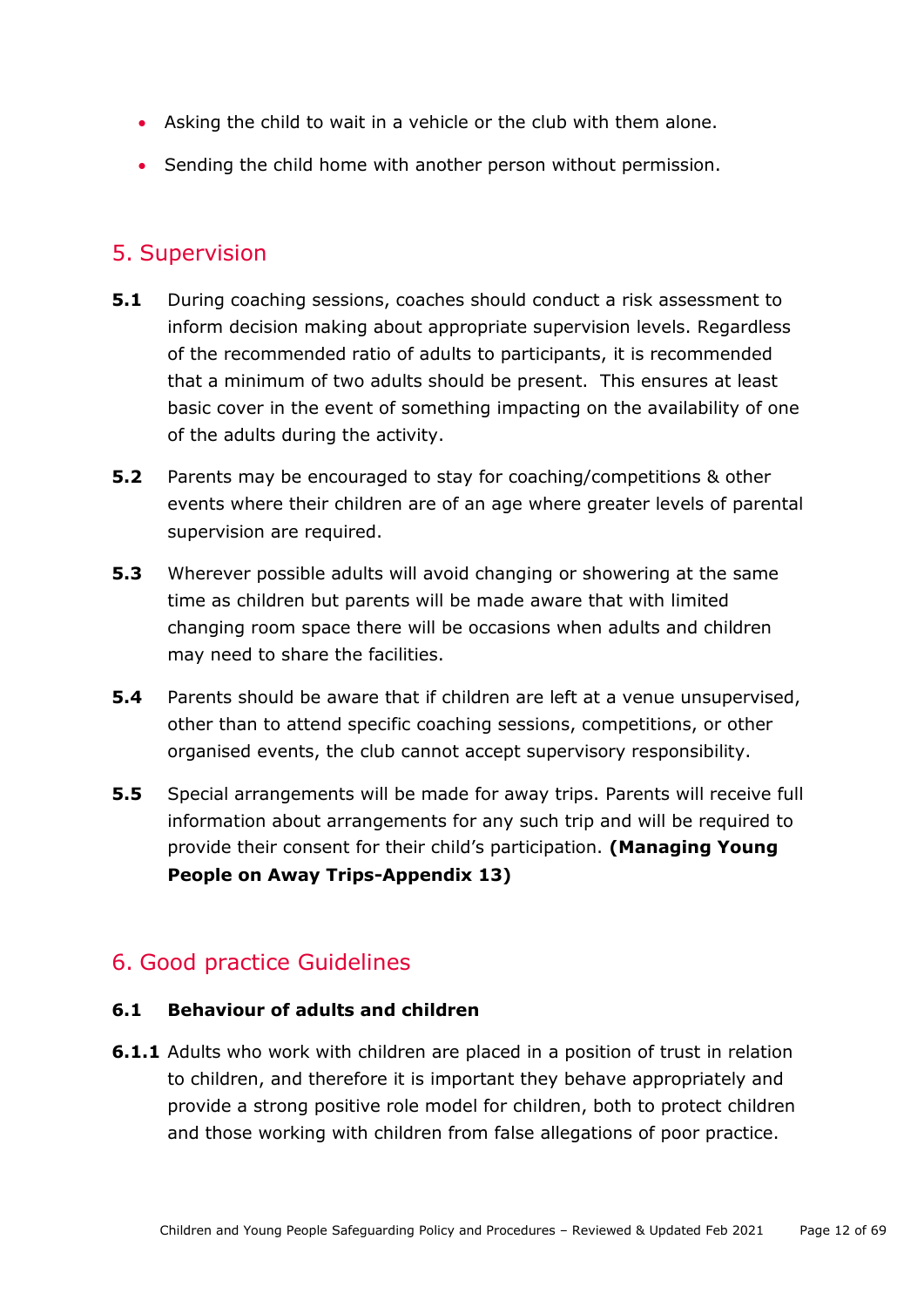Codes of conduct will be issued to junior members & adults working with them to promote good practice.

- **6.1.2** Huntswood Golf Club requires that all staff and volunteers working with children and young people adhere to the standards set out in the Code of Conduct relevant to their role. Similarly, children are expected to follow their own Code of Conduct to ensure the enjoyment of all participants and assist the club in ensuring their welfare is safeguarded.
- **6.1.3** Huntswood Golf Club requires that all staff and volunteers working with children adhere to the guidelines on Managing Challenging Behaviour. **(Managing Challenging Behaviour-Appendix 7).**
- **6.1.4** Parents and carers should also work together with the club to ensure that the welfare of all children is safeguarded. A sheet on "Parental Guidance" is provided to assist them in understanding how they can best assist the club **(Parental Guidance-Appendix 12)**

#### **6.2 Adults and Children playing golf together**

One of the reasons for the popularity of golf is that the game is not restricted by ability, age or gender. Responsible interaction between adults and children helps bring mutual respect and understanding and will be encouraged as part of club activities. Adults should always be aware however that age related differences do exist and conduct themselves in a manner that both recognises this and prioritises the welfare of any children involved.

#### **6.3 Physical Contact**

Physical contact with children by coaches or volunteers should always be intended to meet the needs of the child and the sport, not the adult. That is, to develop golf technique, to protect the child from injury, to provide first aid or treat an injury. It should always take place in an open environment, and should not, as a general principle, be made gratuitously or unnecessarily.

#### **6.4 Transport**

**6.4.1** The club believes it is primarily the responsibility of parents/carers to transport their child/children to and from events. It is not the responsibility of club volunteers or coaches to transport children and young people to and from events, activities, tournaments or matches.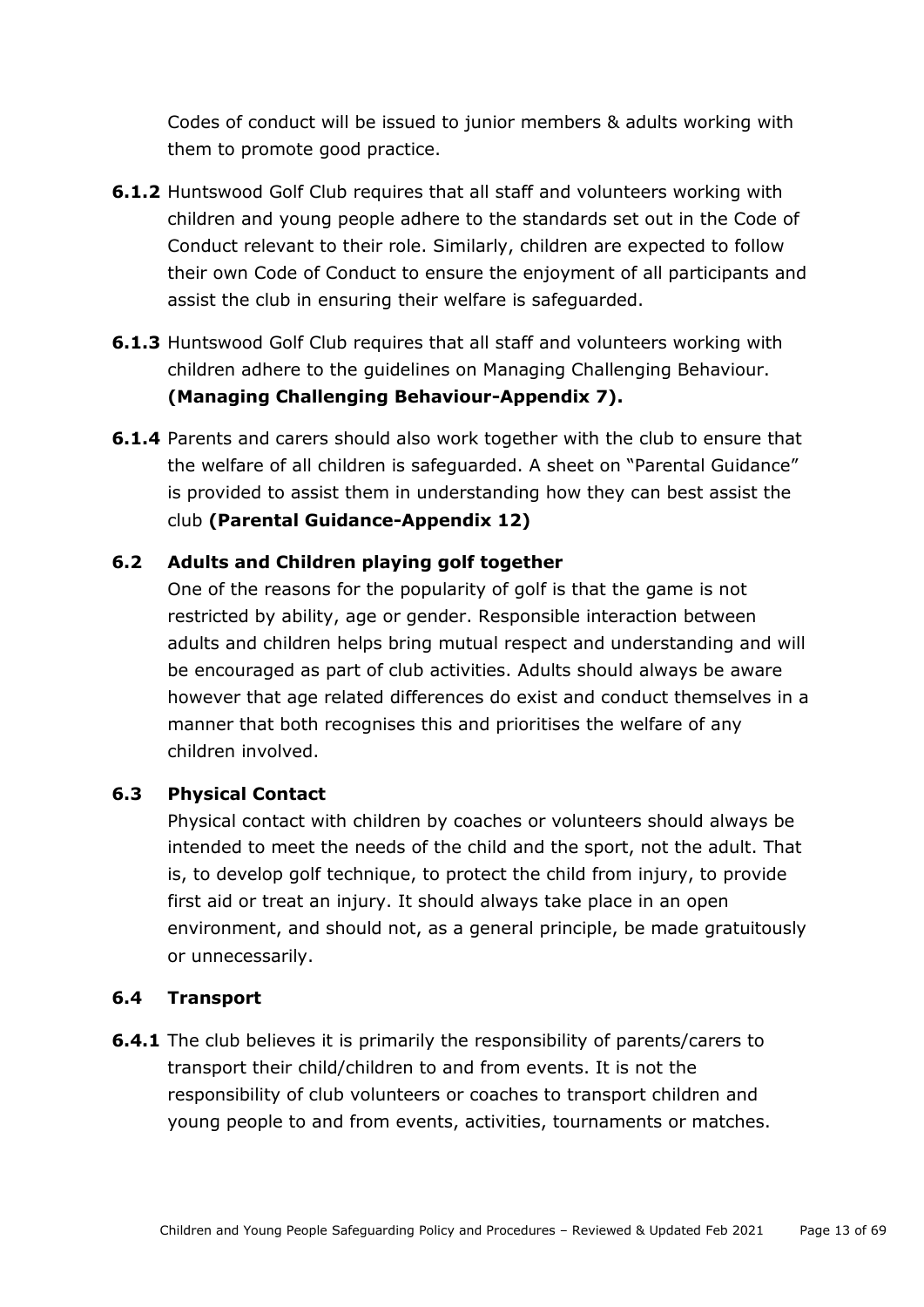- **6.4.2** The club may make arrangements for transport in exceptional circumstances, such as team events. Where this is the case, the written permission of the parents of the relevant children will be sought. The drivers used will be checked for their suitability to transport and supervise children (see Section 1 Recruitment and Training) and their insurance arrangements verified.
- **6.4.3** Children and young people are often involved in competition. When taking young people away from their home club, consideration and planning needs to be paramount to ensure the duty of care for the young people within the team is fulfilled.

#### **6.5 Photography/ Videoing**

- **6.5.1** Permission will be sought from parents prior to the publication or use of any video or photographic images of their child, for instance in newspapers, websites or for coaching purposes. The personal details of the child will not be used in any promotional material. **(Photography Consent-Appendix 11)**
- **6.5.2** Any press/official photographers attending events will be required to seek permission from the club before taking photographs and also permission of parents to use the images. **(Photography Policy – Appendix 20)**

#### **6.6 Social Media**

Social media provides unique opportunities for the club to engage and develop relationships with people in a creative and dynamic forum where users are active participants. It is important that all staff, volunteers, coaches, officials/referees, board members, or anyone working on behalf of the club are aware of the club Social Media policy **(Social Media Guidance–Appendix 14)**

#### **6.7 Anti-Bullying Procedures**

- **6.7.1** We believe that every effort must be made to eradicate bullying in all its forms. Bullying can be difficult to define and can take many forms which can be categorised as;
	- Physical hitting, kicking, theft
	- Verbal homophobic or racist remarks, threats, name calling
	- Emotional isolating an individual from activities or a group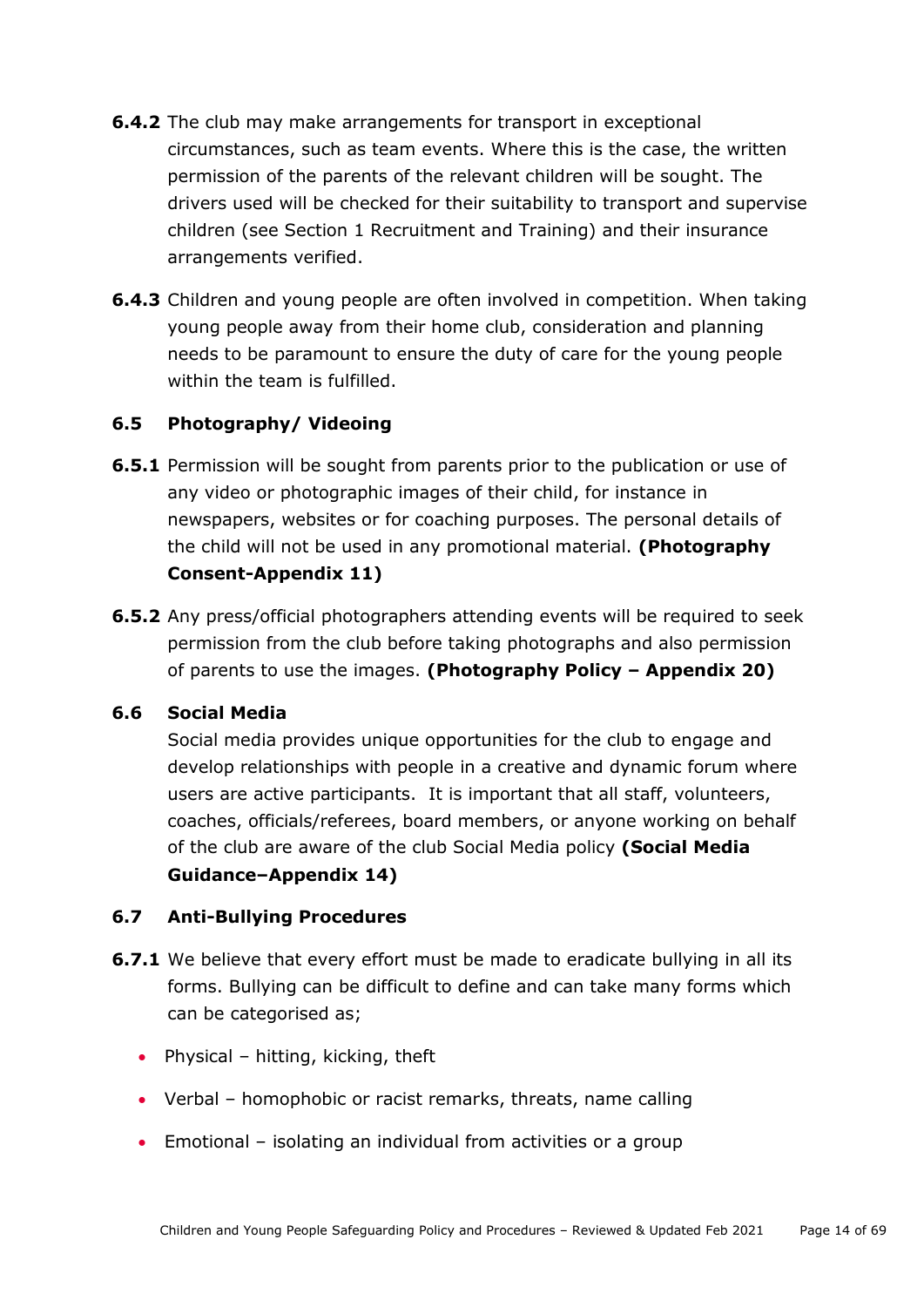All forms of bullying include;

- Deliberate hostility & aggression towards an individual(s)
- A victim who is weaker and less powerful than the bully or bullies
- An outcome which is always painful & distressing for the victim

Bullying behaviour may also include;

- Other forms of violence
- Sarcasm, spreading rumours, persistent teasing
- Tormenting, ridiculing, humiliation
- Racial taunts, graffiti, gestures
- Unwanted physical contact or abusive or offensive comments of a sexual nature.

The Club and its Staff, Volunteers & Coaches will not tolerate bullying in any of its forms during club matches, competitions, coaching or at any other time while at the club. **(Anti-Bullying Policy -Appendix 21)**

#### **6.7.2** We will:

- Provide a point of contact where those being bullied can report their concerns in confidence – The Club Welfare Officer.
- Take the problem seriously.
- Investigate any and all incidents and accusations of bullying.
- Talk to bullies and their victims separately along with their parents/carers.
- Impose sanctions where appropriate
- Keep a written record of all incidents referred to England Golf and the action taken.
- Have discussions about bullying and why it matters.

### **6.8 Confidentiality**

**6.8.1** Details of all juniors will be kept on file in the office and will not be shared with a third party without parent/carer consent.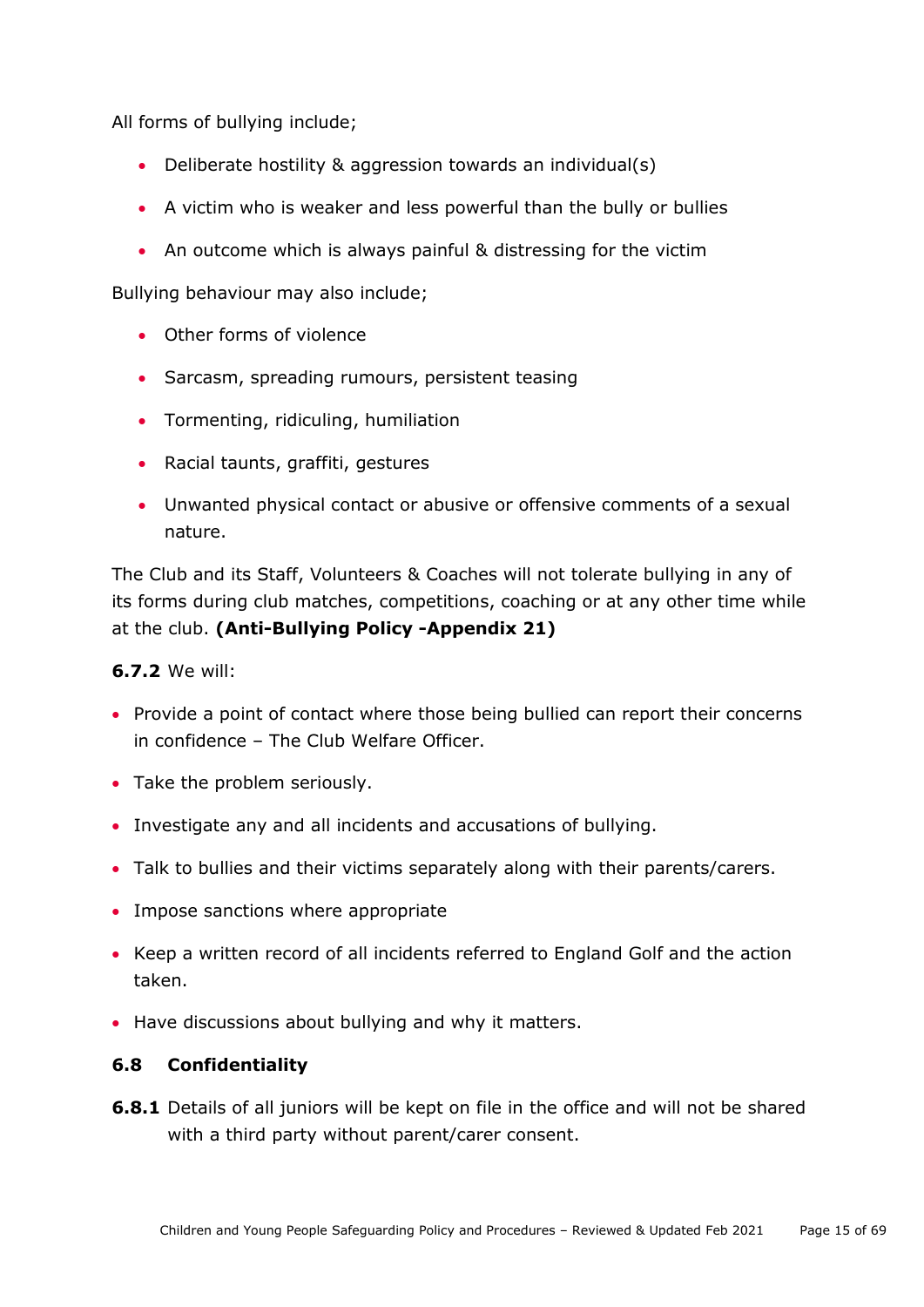**6.8.2** All concerns/allegations will be dealt with confidentially by the club and information will only be shared on a need to know basis, either internally or externally depending on the nature/seriousness of the concern/allegation.

#### **6.9 Changing rooms**

The changing rooms are used by all members & visitors. Juniors will only be supervised if needed at club organised events. Parents will be made aware that adults use the changing rooms throughout the day for changing & showering. Where a parent/carer does not consent to their child accessing the changing rooms, it is their responsibility to either supervise the child while in the changing rooms or ensure that they do not use them.

### <span id="page-15-0"></span>7. Useful Contacts

| <b>Golf Contacts</b>   |                                                        |                                  |
|------------------------|--------------------------------------------------------|----------------------------------|
| Name                   | Address                                                | Number                           |
| Club Welfare Officer - | 5<br><b>Highwood Close</b>                             | Mob: 07720 614945                |
| <b>Beverley Smith</b>  | <b>Marlow Bottom</b><br><b>Marlow Bucks SL7</b><br>3PG | Email: bevsmith17@yahoo.co.uk    |
|                        |                                                        |                                  |
| England Golf Lead      | <b>England Golf</b>                                    | 01526 351824                     |
| Safeguarding Officer   | <b>National Golf Centre</b>                            | safequarding@englandgolf.org     |
|                        | The Broadway                                           |                                  |
|                        | Woodhall Spa                                           |                                  |
|                        | Lincolnshire                                           |                                  |
|                        | <b>LN10 6PU</b>                                        |                                  |
|                        |                                                        |                                  |
| Club Secretary - Mark  | 2 Kensington Mews                                      | Mob: 07976 364275                |
| Grieve                 | Windsor Berks SL4 3FA                                  | Email: mgrieve@huntswoodgolf.com |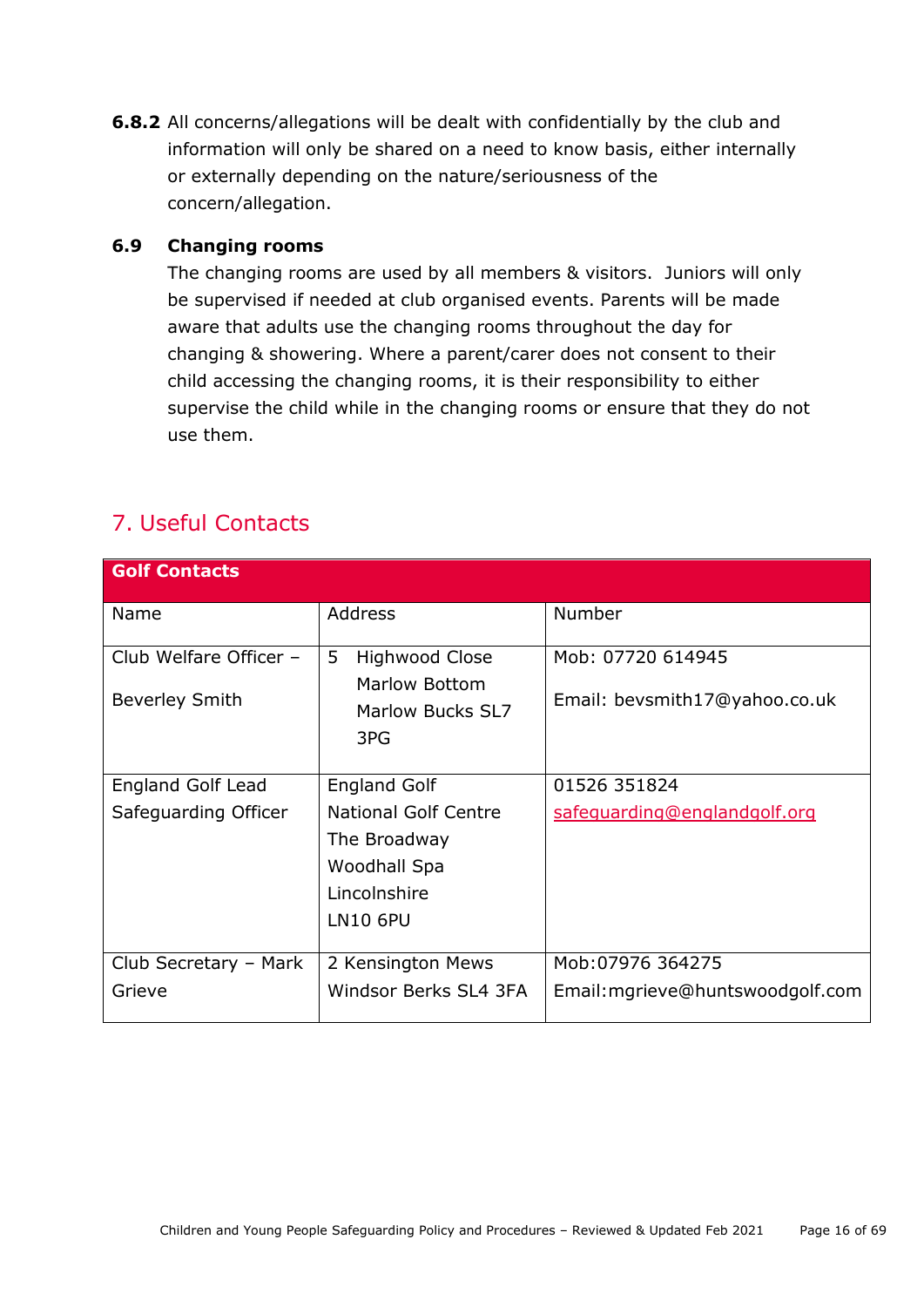| <b>Local Contacts</b>                                     |                             |                                                 |
|-----------------------------------------------------------|-----------------------------|-------------------------------------------------|
| Local Children's Social Care                              | <b>Bucks Council</b>        | <b>OUT OF HOURS</b>                             |
| (including out of office hours<br>contact)                | First Response Team         | EDT 0800 9997677<br>After 5pm or at the         |
| NB. In an emergency, the<br>Samaritans will hold the Duty | 01296 383962                | weekends please contact<br>The Emergency Social |
| Officer's contact number                                  | $9:00$ am $-5:30$ pm        | Work Duty Team                                  |
|                                                           | Friday $9:00$ am $-5:00$ pm |                                                 |
| Local Authority Designated                                | <b>Bucks Council</b>        | 01296 382070                                    |
| Officer (LADO)                                            | Jonathan Kempster           |                                                 |
| <b>Samaritans</b>                                         |                             | 08457 90 90 90                                  |
| Local Police child protection                             | <b>XXXXXXXX</b>             | <b>XXXXXXXXXXXX</b>                             |
| teams                                                     |                             |                                                 |
| In an emergency contact 999                               |                             |                                                 |
| <b>NSPCC Freephone</b>                                    |                             | 0808 800 5000                                   |
| 24 hour Helpline                                          |                             |                                                 |
| <b>NSPCC Whistleblowing</b>                               |                             | 0808 028 0285                                   |
| Helpline for Professionals                                |                             |                                                 |

| <b>National Contacts</b>  |                        |                    |
|---------------------------|------------------------|--------------------|
| The NSPCC                 | <b>National Centre</b> | Tel: 0808 800 5000 |
|                           | 42 Curtain Road        | help@nspcc.org.uk  |
|                           | London                 |                    |
|                           | EC2A 3NH               |                    |
|                           |                        |                    |
| Childline UK              | Freepost 1111          | Tel: 0800 1111     |
|                           | London N1 0BR          |                    |
|                           |                        |                    |
| NI Childline              | 74 Duke Street         | Tel: 028 90 327773 |
|                           | Londonderry            |                    |
|                           |                        |                    |
| NSPCC Child Protection in | 3 Gilmour Close        | Tel: 0116 234 7278 |
| Sport Unit                | <b>Beaumont Leys</b>   | cpsu@nspcc.org.uk  |
|                           | Leicester LE4 1EZ      |                    |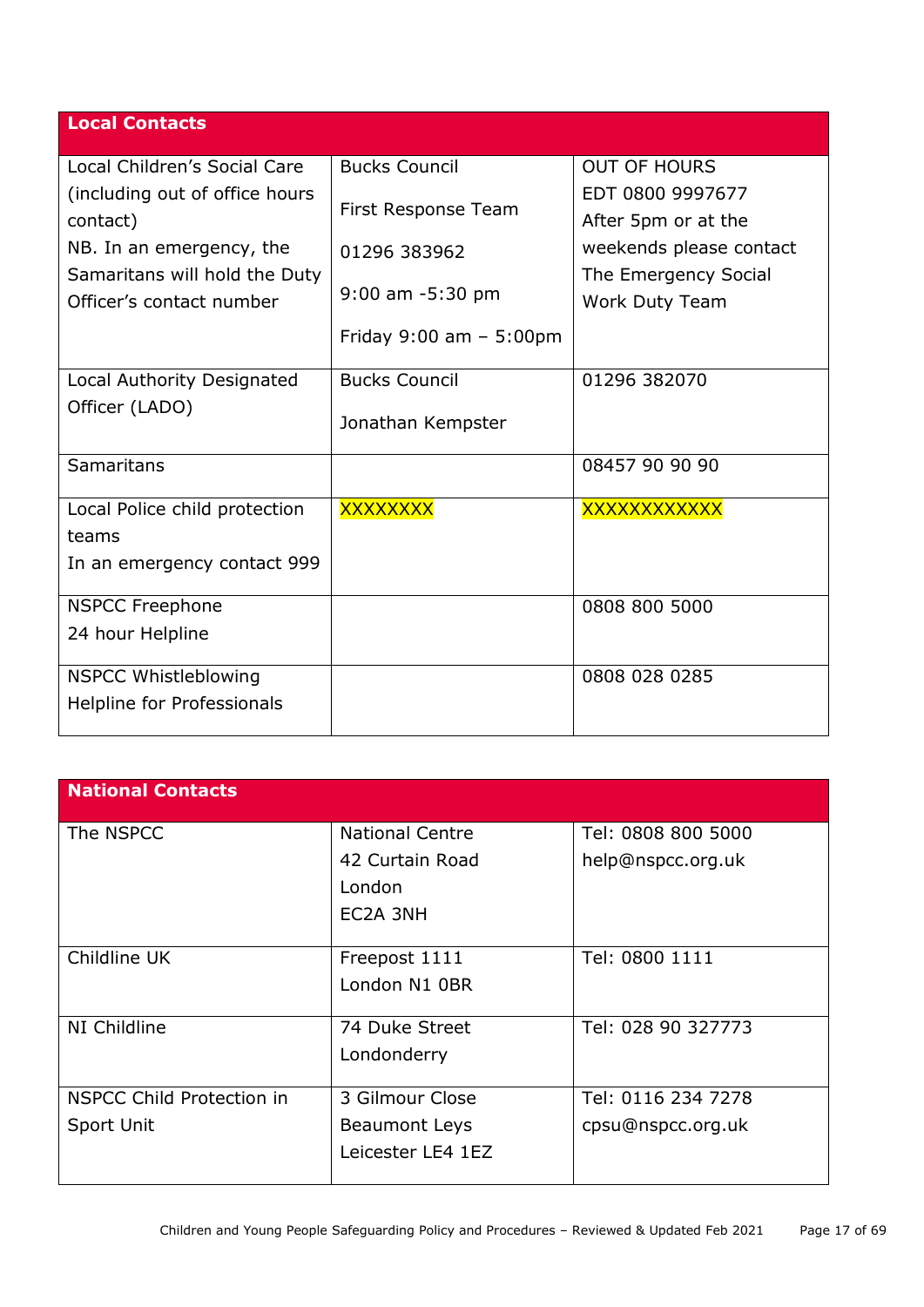### <span id="page-17-0"></span>**Volunteer / Staff Job Application Form – Huntswood Golf Club**

| <b>Position Applied for:</b>                                                                        |
|-----------------------------------------------------------------------------------------------------|
| <b>Personal Details</b>                                                                             |
| Title: Mr/Mrs/Miss/Dr/Other (please specify) ___________________________________                    |
|                                                                                                     |
|                                                                                                     |
|                                                                                                     |
|                                                                                                     |
|                                                                                                     |
|                                                                                                     |
|                                                                                                     |
|                                                                                                     |
|                                                                                                     |
|                                                                                                     |
|                                                                                                     |
|                                                                                                     |
|                                                                                                     |
|                                                                                                     |
| Relevant Experience including any previous experience of working with<br>children and young people: |
|                                                                                                     |
|                                                                                                     |
|                                                                                                     |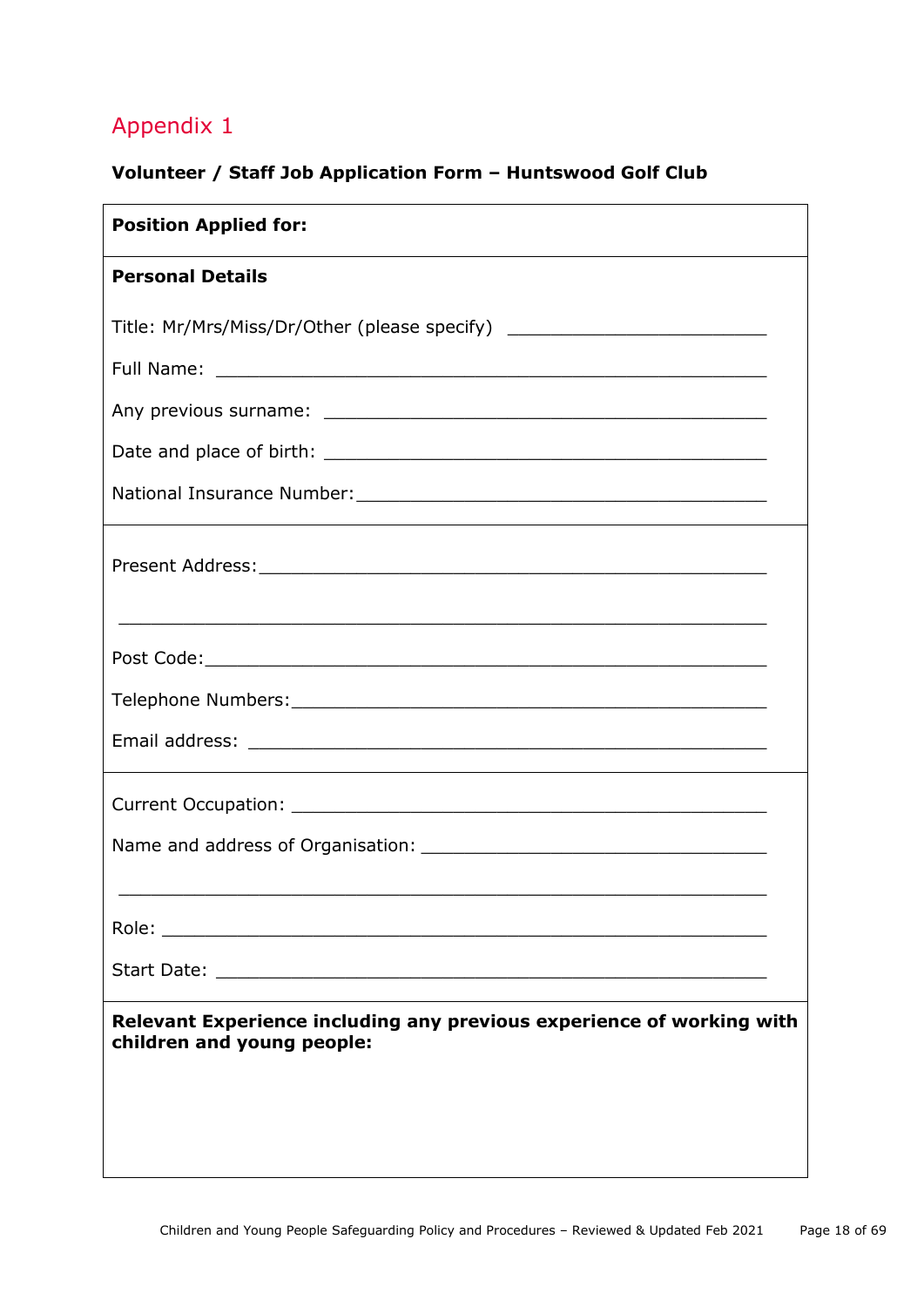#### **Reasons for applying:**

#### **References:**

Please provide the names and addresses of two people who know you well (one personal, one professional – current or previous employer, who are not related to you) whom we can contact to obtain a reference:

| Name:                    | Name:                    |
|--------------------------|--------------------------|
| <b>Address:</b>          | <b>Address:</b>          |
|                          |                          |
|                          |                          |
| <b>Telephone Number:</b> | <b>Telephone Number:</b> |

### **Data Protection Notification:**

Information you have provided in completing this form will be used to process your application. Huntswood Golf Club will keep the information you have supplied confidential and will not divulge it to third parties, except where required by law, or where we have retained the services of a third party representative to act on yout/our behalf.

#### **Authorisation:**

I have read the Data Protection notification and understand and agree to the use of my personal data in accordance with the Data Protection Act 2018, GDPR and all relevant data protection legislation.

| Signed:                                                                                                                                                                         | Date:        |  |
|---------------------------------------------------------------------------------------------------------------------------------------------------------------------------------|--------------|--|
| <b>Declaration:</b><br>I confirm that the information I have provided is correct and that any false or<br>misleading information may lead to the termination of my appointment. |              |  |
| Signed:                                                                                                                                                                         | <b>Date:</b> |  |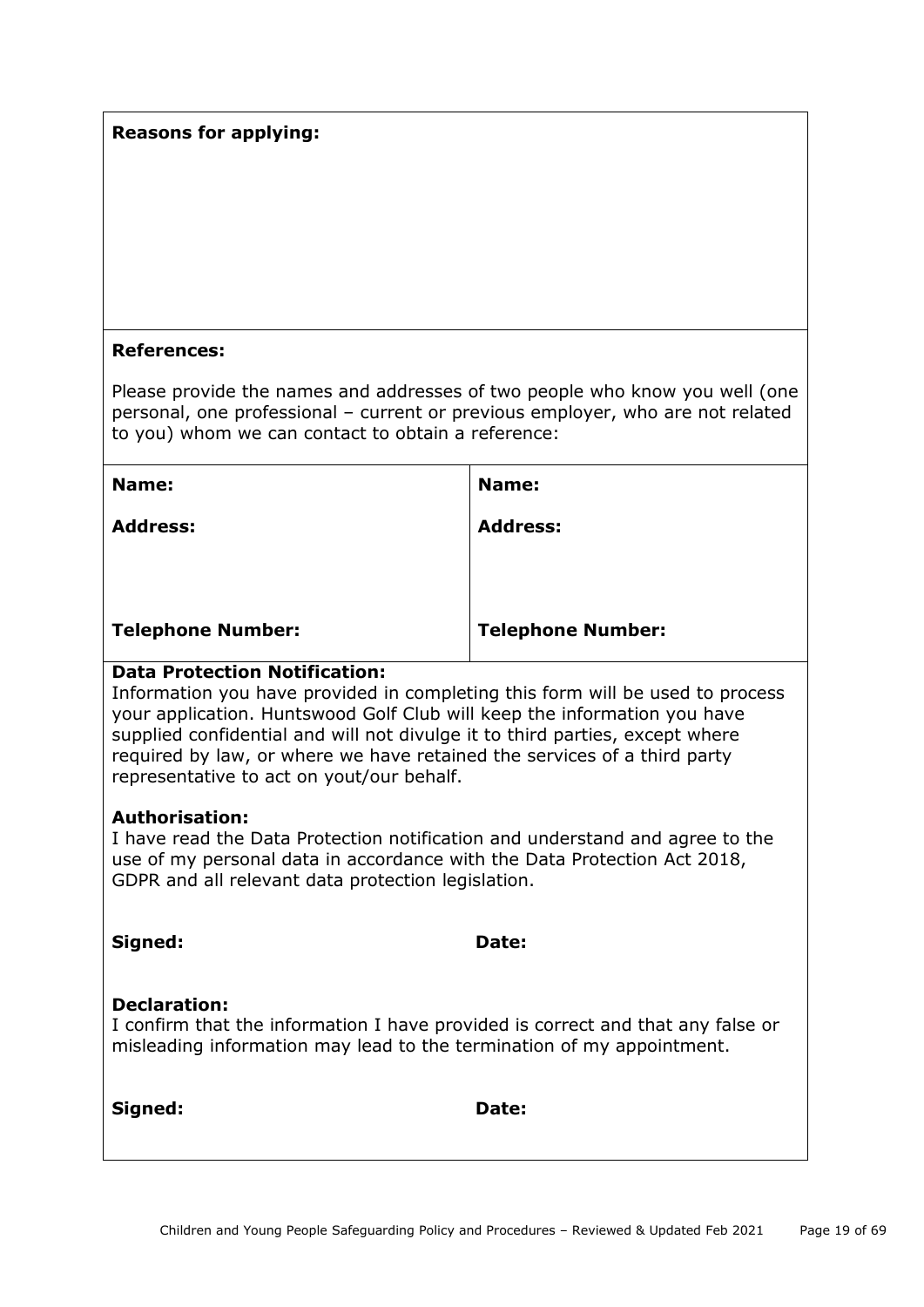### <span id="page-19-0"></span>**Self-Disclosure Form – Huntswood Golf Club**

To be completed at the same time as the application form:

Private and Confidential

For roles involving contact with children (under 18 year olds).

All information will be treated as confidential and managed in accordance with relevant data protection legislation and guidance. You have a right of access to information held on you under the Data Protection Act 2018.

#### **Part One**

| For completion by the organisation:                             |             |          |               |
|-----------------------------------------------------------------|-------------|----------|---------------|
| Name:                                                           |             |          |               |
|                                                                 |             |          |               |
|                                                                 |             |          |               |
| <b>Address and</b>                                              |             |          |               |
| <b>Postcode:</b>                                                |             |          |               |
|                                                                 |             |          |               |
|                                                                 |             |          |               |
|                                                                 |             |          |               |
|                                                                 |             |          |               |
| <b>Telephone/Mobile No:</b>                                     |             |          |               |
|                                                                 |             |          |               |
|                                                                 |             |          |               |
| <b>Date of Birth:</b>                                           |             |          |               |
|                                                                 |             |          |               |
| Gender:                                                         | <b>Male</b> | $\prime$ | <b>Female</b> |
|                                                                 |             |          |               |
|                                                                 |             |          |               |
| Identification (tick box below):                                |             |          |               |
|                                                                 |             |          |               |
| I confirm that I have seen identification documents relating to |             |          |               |
| this person, and I confirm to the best of my ability that these |             |          |               |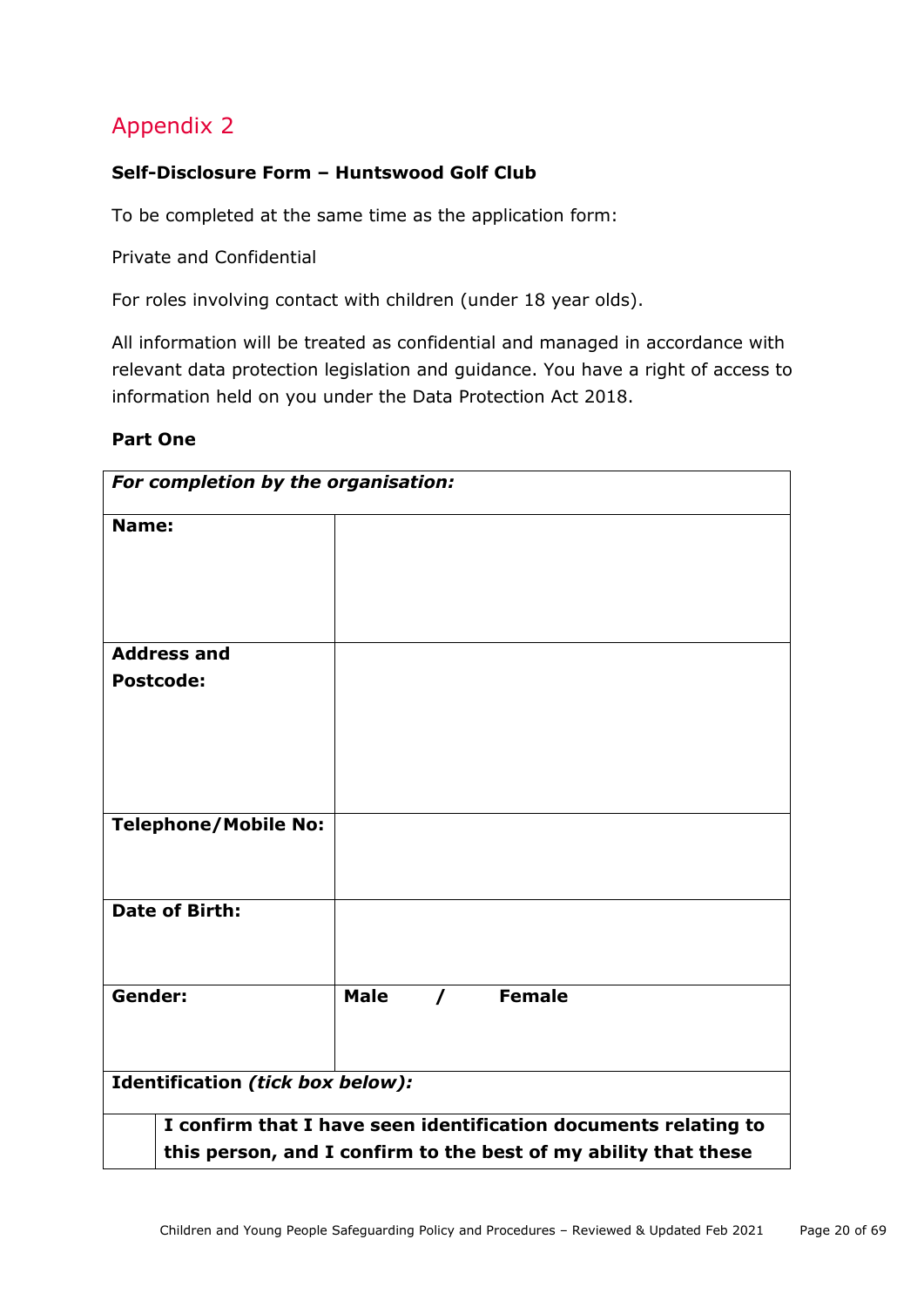| are accurate.                          |  |
|----------------------------------------|--|
|                                        |  |
|                                        |  |
| <b>Either</b>                          |  |
| <b>UK Passport Number and Issuing</b>  |  |
| <b>Office</b>                          |  |
| <b>UK Driving Licence Number (with</b> |  |
| picture)                               |  |
|                                        |  |
| <b>Plus</b>                            |  |
| <b>National Insurance Card or</b>      |  |
| current Work Permit Number             |  |
| <b>Signature of authorised</b>         |  |
| <b>Employing Officer:</b>              |  |
|                                        |  |
|                                        |  |
| <b>Print name:</b>                     |  |
|                                        |  |
|                                        |  |
|                                        |  |
| Date:                                  |  |
|                                        |  |
|                                        |  |

#### **Part Two**

**NOTE:** If the role you have applied for involves frequent or regular contact with or responsibility for children you will also be required to provide a valid DBS (Disclosure and Barring Service) certificate which will provide details of criminal convictions; this may also include a Barring List check depending on the nature of the role (see organisational guidance about eligibility for DBS checks).

*For completion by the individual (named in Part one):*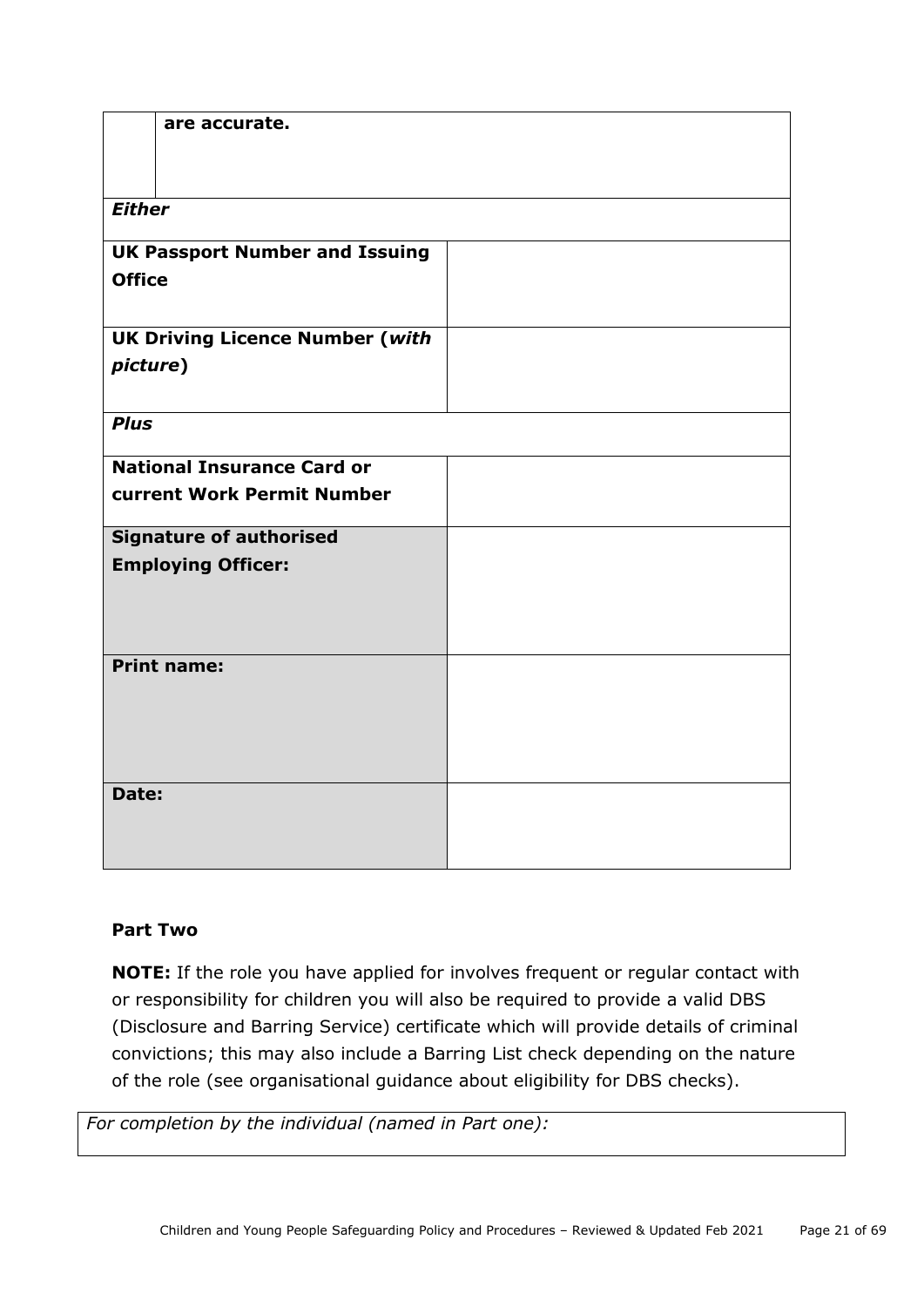| Have you ever been known to any Children's Services<br>department as being a risk or potential risk to children?                                                                                                                                                                                 | <b>YES</b><br><b>NO</b><br>(if Yes, please provide<br>further information<br>below): |  |
|--------------------------------------------------------------------------------------------------------------------------------------------------------------------------------------------------------------------------------------------------------------------------------------------------|--------------------------------------------------------------------------------------|--|
|                                                                                                                                                                                                                                                                                                  |                                                                                      |  |
| Have you been the subject of any disciplinary investigation<br>and/or sanction by any organisation due to concerns about<br>your behaviour towards children?                                                                                                                                     | <b>YES</b><br><b>NO</b><br>(if Yes, please provide<br>further information)           |  |
|                                                                                                                                                                                                                                                                                                  |                                                                                      |  |
| Confirmation of Declaration (tick box below)                                                                                                                                                                                                                                                     |                                                                                      |  |
| I agree that the information provided here may be processed in connection with<br>recruitment purposes and I understand that an offer of employment may be<br>withdrawn or dismissal may result if information is not disclosed by me and<br>subsequently come to the organisation's attention.  |                                                                                      |  |
| In accordance with the organisation's procedures if required I agree to provide a<br>valid DBS certificate and consent to the organisation clarifying any information<br>provided on the disclosure with the agencies providing it.                                                              |                                                                                      |  |
| I agree to inform the organisation within 24 hours if I am subsequently<br>investigated by any agency or organisation in relation to concerns about my<br>behaviour towards children or young people.                                                                                            |                                                                                      |  |
| I understand that the information contained on this form, the results of the DBS<br>check and information supplied by third parties may be supplied by the<br>organisation to other persons or organisations in circumstances where this is<br>considered necessary to safeguard other children. |                                                                                      |  |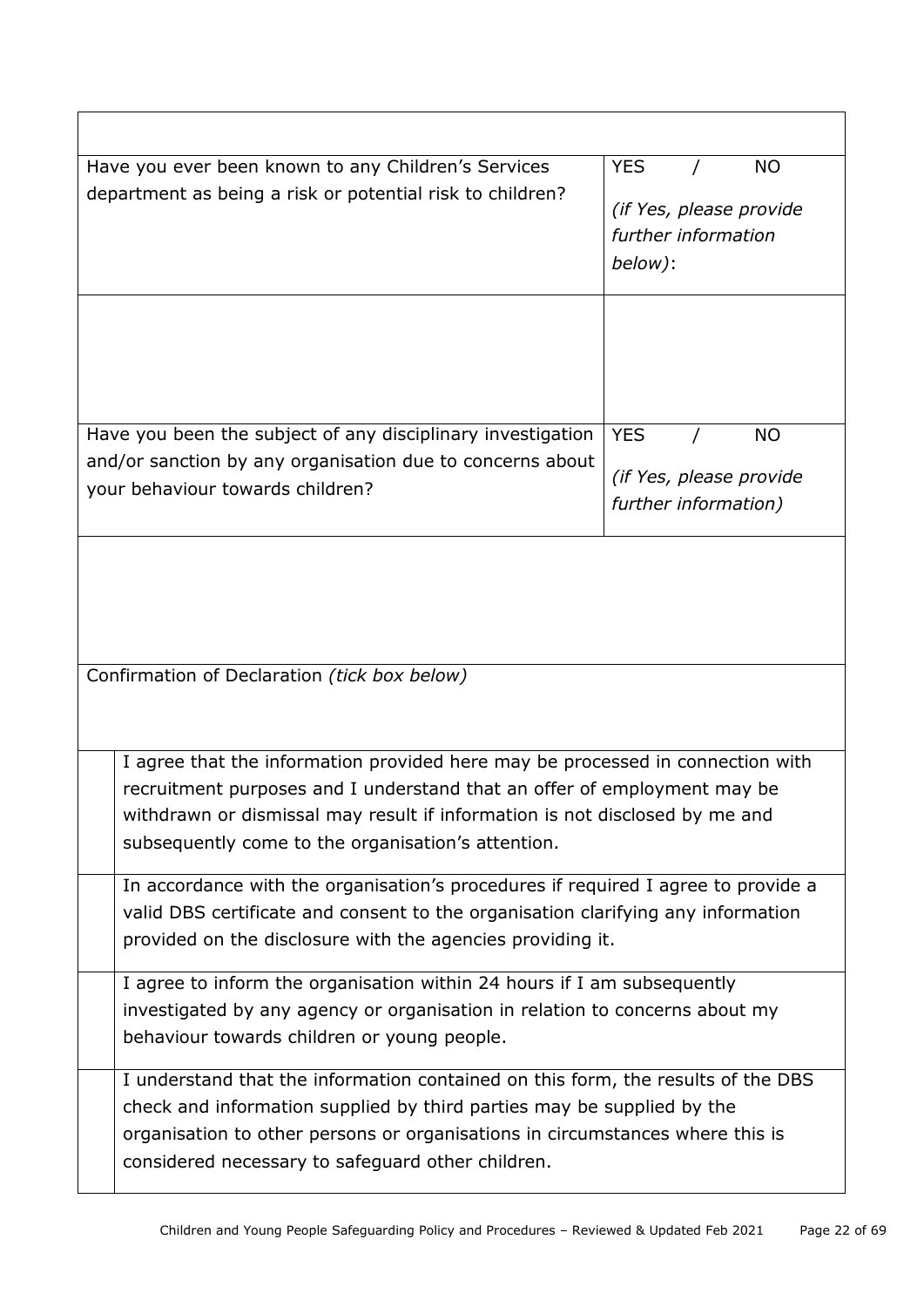| Signature:  |  |
|-------------|--|
| Print name: |  |
| Date:       |  |

**I have seen and checked the above responses, if any of the boxes above are ticked YES, I have referred this form to England Golf Governance Department for a risk assessment and advice.**

**Signed: date:**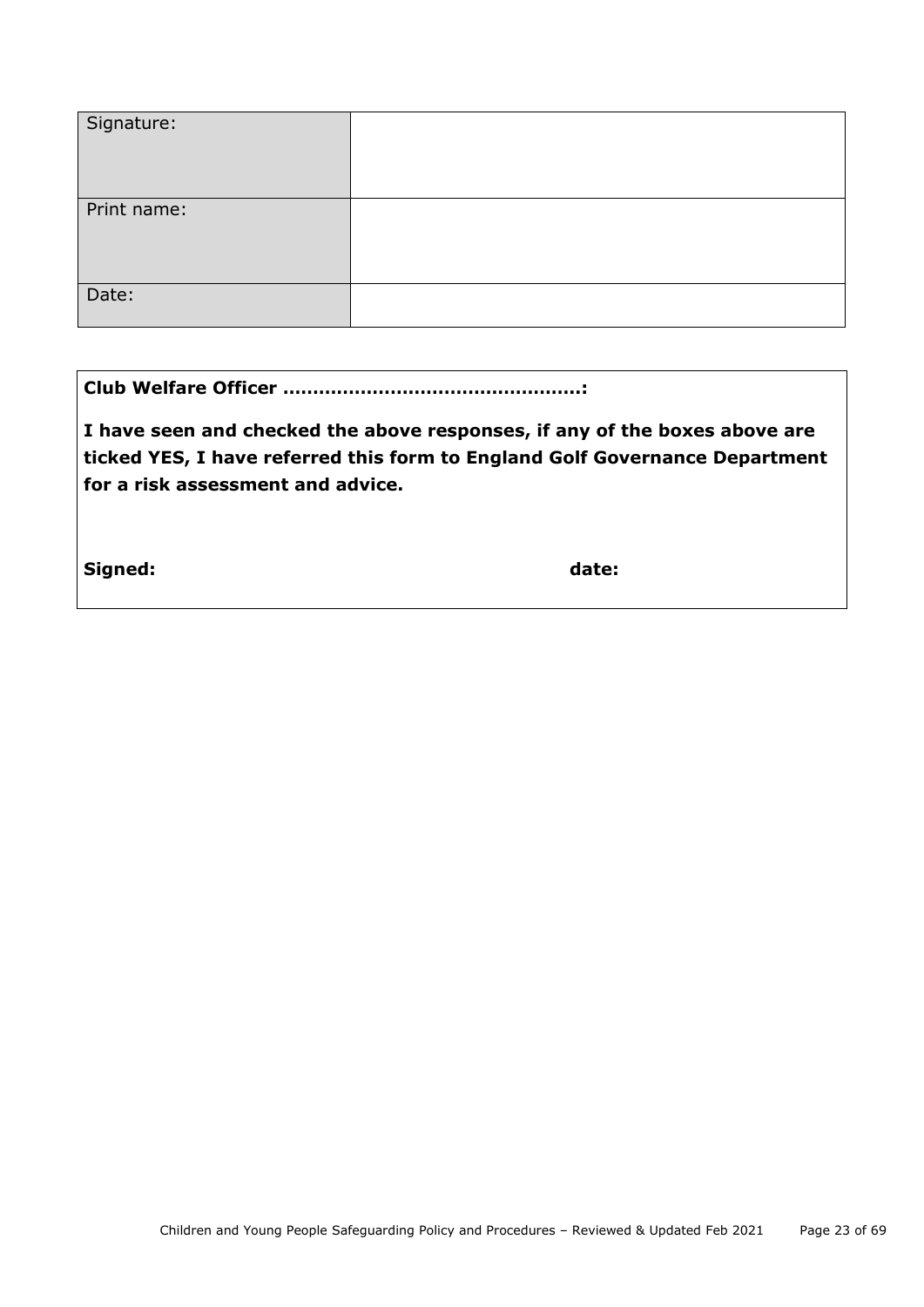#### <span id="page-23-0"></span>**Reference Form - Huntswood Golf Club**

#### (Name)

has expressed an interest in becoming a club member of staff, volunteer / coach\* (\*delete as appropriate) and has given your name as a referee.

As this post involves substantial access to children and as an organisation committed to safeguarding children, it is important that if you have any reason to be concerned about this applicant that you do not complete the following form, but please contact me on:

Telephone:

Name:

Organisation:

Any information disclosed in this reference will be treated in confidence and in accordance with relevant legislation and guidance, and will only be shared with the person conducting the assessment of a candidate's suitability for a post, if he or she is offered the position in question.

- How long have you known the person?
- In what capacity?
- What attributes does this person have which would make him/her suited to a role working with children?
- How would you describe his/her personality?

Signed:

<span id="page-23-1"></span>Date: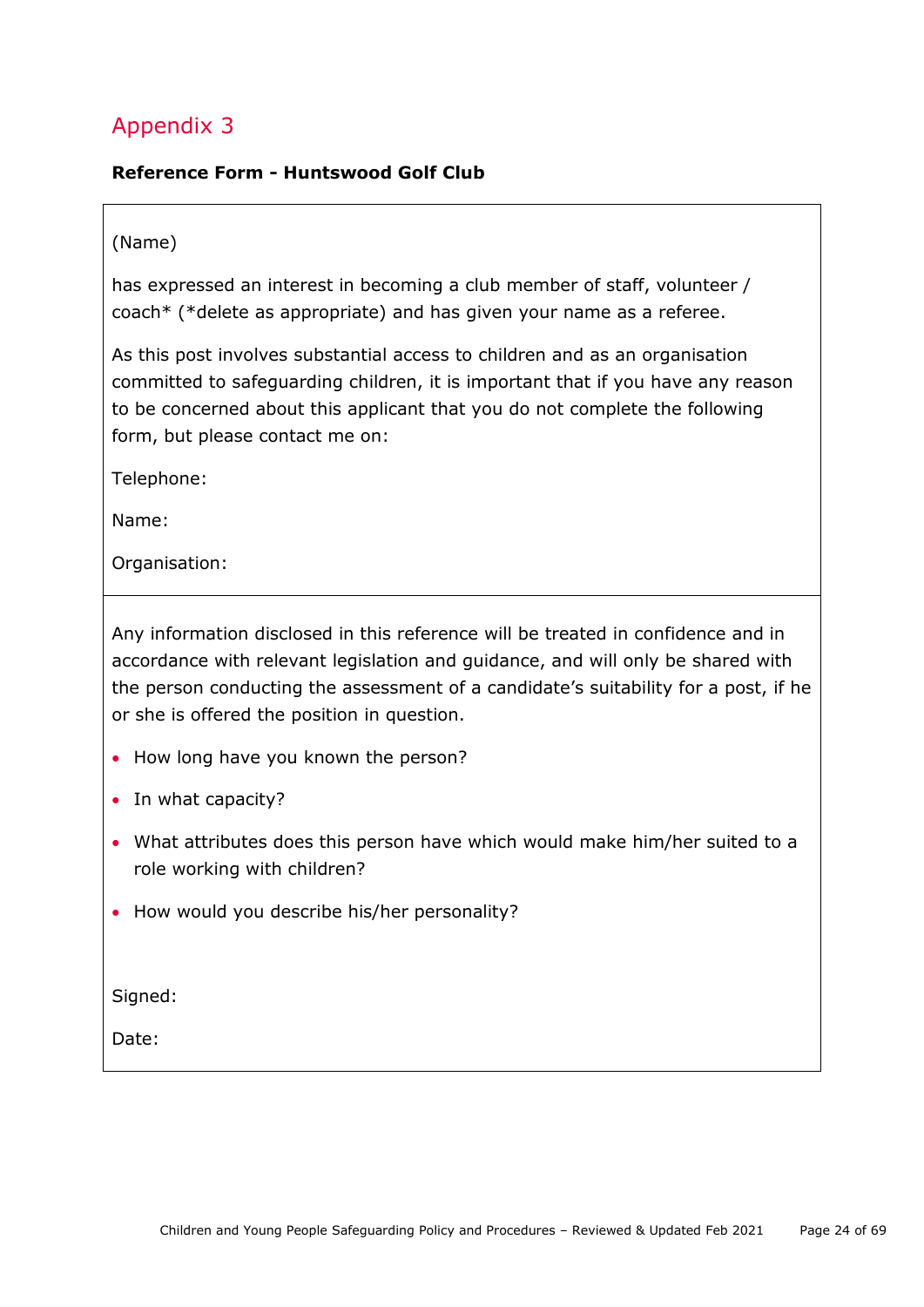### **Code of Conduct for staff, coaches & volunteers - Huntswood Golf Club**

- Respect the rights, dignity and worth of every person within the context of golf
- Treat everyone equally and do not discriminate on the grounds of age, gender, race, religion or belief, sexual orientation or disability
- If you see any form of discrimination, do not condone it or allow it to go unchallenged
- Place the well-being and safety of the young person above the development of performance
- Develop an appropriate working relationship with young people, based on mutual trust and respect
- Ensure that physical contact is appropriate and necessary and is carried out within recommended guidelines with the young person's full consent and approval
- Always work in an open environment (e.g. avoid private or unobserved situations and encourage an open environment)
- Do not engage in any form of sexually related contact with a young player. This is strictly forbidden as is sexual innuendo, flirting or inappropriate gestures and terms
- You should not have regular contact outside your club role with the juniors and should not engage in regular communication through text, email or social network sites
- Know and understand the Huntswood Golf Club Child Safeguarding Policies and Procedures
- Respect young people's opinions when making decisions about their participation in golf
- Inform players and parents of the requirements of golf
- Be aware of and report any conflict of interest as soon as it becomes apparent
- Display high standards of language, manner, punctuality, preparation and presentation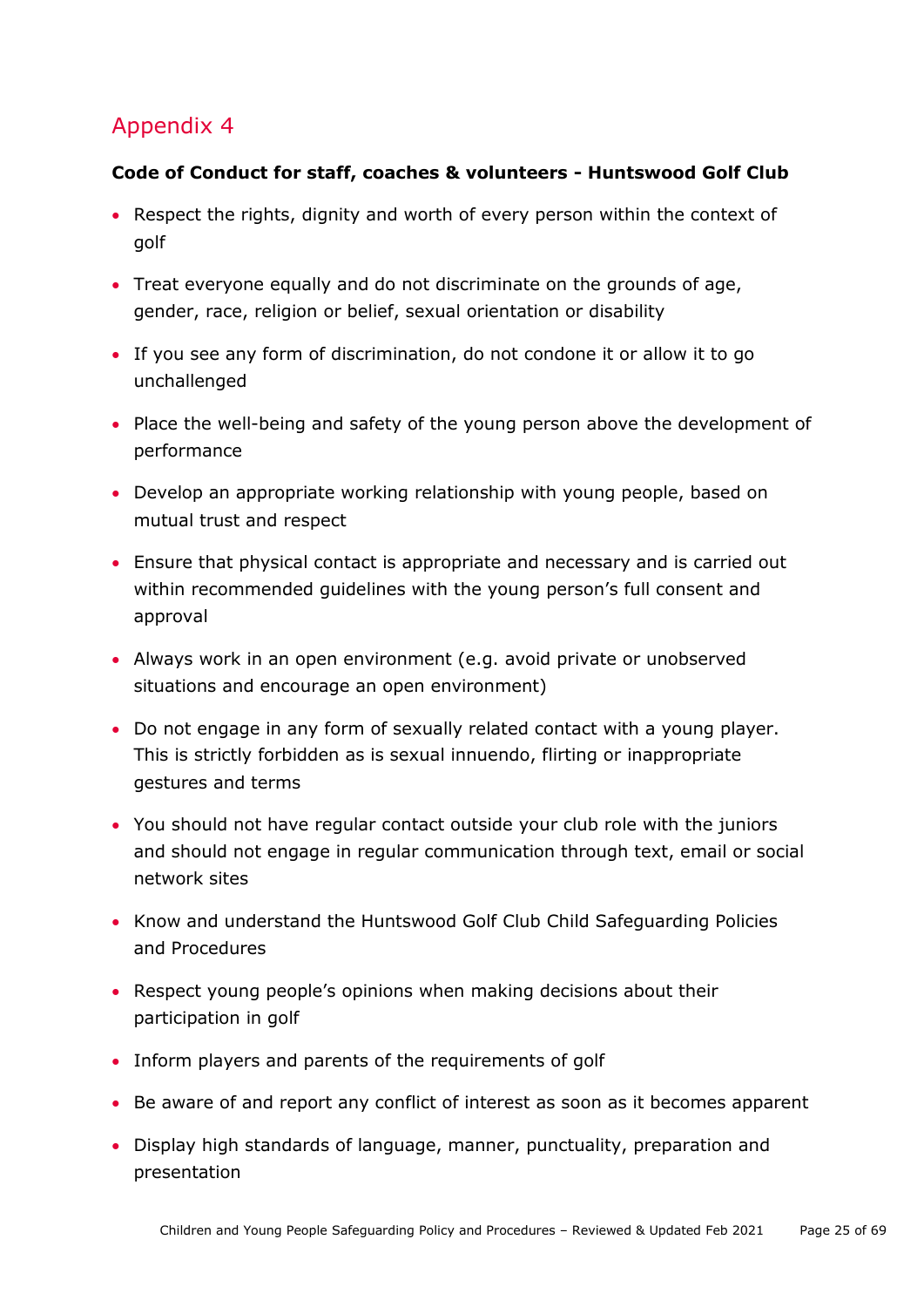- Do not smoke, drink or use recreational drugs while actively working with young people in the club. This reflects a negative image and could compromise the safety of the young people
- Do not give young people alcohol when they are under the care of the club
- Hold relevant qualifications and insurance cover. All Staff, Volunteers & Coaches who work regularly with children must have current DBS clearance, approved by England Golf Governance Department
- Ensure the activities are appropriate for the age, maturity, experience and ability of the individual
- Promote the positive aspects of golf e.g. fair play
- Display high standards of behaviour and appearance
- Follow Club Procedures & good practice guidelines
- Ensure that you attend appropriate training to keep up to date with your role and the welfare of young people
- Report any concerns you may have in relation to a child or the behaviour of an adult, following reporting procedures laid down by Huntswood Golf Club

<span id="page-25-0"></span>

| Signed:            | Date: |
|--------------------|-------|
| <b>PRINT NAME:</b> |       |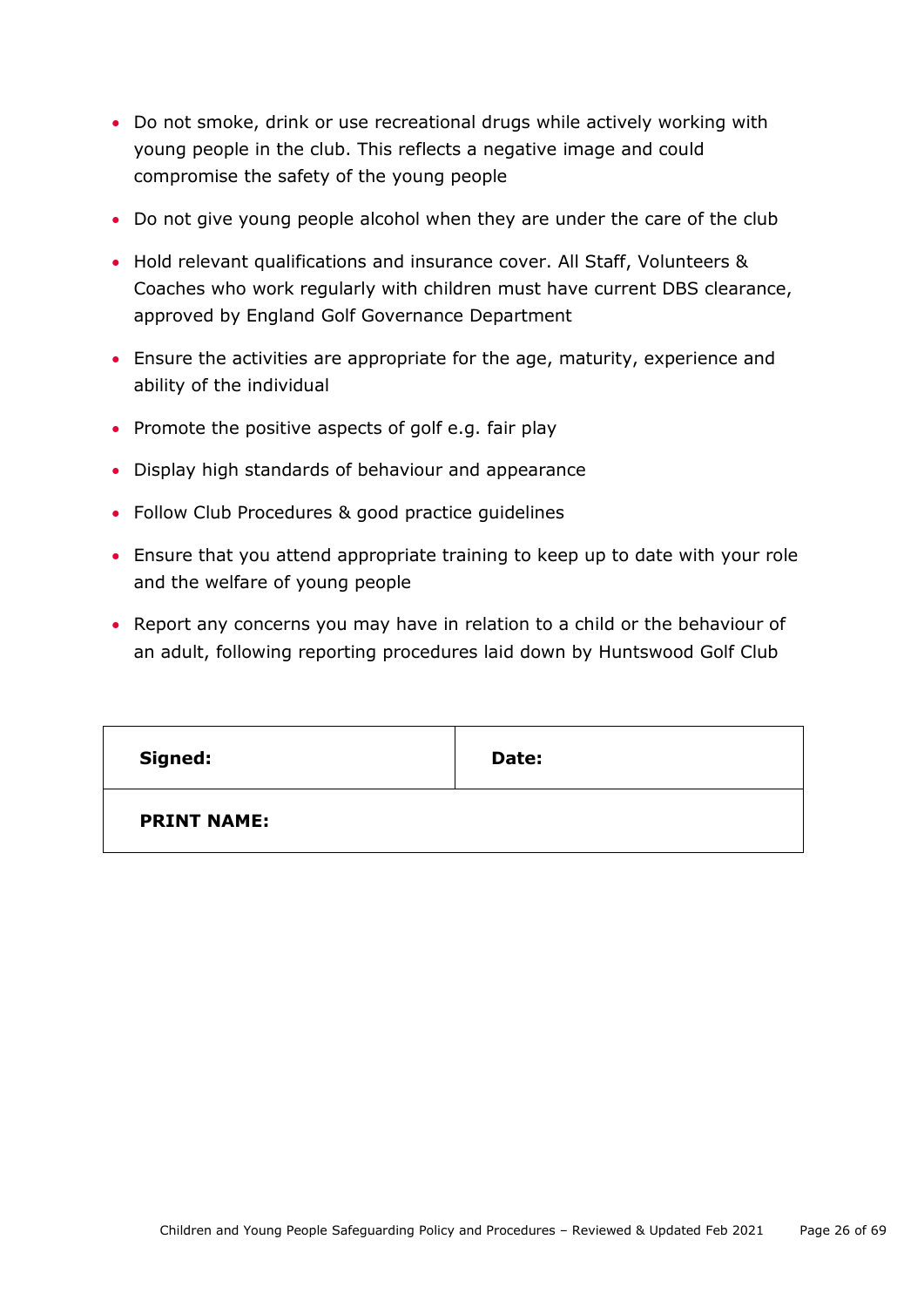### **Code of Conduct for Young Golfers - Huntswood Golf Club**

As a young golfer taking part in a Huntswood Golf Club activity, you should:

- Help create and maintain an environment free of fear and harassment
- Demonstrate fair play and apply golf's standards both on and off the course
- Understand that you have the right to be treated as an individual
- Respect the advice that you receive
- Treat others as you would wish to be treated yourself
- Respect other people and their differences
- Look out for yourself and for the welfare of others
- Speak out (to your parents or a club representative) if you consider that you or others have been poorly treated
- Be organised and on time
- Tell someone in authority if you are leaving the venue
- Accept that these guidelines are in place for the well-being of all concerned
- Treat organisers and coaches with respect
- Observe instructions or restrictions requested by the adults looking after you

You should not take part in any irresponsible, abusive, inappropriate or illegal behaviour which includes:

- Smoking
- Using foul language
- Publicly using critical or disrespectful descriptions of others either in person or through text, email or social network sites
- Consuming alcohol, illegal performance-enhancing drugs or stimulants

| Child Signature        | Print Name |
|------------------------|------------|
| Parent/Carer Signature | Print Name |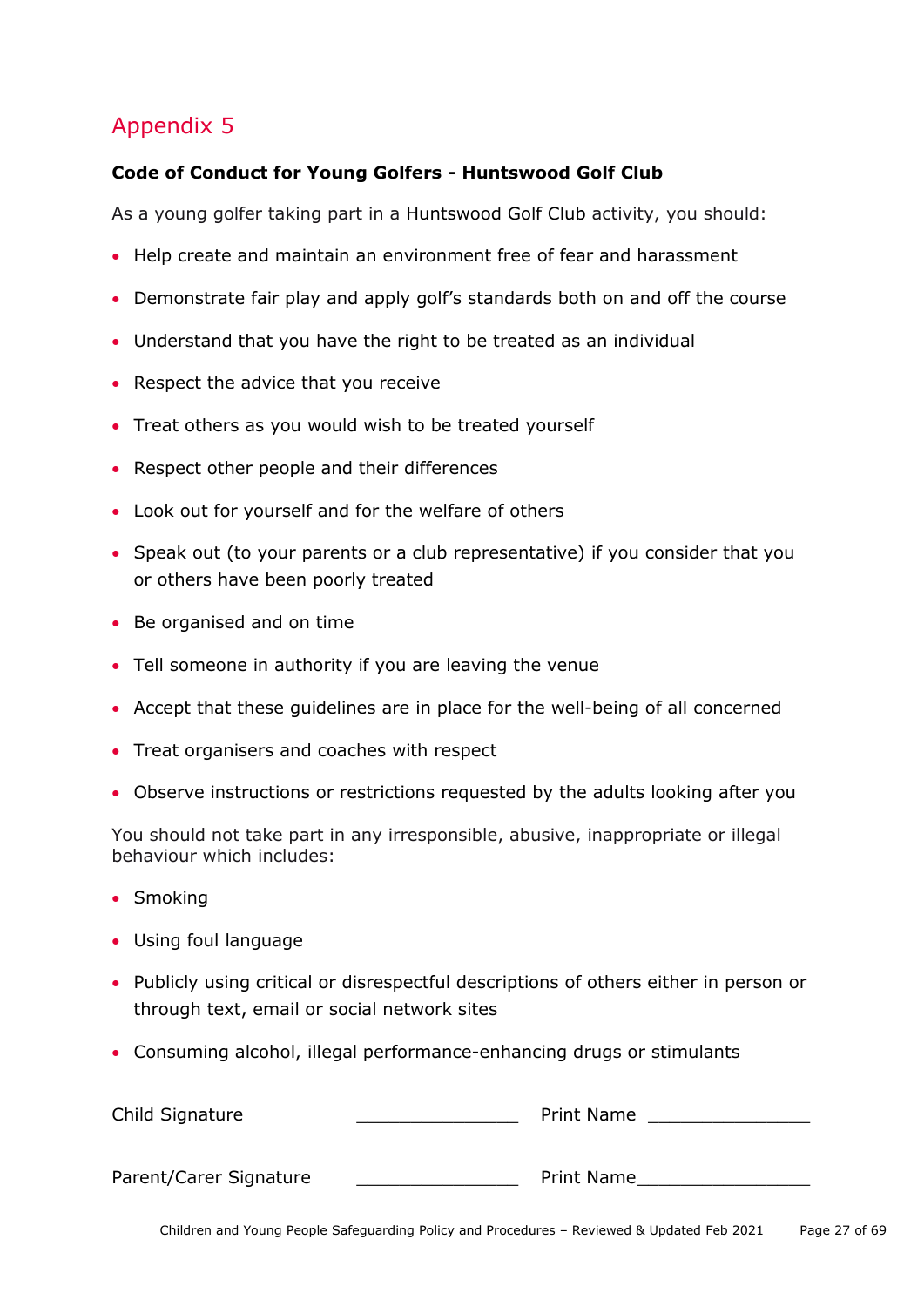### <span id="page-27-0"></span>**Code of Conduct for Parents/Carers of Young Golfers - Huntswood Golf Club**

As parents you are expected to:

- Positively reinforce your child and show an interest in their chosen activity
- Do not place your child under pressure or push them in to activities they do not want to do
- Be realistic and supportive
- Promote your child's participation in playing sport for fun
- Complete and return the Player Profile Form and Consents pertaining to your child's participation in activities at Huntswood Golf Club
- Report and update Huntswood Golf Club with any changes relevant to your child's health and wellbeing
- Deliver and collect your child punctually before and after coaching sessions/competitions
- Ensure your child has clothing and kit appropriate to the weather conditions
- Ensure you child has appropriate equipment, plus adequate food and drink
- Ensure that you child understands the rules of Golf
- Teach your child that they can only do their best
- Ensure that your child understands their Code of Conduct
- Behave responsibly at Huntswood Golf Club and on the golf course; do not embarrass your child
- Show appreciation and support the coaches, volunteers and staff at Huntswood Golf Club
- Accept the decision and judgement of the officials during events and competition

As a parents/carer you have the right to:

 Be assured that your child is safeguarded during their participation in the sport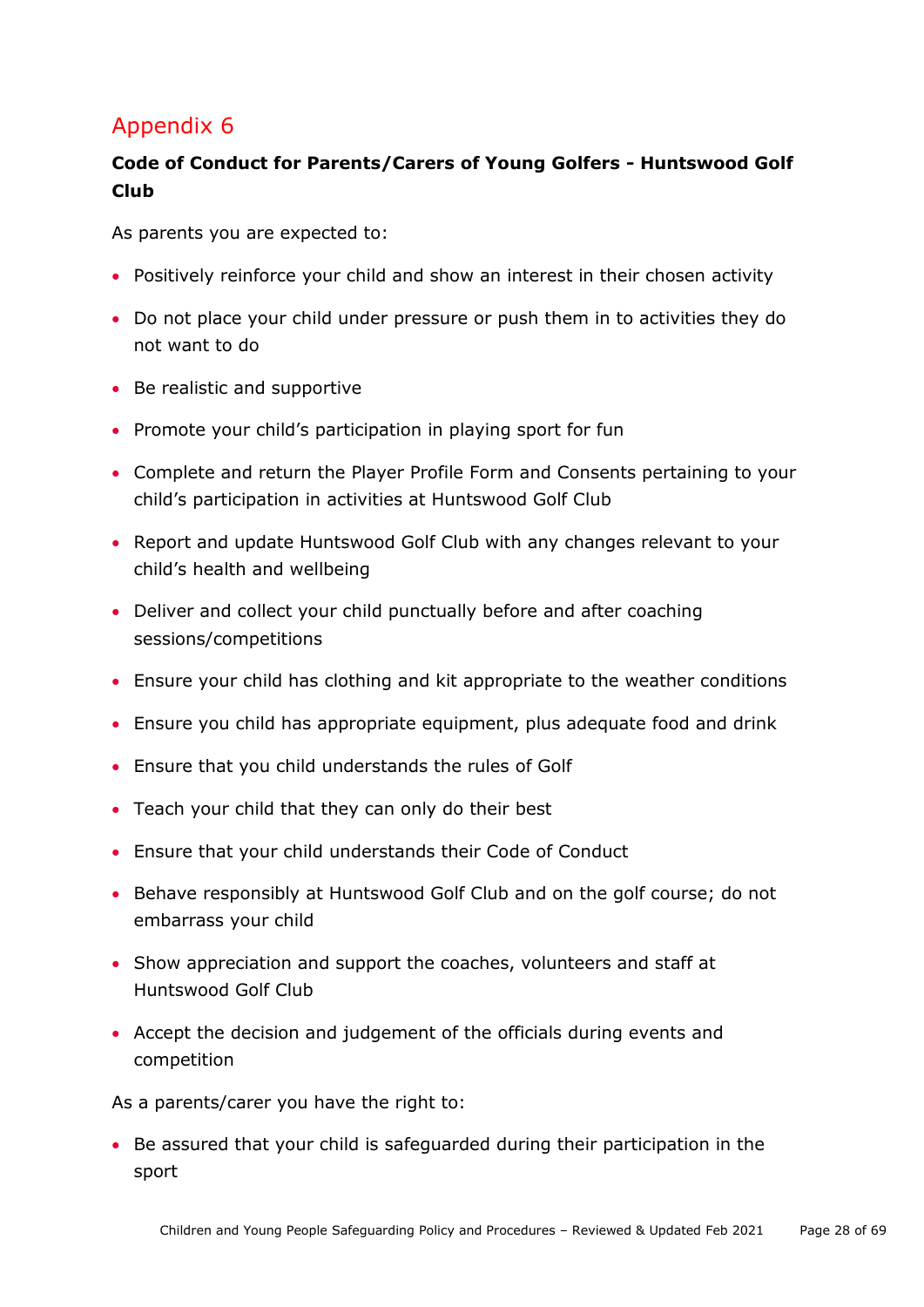- Be informed of problems or concerns relating to your child
- Be informed if your child is injured
- Have consent sought for issues such as trips and photography
- Contribute to the decisions of the club
- Have any concerns about any aspect of your child's welfare listened to and responded to

Any breaches of this code of conduct will be dealt with immediately by ……………………………. at Huntswood Golf Club. Persistent concerns or breaches may result in you being asked not to attend games if your attendance is considered detrimental to the welfare of young participants.

The ultimate action should a parent/carer continue to breach the code of conduct may be Huntswood Golf Club regrettably asking your child to leave the session, event or club.

| Signed:     | Date: |
|-------------|-------|
| PRINT NAME: |       |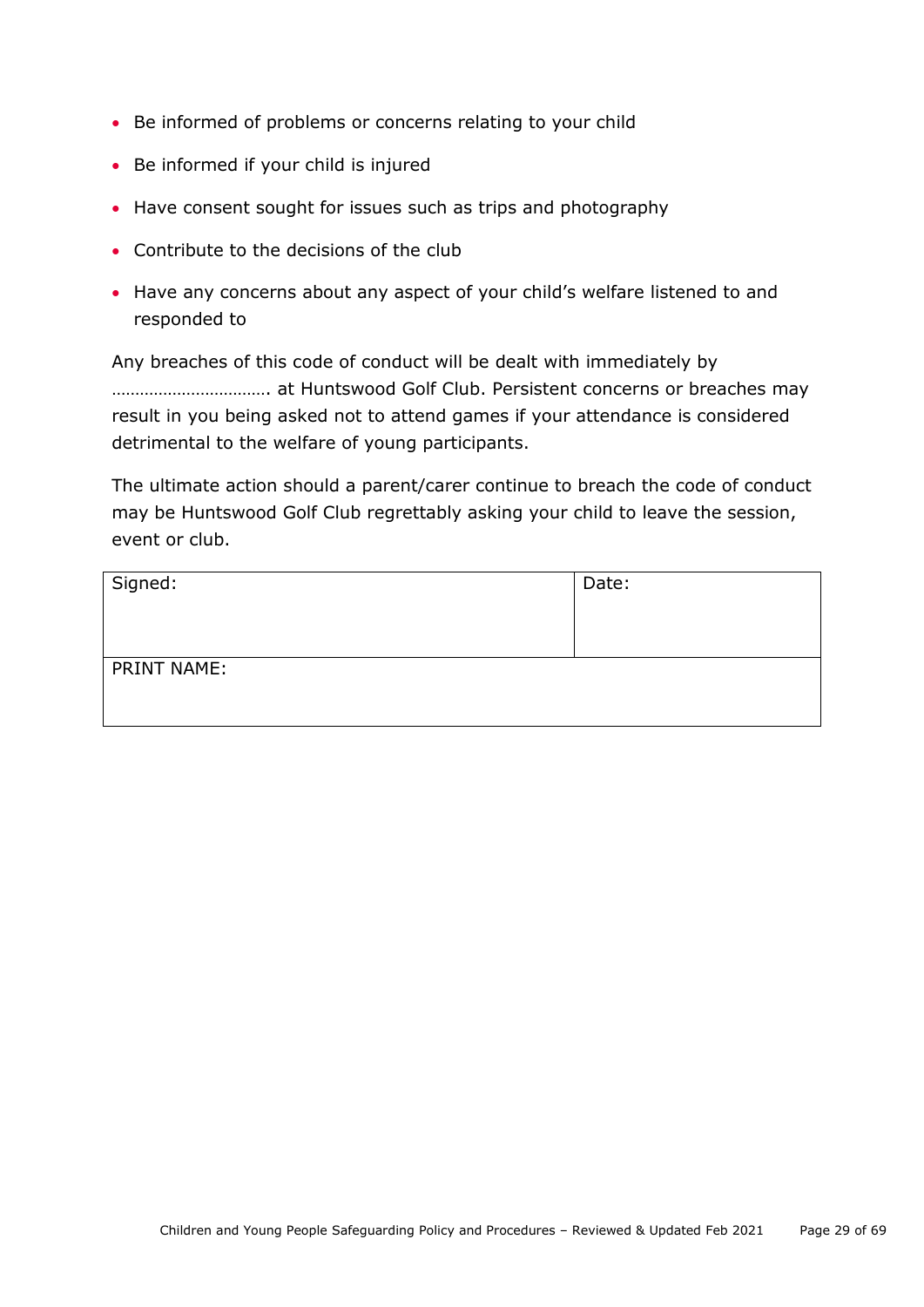### **Huntswood Golf Club**

#### **Managing Challenging Behaviour**

Staff/volunteers who deliver sports activities to children may, on occasions, be required to deal with a child's challenging behaviour.

These guidelines aim to promote good practice and are based on the following principles:

- The welfare of the child is the paramount consideration.
- Children must never be subject to any form of treatment that is harmful, abusive, humiliating or degrading.
- The specific needs a child may have (e.g. communication, behaviour management, comprehension and so on) should be discussed with their parent/carer and where appropriate the child, before activities start. Where appropriate it may be helpful to record the details of any agreed plan or approach and provide copies to all parties.
- Every child should be supported to participate. Consideration to exclude a child from activities should apply only as a last resort and after all efforts to address any challenge have been exhausted, in exceptional circumstances where the safety of that child or of other children cannot be maintained.

### **Planning Activities**

Planning for activities should include consideration of whether any child involved may need additional support or supervision to participate safely. This should address:

- Assessment of additional risk associated with the child's behaviour
- Appropriate supervision ratios and whether numbers of adults should be increased
- Information sharing for all/volunteers on managing any challenging behaviour to ensure a consistent approach
- Specialist expertise or support that may be needed from carers or outside agencies. This is particularly relevant where it is identified that a child may need a level of physical intervention to participate safely (see below).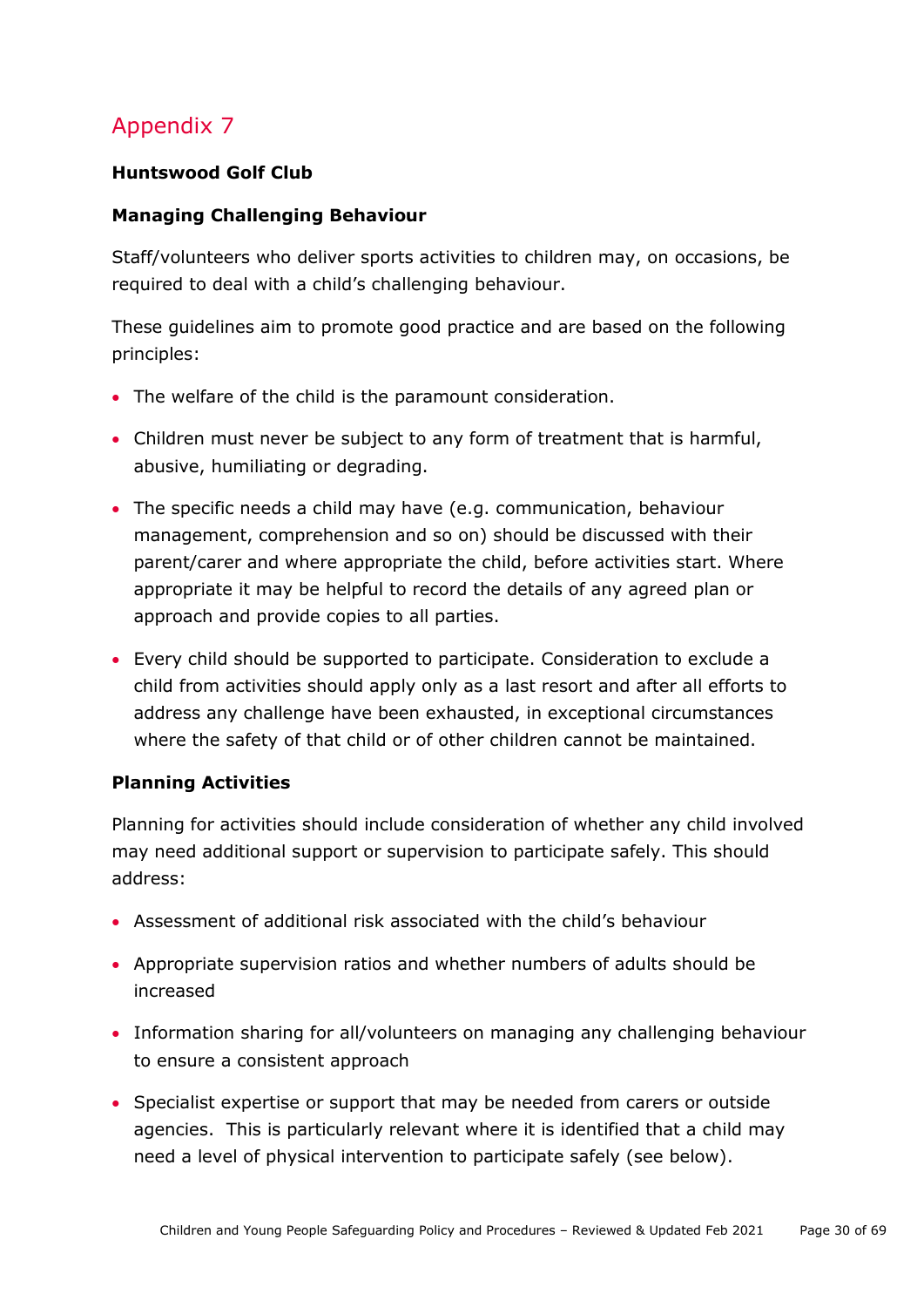### **Agreeing Acceptable and Unacceptable Behaviours**

Staff, volunteers, children, young people and parents/carers should be involved in developing an agreement about:

- what constitutes acceptable and unacceptable behaviour (code of conduct)
- the range of sanctions which may be applied in response to unacceptable behaviour.

This can be done at the start of the season, in advance of a trip away from home or as part of a welcome session at a residential camp. It should involve the views of children and young people to encourage better buy in and understanding.

Where challenges are anticipated in light, for example of a child's impairment or other medical condition, a clear plan/agreement should be established and written down.

Ensure that parents/carers understand the expectations on their children and ask them to reinforce this ahead of any trip or activity.

### **Managing Challenging Behaviour**

In responding to challenging behaviour the response should always be:

- Proportionate to the actions you are managing.
- Imposed as soon as is practicable.
- Fully explained to the child and their parents/carers.

In dealing with children who display negative or challenging behaviours, staff and volunteers might consider the following options:

- Time out from the activity, group or individual work.
- Reparation the act or process of making amends.
- Restitution the act of giving something back.
- Behavioural reinforcement rewards for good behaviour, consequences for negative behaviour.
- De-escalation of the situation talking with the child and distracting them from challenging behaviour.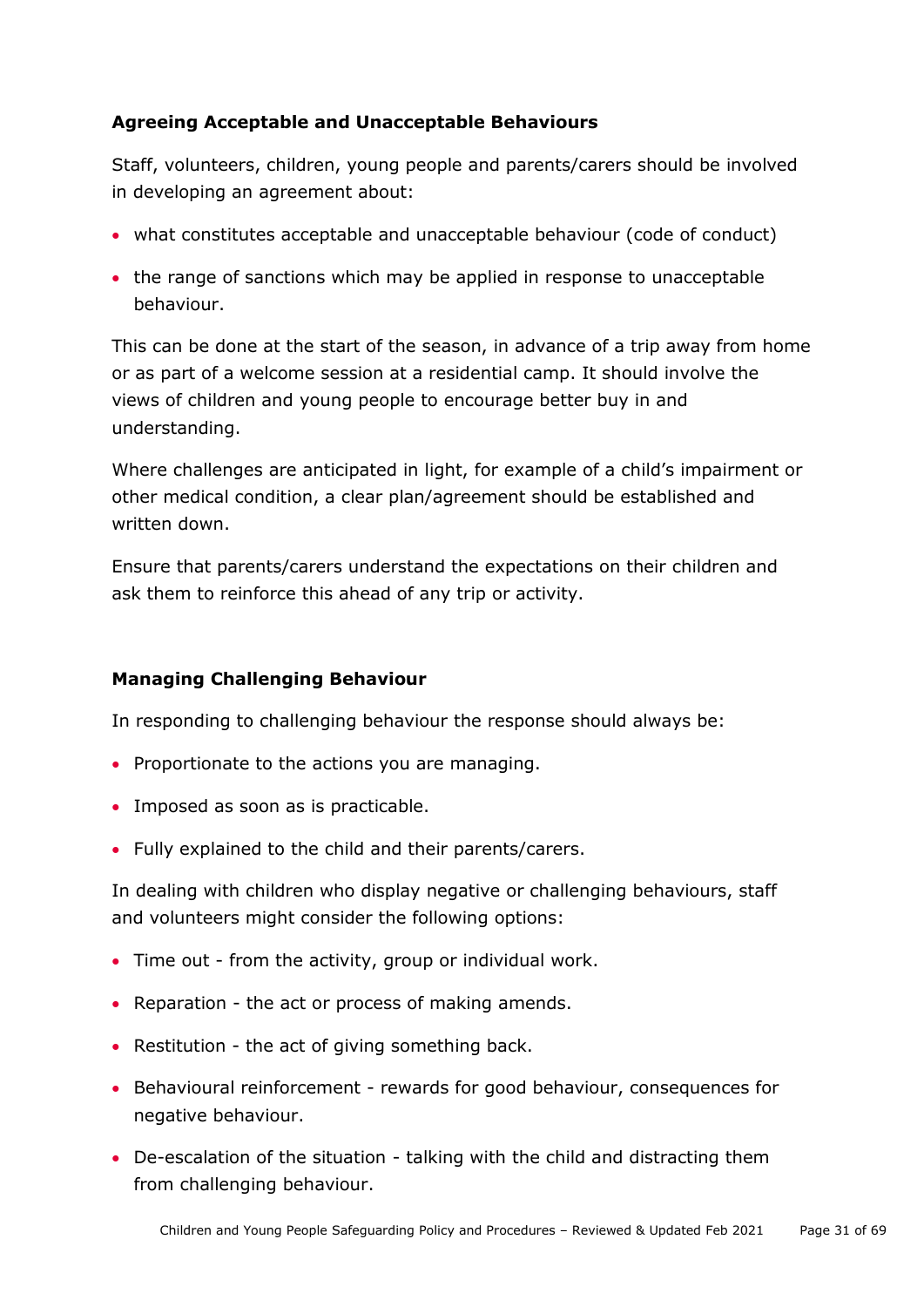- Increased supervision by staff/volunteers.
- Use of individual 'contracts' or agreements for the child's future or continued participation.
- Sanctions or consequences e.g. missing an outing or match
- Seeking additional/specialist support through working in partnership with other agencies.
- Temporary or permanent exclusion.

The following should never be permitted as a means of managing a child's behaviour:

- Physical punishment or the threat of such.
- Refusal to speak to or interact with the child.
- Being deprived of food, water, access to changing facilities or toilets or other essential facilities.
- Verbal intimidation, ridicule or humiliation.

Staff/volunteers should consider the risks associated with employing physical intervention compared with the risks of not employing physical intervention.

The use of physical intervention should always:

- Be avoided unless it is absolutely necessary to prevent a child injuring themselves or others, or causing serious damage to property.
- Aim to achieve an outcome that is in the best interests of the child whose behaviour is of immediate concern.
- Form part of a broader approach to the management of challenging behaviour.
- Be the result of conscious decision-making and not a reaction to an adult's frustration.
- Employ the minimum force needed to avert injury to a person or serious damage to property - applied for the shortest period of time.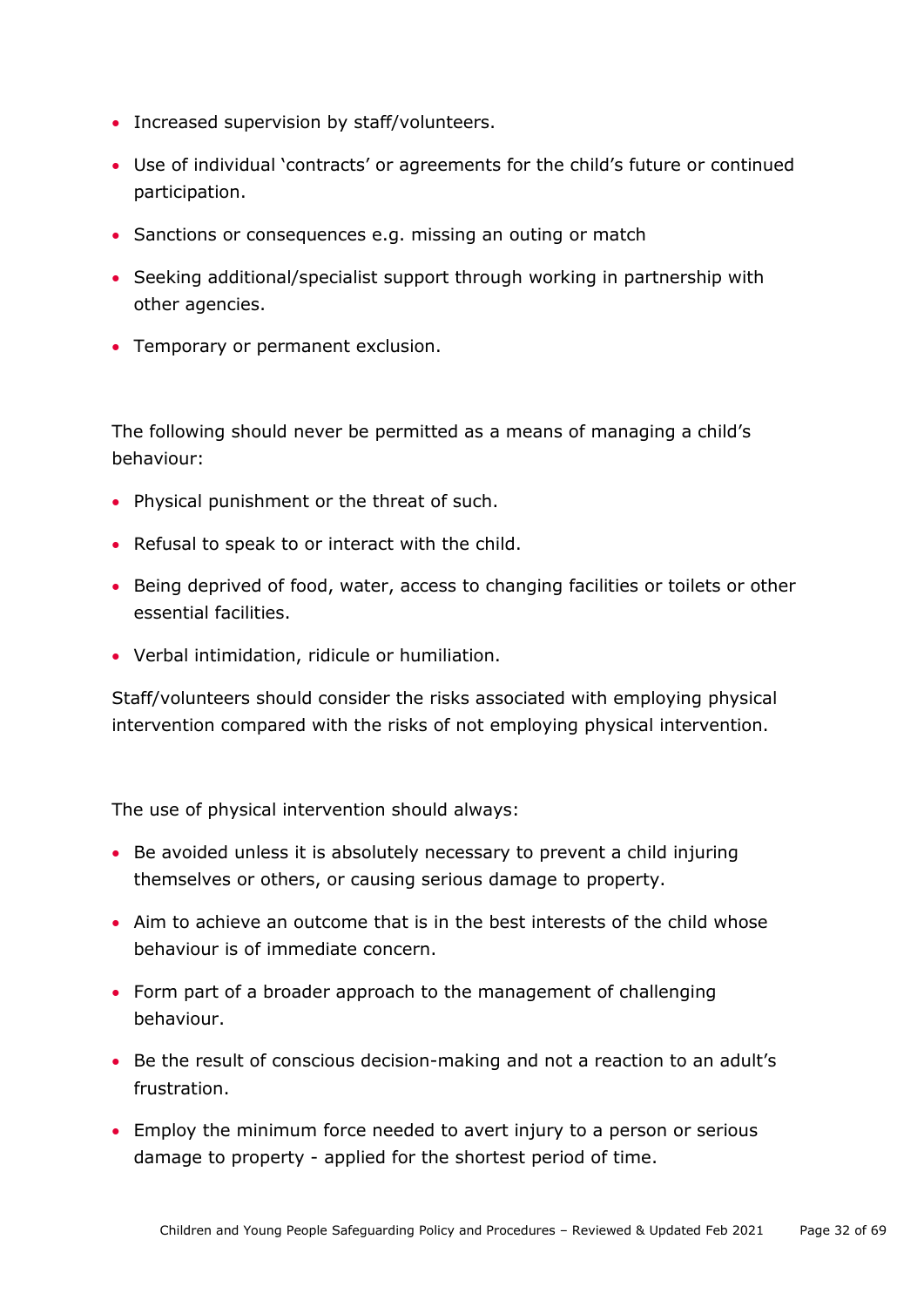- Used only after all other strategies have been exhausted.
- Be recorded as soon as possible using the appropriate organisational reporting form and procedure.

Parents should always be informed following an incident where a coach/volunteer has had to physically intervene with their particular child.

Physical intervention must not:

- Involve contact with buttocks, genitals and breasts.
- Be used as a form of punishment.
- Involve inflicting pain.

#### **Views of the child**

A timely de-brief for staff/volunteers, the child and parents should always take place in a calm environment following an incident where physical intervention has been used. Even children who haven't directly been involved in the situation may need to talk about what they have witnessed.

There should also be a discussion with the child and parents about the child's needs and continued safe participation in the group or activity.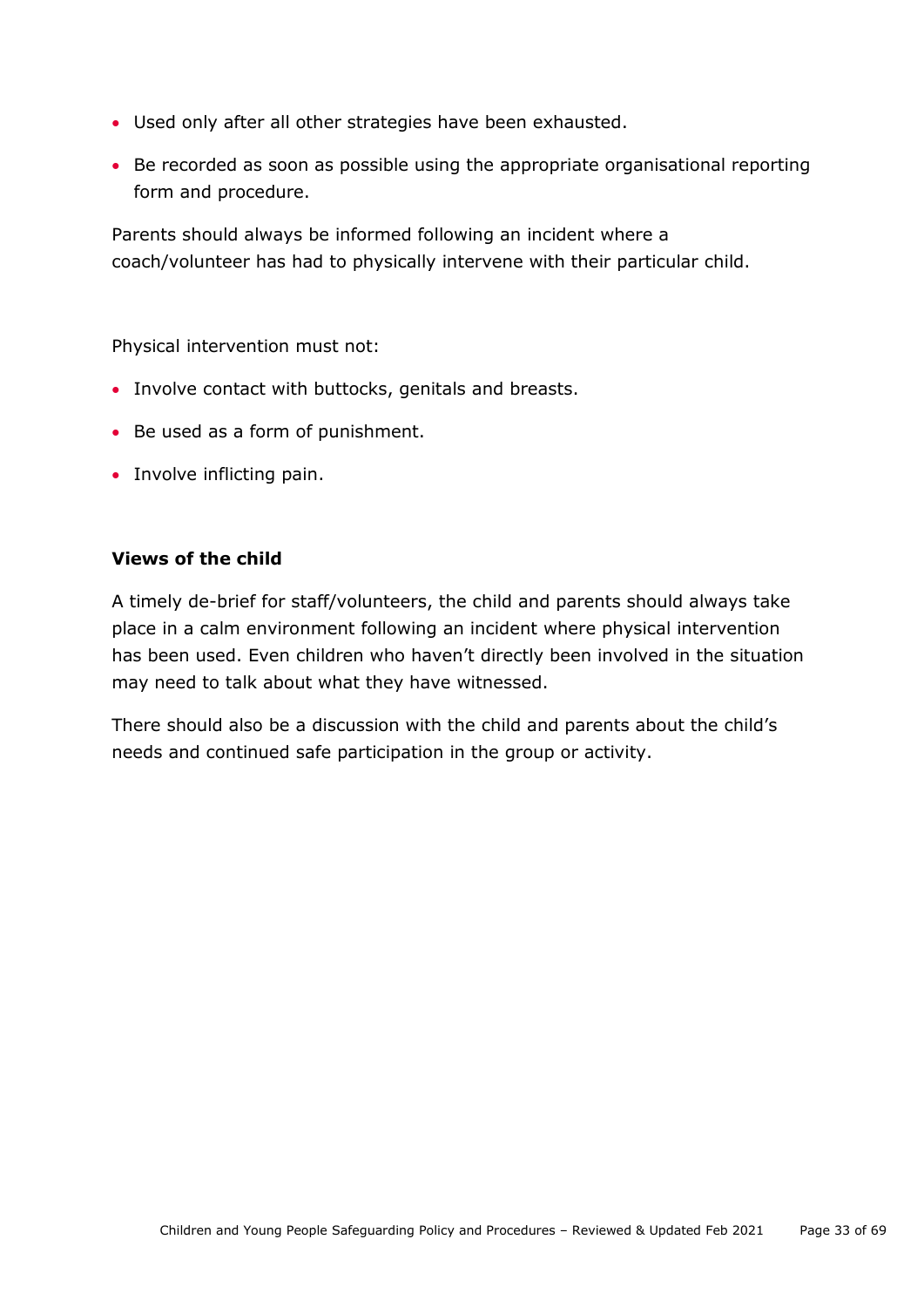### <span id="page-33-0"></span>**Incident Report Form – Huntswood Golf Club**

| Recorder's Name: |               |
|------------------|---------------|
| Address:         |               |
|                  |               |
| Post Code:       | Telephone No: |

| Child's Name: |               |
|---------------|---------------|
| Address:      |               |
| Post Code:    | Telephone No: |

| Complainant's Name: |               |
|---------------------|---------------|
| Address:            |               |
| Post Code:          | Telephone No: |

| Details of the allegations: [include: date; time; location; and nature of the incident] |
|-----------------------------------------------------------------------------------------|
|                                                                                         |
|                                                                                         |
|                                                                                         |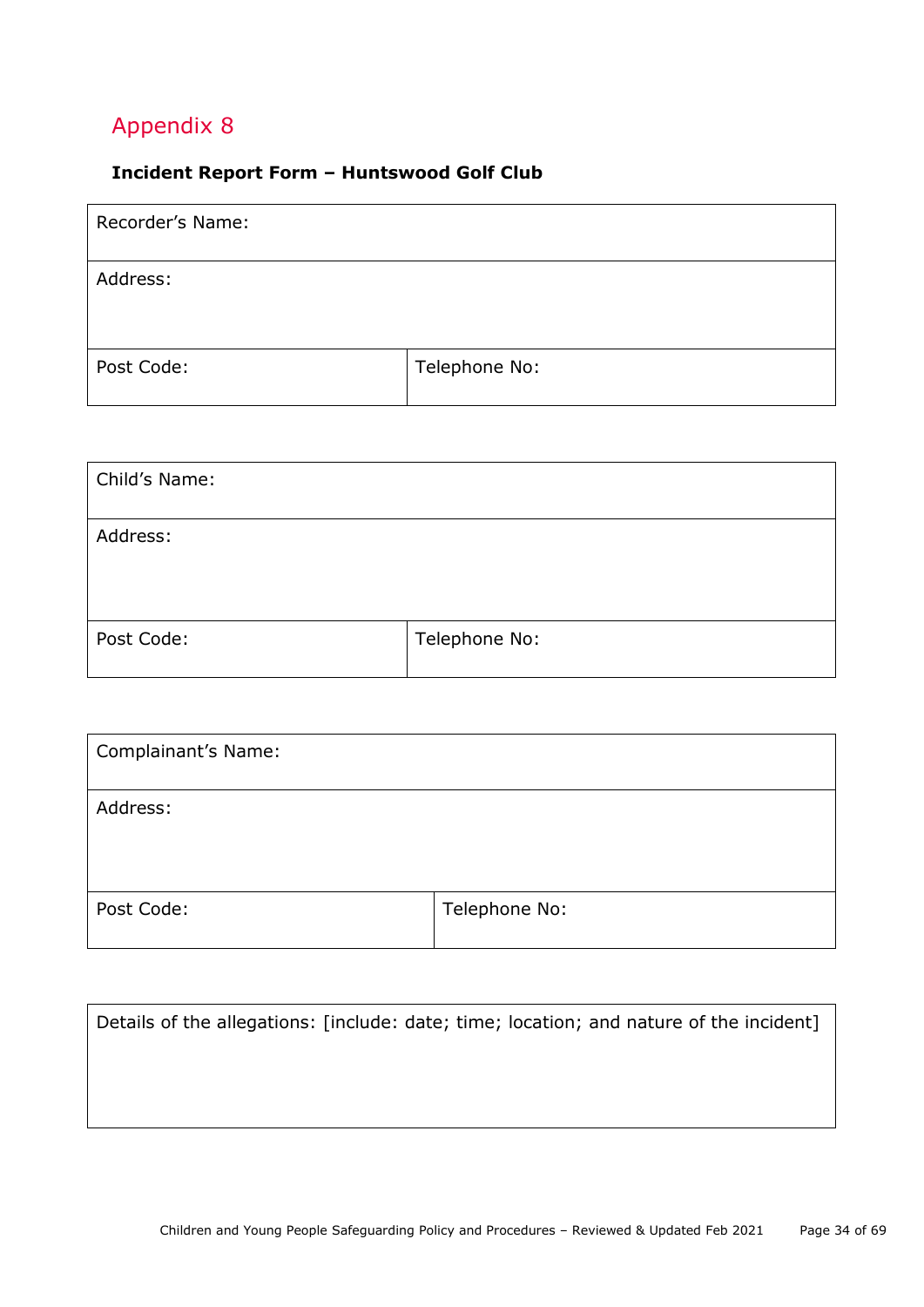| Additional information: [include: witnesses; corroborative statements; etc.] |       |
|------------------------------------------------------------------------------|-------|
|                                                                              |       |
| England Golf Governance department notified (01526 351824)                   |       |
| Case Number (if allocated):                                                  |       |
| Name of person spoken to:                                                    |       |
| Date:                                                                        | Time: |
|                                                                              |       |
| Action taken:                                                                |       |
|                                                                              |       |
| Date:                                                                        | Time: |
| Signature of Recorder:                                                       |       |
|                                                                              |       |
| Signature of Complainant:                                                    |       |
|                                                                              |       |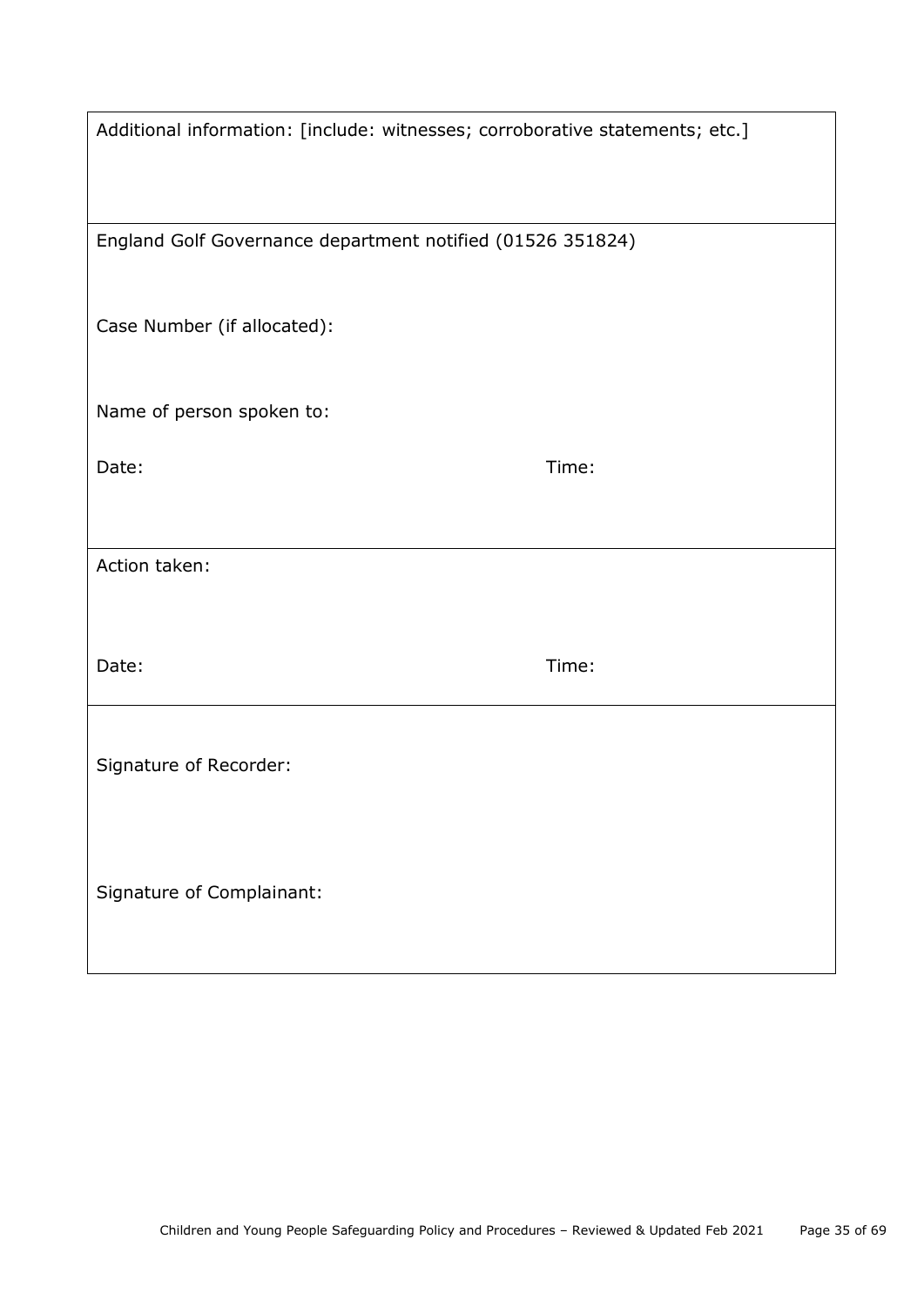#### **Data protection:**

Huntswood Golf Club and England Golf Governance Department may use the information in this form (together with other information they obtain as a result of any investigation) to investigate the alleged incident and to take whatever action is deemed appropriate, in accordance with their Children and Young People Safeguarding Policy and Procedures.

<span id="page-35-0"></span>Strict confidentiality will be maintained and information will only be shared on a "need to know" basis in the interests of safeguarding and in accordance with the company's data protection policy. This may involve disclosing certain information to a number of organisations and individuals including relevant clubs and County bodies, individuals that are the subject of an investigation and/or Statutory agencies such as the Police and Children's Social Care.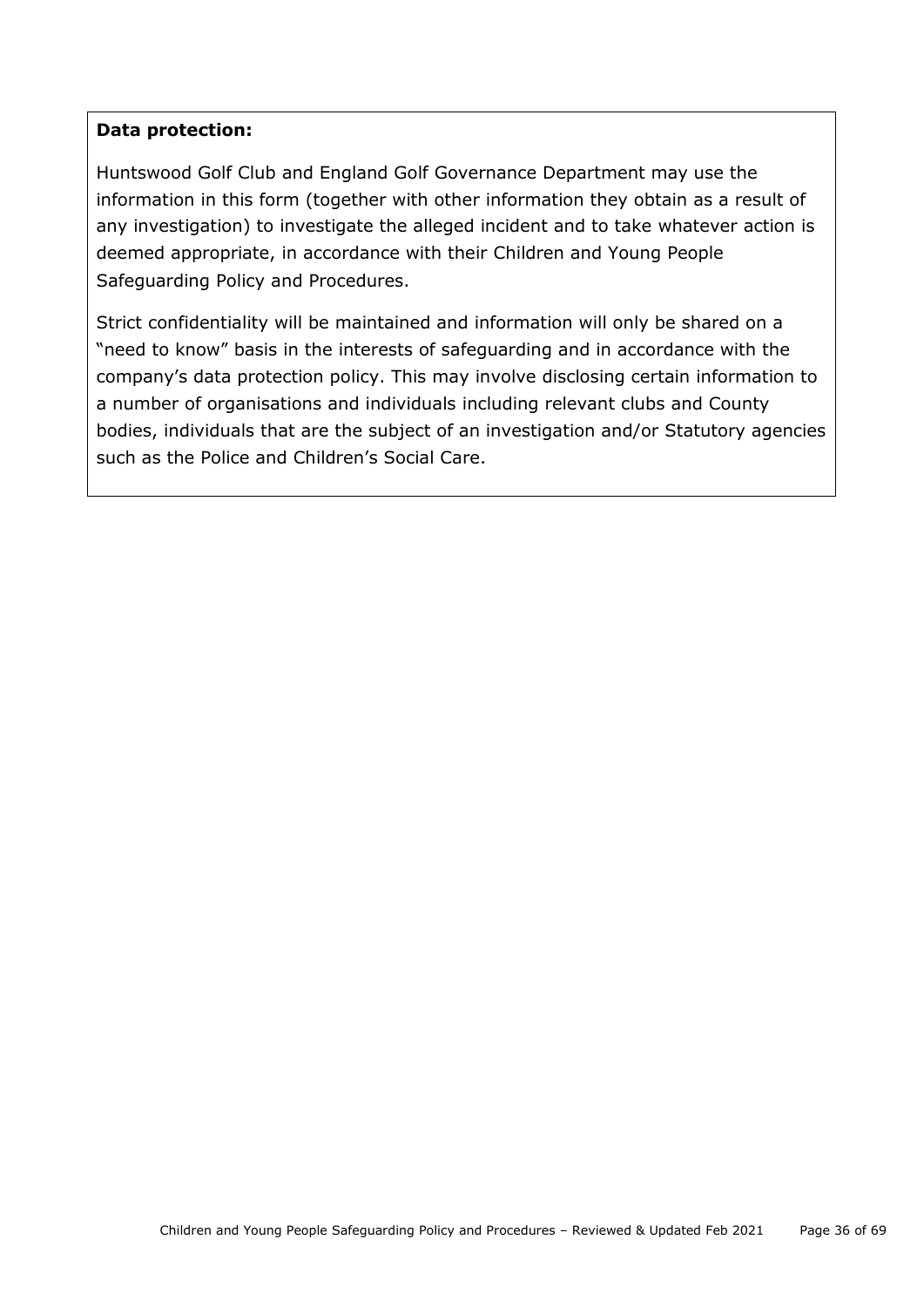### **Accident Report Form – Huntswood Golf Club**

| Recorder's Name:            |                                                                                 |
|-----------------------------|---------------------------------------------------------------------------------|
| Address:                    |                                                                                 |
|                             |                                                                                 |
| Post Code:                  | Telephone No:                                                                   |
| Name of Injured Person [s]: |                                                                                 |
| Address:                    |                                                                                 |
|                             |                                                                                 |
| Post Code:                  | Telephone No:                                                                   |
| Nature of Injury Sustained: |                                                                                 |
|                             |                                                                                 |
| accident]                   | Where did the Accident occur: [include: date; time; location; and nature of the |
|                             |                                                                                 |
|                             | How did the Accident occur: [include: names; telephone numbers; etc.]           |
|                             |                                                                                 |
|                             |                                                                                 |
|                             | Were there any witnesses to the Accident: [include: names; statements, etc.]    |
|                             | What action was taken: [include: treatment administered, by whom, etc.]         |
|                             |                                                                                 |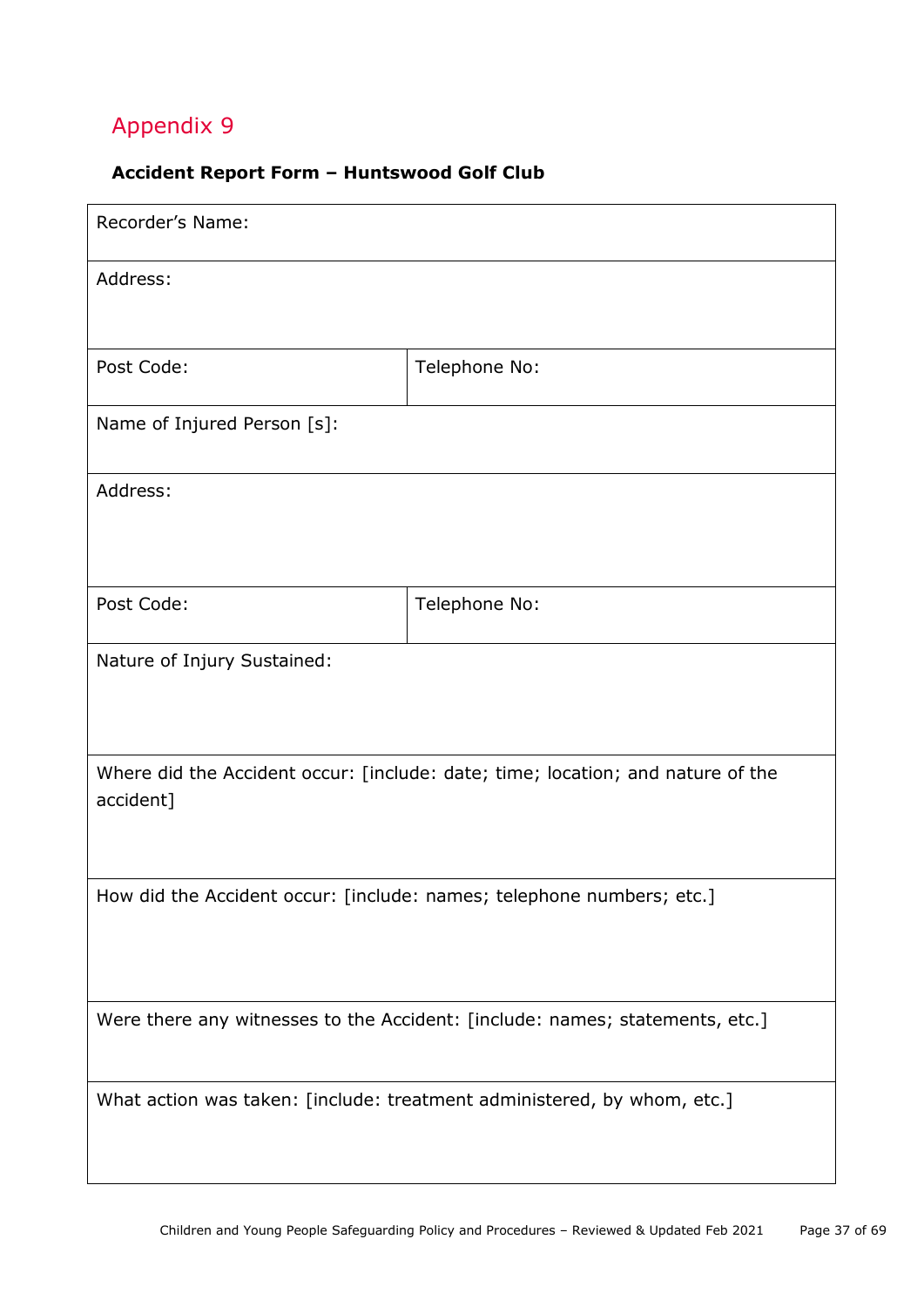Were any other Agencies involved?: [e.g. Ambulance service]

Have the Parents / Carers been contacted? YES NO [Please circle.]

Does the accident need to be referred to England Golf Governance Dept? YES NO

Date: Time:

Signature of Recorder:

#### **Data protection:**

Huntswood Golf Club and England Golf Governance Department may use the information in this form (together with other information they obtain as a result of any investigation) to investigate the alleged incident and to take whatever action is deemed appropriate, in accordance with their Children and Young People Safeguarding Policy and Procedures.

<span id="page-37-0"></span>Strict confidentiality will be maintained and information will only be shared on a "need to know" basis in the interests of safeguarding and in accordance with the company's data protection policy. This may involve disclosing certain information to a number of organisations and individuals including relevant clubs and County bodies, individuals that are the subject of an investigation and/or Statutory agencies such as the Police and Children's Social Care.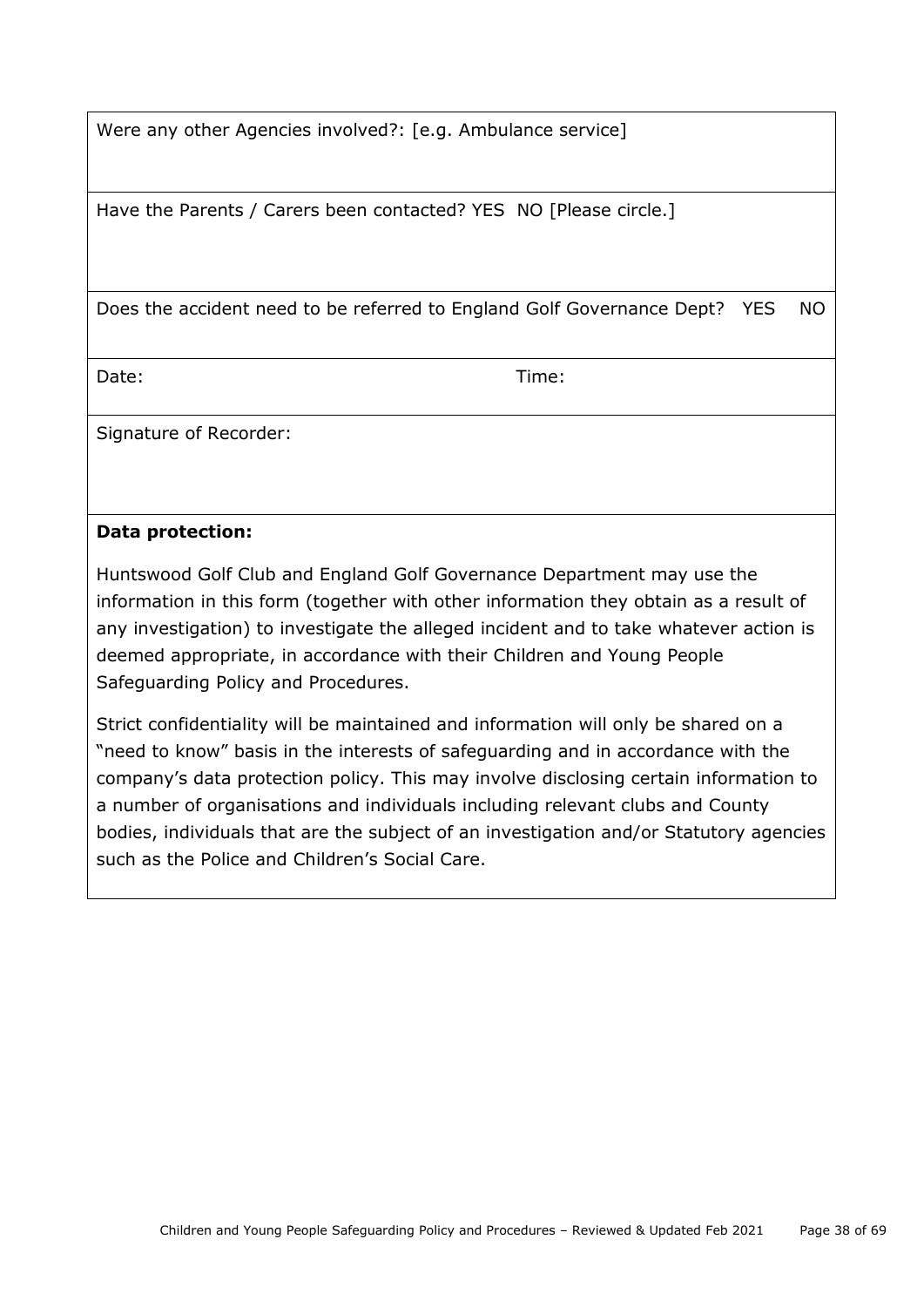### **Junior Profile and Parental Consent Forms - Huntswood Golf Club**

Player profiles forms enable those responsible for children to have the information they need to deal effectively with any emergency situation that arises.

Although information obtained on these forms must be treated as confidential (and only given to those who need it to fulfil a duty of care for the child), it is also critically important this information is **readily to hand at sessions and matches.**

### **Player Profile Form - Huntswood Golf Club**

(For Players Under the age of 18)

The safety and welfare of juniors in our care is paramount, and it is therefore important that we are aware of any illness, medical condition and other relevant health details so that their best interests are addressed.

In compliance with the Data Protection Act 2018, GDPR and all relevant data protection legislation, all efforts will be made to ensure that information is accurate, kept up to date and secure and that it is used only in connection with the purpose and activities of the organisation. Information will not be kept once a person is no longer a member of the organisation. The information will be disclosed only to those members of the organisation for whom it is appropriate and relevant officers of England Golf where necessary.

It is the responsibility of the junior and their parent to notify the Club Welfare Officer (CWO) or Secretary if any of the details change at any time.

| Junior Name           |  |
|-----------------------|--|
| Date of Birth         |  |
| Address               |  |
| Telephone Number      |  |
| <b>Parents' Names</b> |  |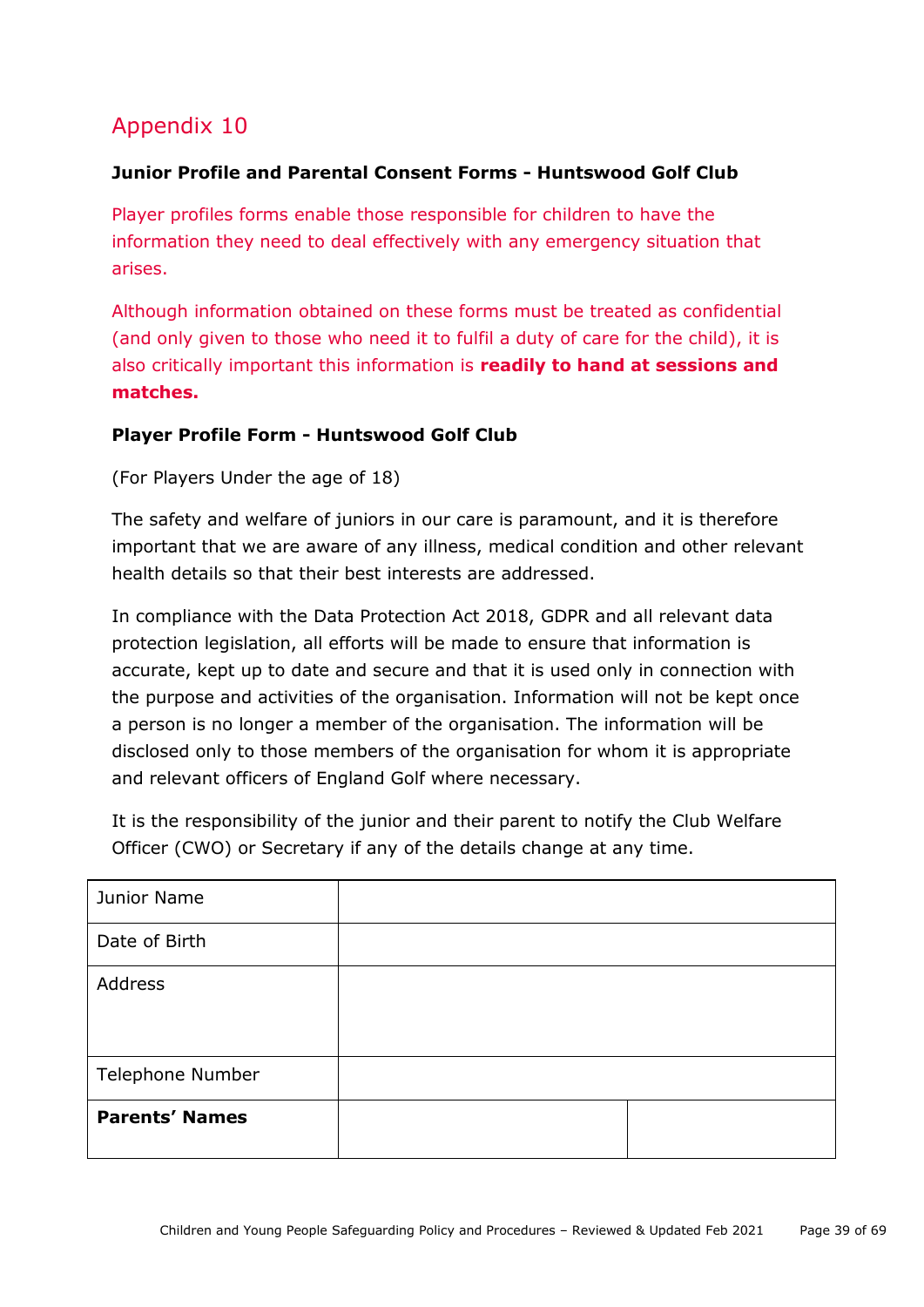| <b>Address</b>            |  | (If different) |
|---------------------------|--|----------------|
|                           |  |                |
|                           |  |                |
| Home Telephone No         |  |                |
| Mobile Telephone No       |  |                |
| Work Telephone No         |  |                |
| <b>Emergency Contacts</b> |  |                |
| <b>Contact 1 Name</b>     |  |                |
| Relationship to child     |  |                |
| Home Telephone Number     |  |                |
| Mobile Telephone Number   |  |                |
| Work Telephone Number     |  |                |
| <b>Contact 2 Name</b>     |  |                |
| Relationship to child     |  |                |
| Home Telephone Number     |  |                |
| Mobile Telephone Number   |  |                |
| Work Telephone Number     |  |                |

| Please confirm details of all those |
|-------------------------------------|
| with Parental Responsibility for    |
| the Child.                          |
|                                     |

### **Medical Information**

| Child's Doctor's name    |  |
|--------------------------|--|
| Doctor's Surgery Address |  |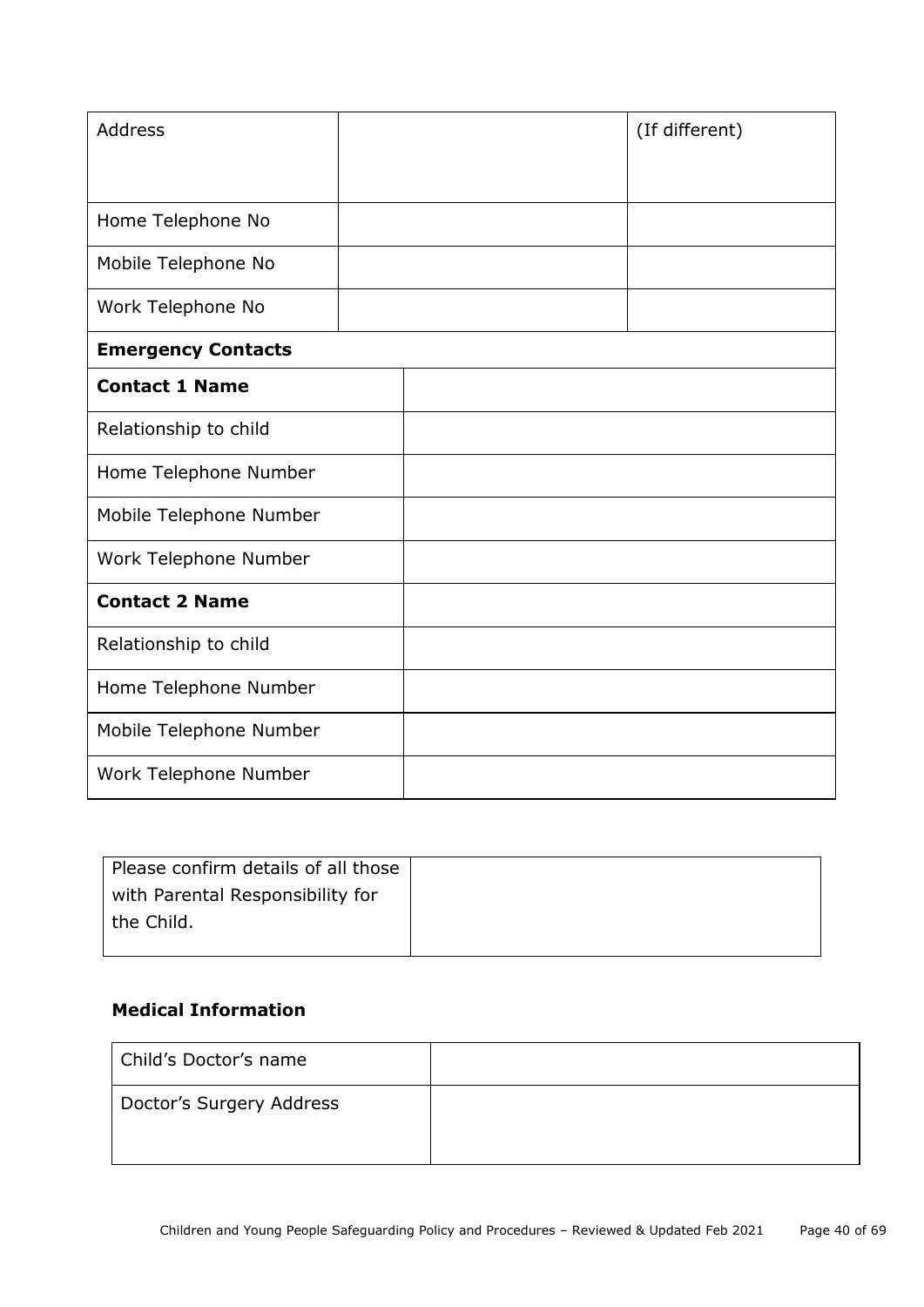| Telephone Number |  |
|------------------|--|
|------------------|--|

Does your child experience any conditions requiring medical treatment and/or medication? **YES □ NO □**

\*If yes please give details, including medication, dose and frequency.

Does your child have any allergies? **YES** □ **NO** □

\*If yes please give details.

Does your child have any specific dietary requirements? YES □ NO □

\*If yes please give details.

What additional needs, if any, does your child have e.g. needs help to administer planned medication, assistance with lifting or access, regular snacks?

### **Disability**

The Equality Act 2010 defines a disabled person as 'anyone with a physical or mental impairment, which has a substantial and long term adverse effect on his or her ability to carry out normal day to day activities'.

Do you consider your child to have a disability? **YES** □ **NO** □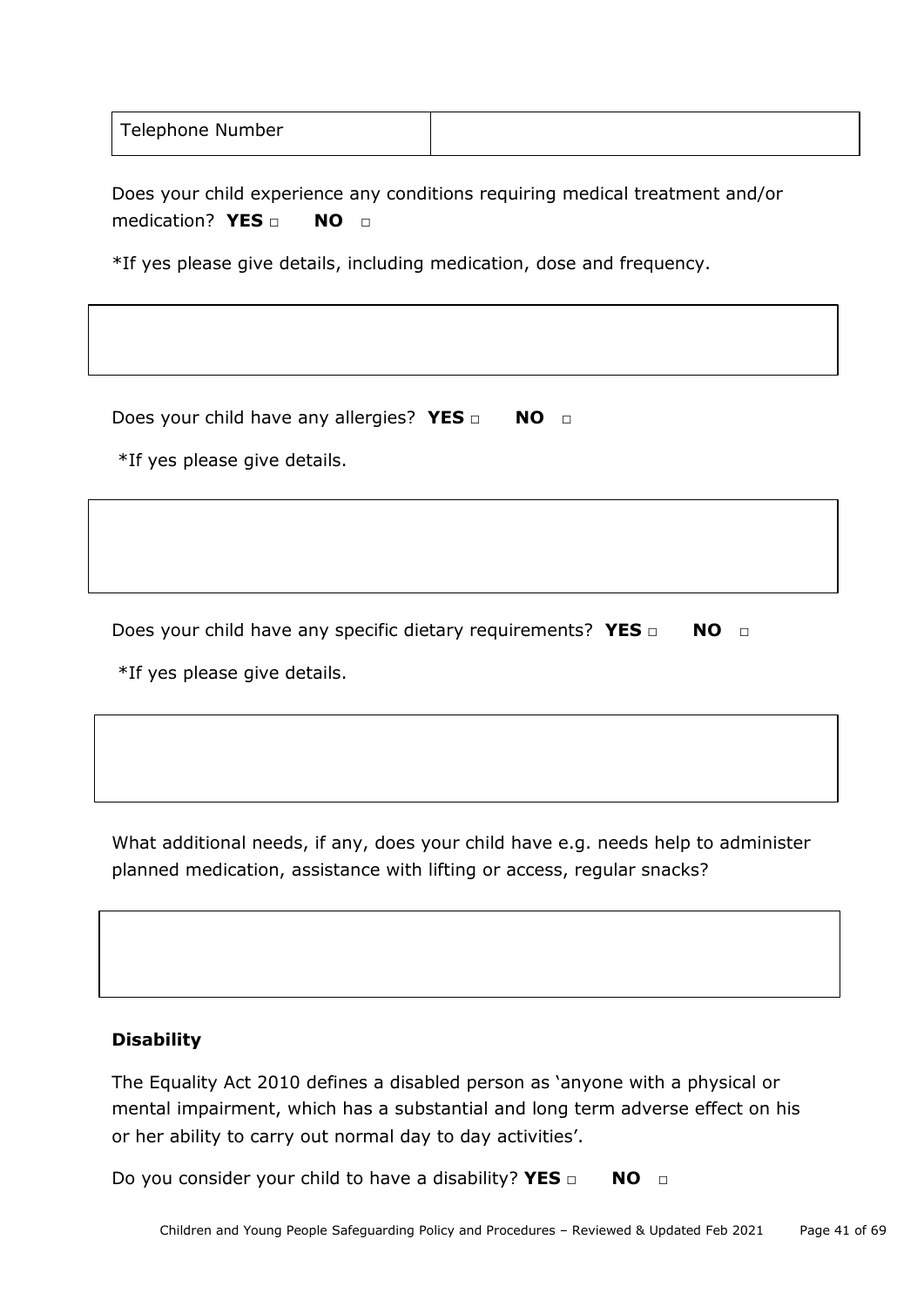\*If yes what is the nature of the disability?

Does your child have any communication needs e.g. non-English speaker/ hearing impairment/ sign language user/ dyslexia? If yes, please tell us what we need to do to enable him/her them to communicate with us fully.

#### **Consent from Parent/Legal Carer:**

- I confirm to the best of my knowledge that my child does not suffer from any medical condition other than those detailed above.
- I agree to notify the Club of any changes to this information.
- I give my consent that in an emergency situation, the club may act in my place (loco parentis), if the need arises for the administration of emergency first aid and/or other medical treatment which, in the opinion of a qualified medical practitioner, may be necessary. I also understand that in such an occurrence all reasonable steps will be taken to contact me or the alternative adult named in this form.
- The attached signature will denote that my child has my permission to be on the golf club's premises.
- I acknowledge that the club is not responsible for providing adult supervision for my child, except for formal junior golfing coaching, matches or competition.
- I agree to my child being transported by club representatives to and from venues when he/she is representing the club.

(Please tick the boxes if agreed)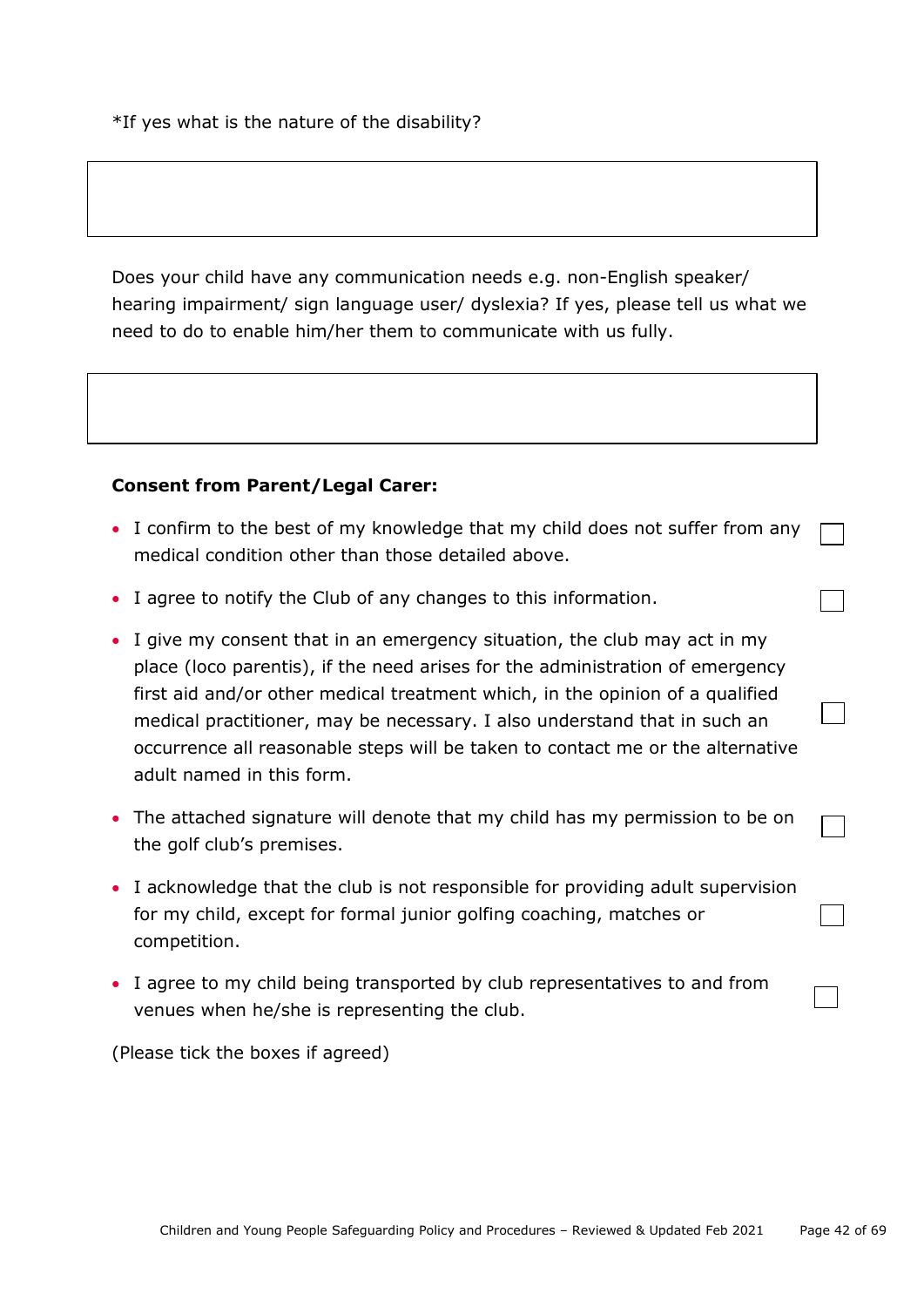| By signing this document I confirm that I have legal responsibility for |  |  |  |  |  |
|-------------------------------------------------------------------------|--|--|--|--|--|
| aware of how the information I have provided may be used.               |  |  |  |  |  |
| Signed - Parent/Carer                                                   |  |  |  |  |  |
|                                                                         |  |  |  |  |  |
| <b>Print name</b>                                                       |  |  |  |  |  |
| <b>Date</b>                                                             |  |  |  |  |  |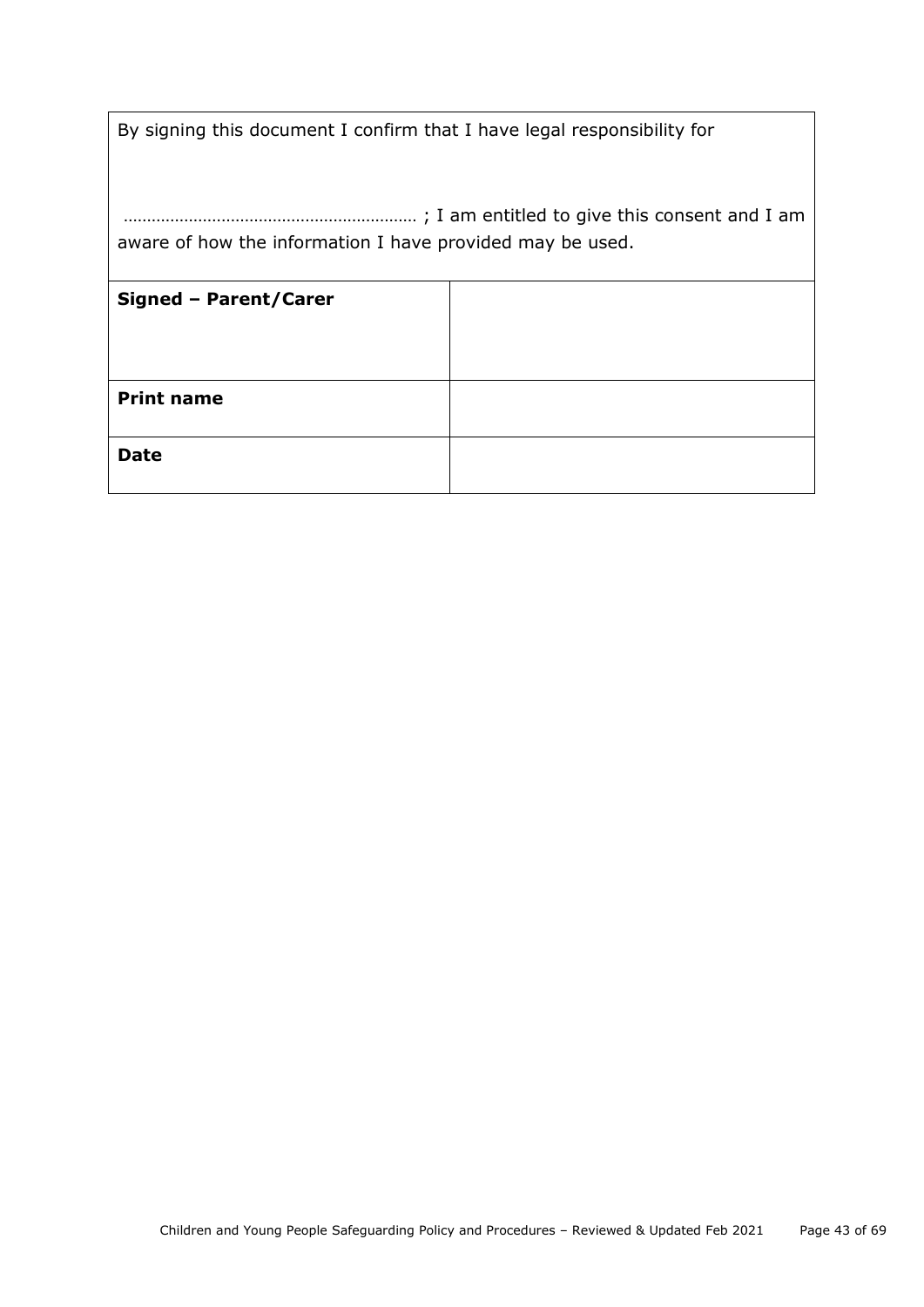### <span id="page-43-0"></span>**Photography Consent**

This form is to be signed by the legal carer of a child under the age of 18, together with the child. Please note that if you have more than one child registered you will need to complete separate forms for each.

Huntswood Golf Club recognises the need to ensure the welfare and safety of all children in golf. As part of our commitment to ensure their safety we will not permit photographs, video images or other images of your child to be taken (except where some incidental inclusion may not be possible to avoid) or used without your consent.

Huntswood Golf Club will ensure that any image of a child where consent has not been obtained will not be published.

Huntswood Golf Club will follow the guidance for the use of images of children as detailed within the Club's Safeguarding Children and Young People Policy.

Huntswood Golf Club will take steps to ensure these images are used solely for the purposes for which they are intended i.e. the promotion and celebration of the activities of the club.

If you become aware that these images are being used inappropriately you should inform the Club Welfare Officer immediately.

The photographs may be available on the website http://\_\_\_\_\_\_\_\_\_\_\_\_\_\_\_ for the golf season 20xx. If at any time either the parent/ carer or the child wishes the data to be removed from the website, 7 days' notice must be given to the Club Welfare Officer after which the data will be removed.

#### **To be completed by parent/carer**

I \_\_\_\_\_\_\_\_\_\_\_\_\_\_\_\_\_\_\_\_\_\_ (Parent full name) consent to \_\_\_\_\_\_\_\_\_\_\_\_\_\_\_\_\_ (name of organisation) photographing or videoing \_\_\_\_\_\_\_\_\_\_\_\_\_\_\_\_\_\_ (name of child) under the stated rules and conditions,

and I confirm I have legal parental responsibility for this child and am entitled to give this consent.

| <b>- -</b><br>$\sim$ $\sim$ $\sim$<br>Sig | ____ |  |
|-------------------------------------------|------|--|
|                                           |      |  |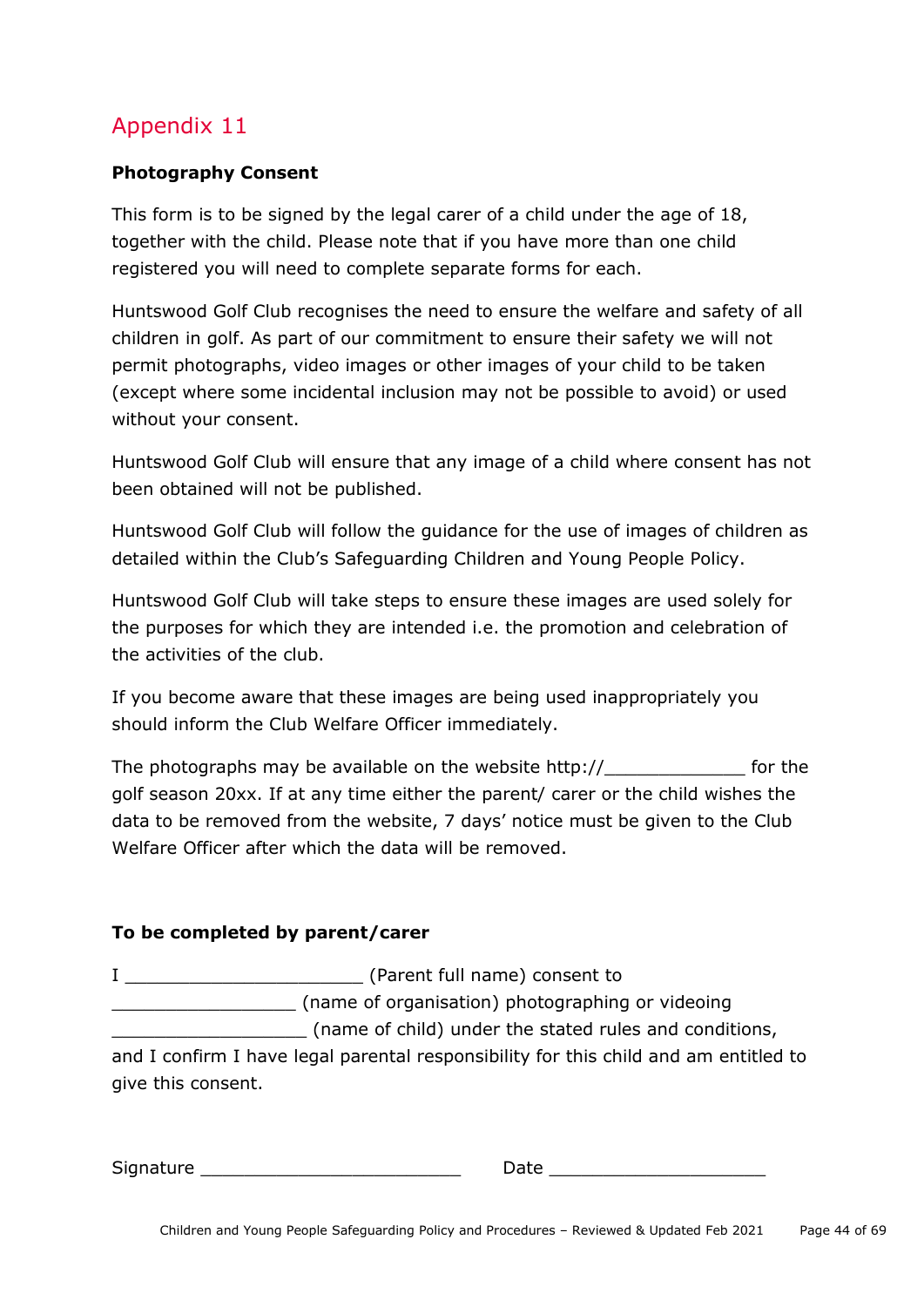### **To be completed by child**

I \_\_\_\_\_\_\_\_\_\_\_\_\_\_\_\_\_\_\_\_\_\_ (Child full name) consent to \_\_\_\_\_\_\_\_\_\_\_\_\_\_\_\_\_ (name of organisation) photographing or videoing child under the stated rules and conditions.

<span id="page-44-0"></span>

| $\sim$<br>$- - -$<br>510<br>. | -- |
|-------------------------------|----|
|-------------------------------|----|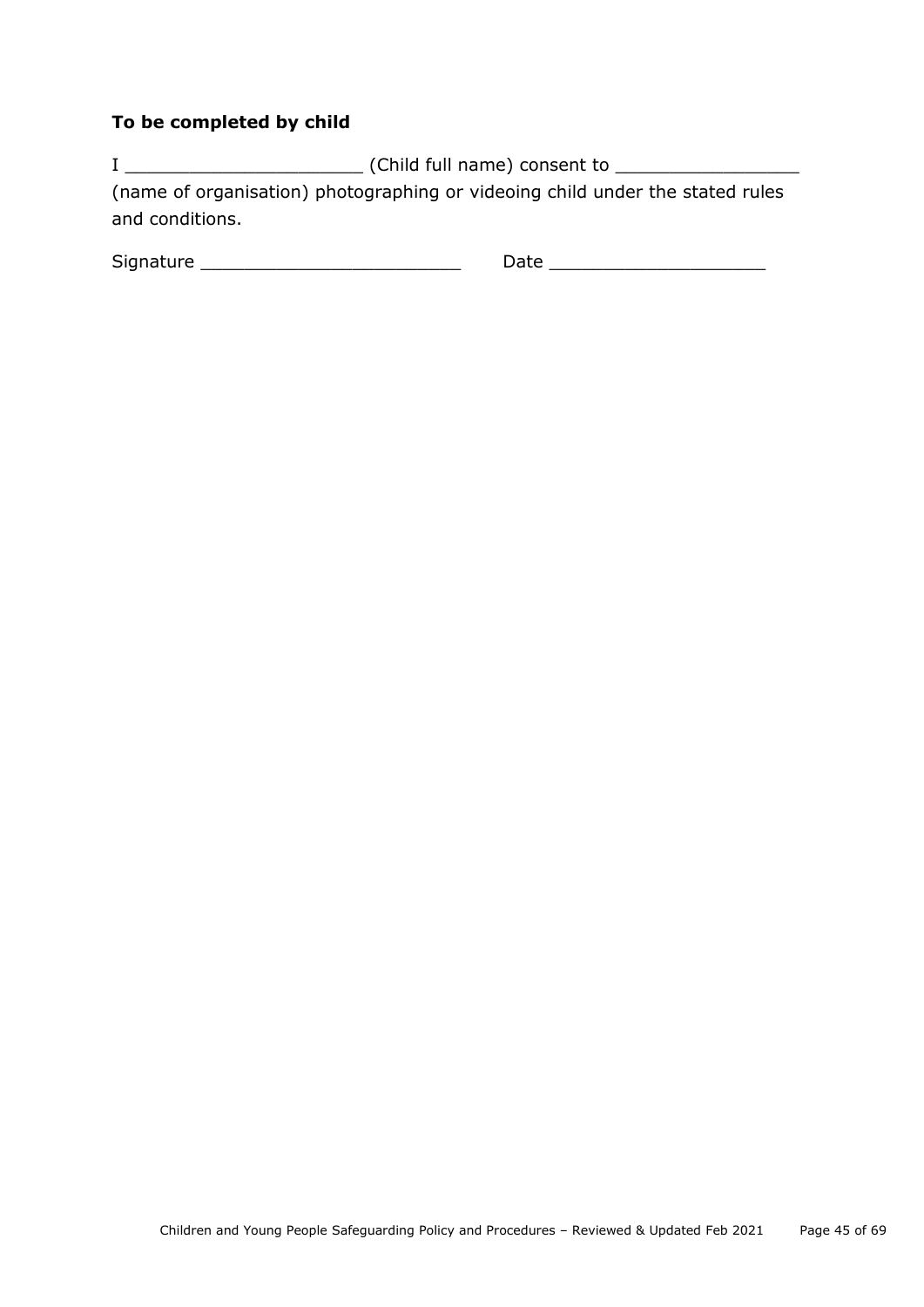### **Guidance for parents**

Huntswood Golf Club is delighted to welcome you and your child to what we hope is the first of many events that you will be taking part in.

The positive effect of your support, as a parent, can't be overstated. Your behaviour has a real influence on the way your child experiences golf.

First things first – why is your child showing an interest in the sport? Is it to learn a new game? To hang out with their friends? Because they did it in school and liked it? Or because you play?

Make sure they're playing for their own reasons, not yours.

To enable us to provide the best possible experience for you and your child, we kindly request that you read through the following guidance and complete the attached forms.

- Take an interest in your child's activity and progress and be supportive.
- Familiarise yourself with the Huntswood Golf Club Safeguarding Policy (attached).
- Familiarise yourself with
	- A. Codes of Conduct for parents, coaches, children and young people.
	- B. Transport Policy.
	- C. Changing Room Policy.

D. Photography, Videoing and the use of Social Media Policies.

- Complete the attached Parental Consent Form which will enable event organisers to cater for any particular needs that your child may have (e.g. medical conditions and medications, allergies, learning difficulties etc.), as well as contact you in the unlikely event of an emergency.
- Go through the attached Code of Conduct **with** your child and return a signed copy to the club/event organiser.
- Be punctual when dropping off and picking up your child from coaching/ events. It is important to communicate with the club if collecting your child after an event/coaching session may cause a problem.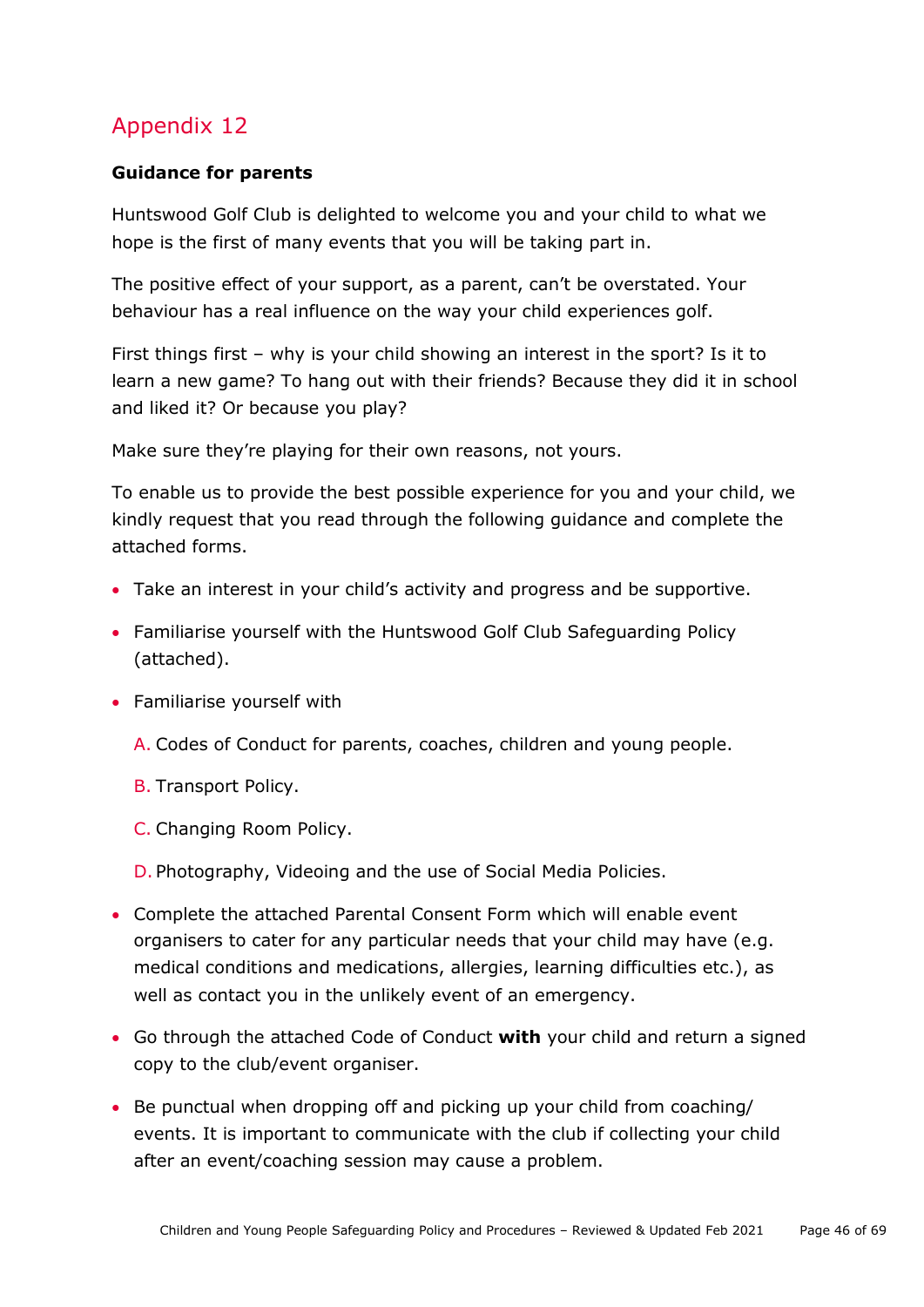- Introduce yourself to the adults involved in the supervision of your child.
- When leaving your child, make sure they have the necessary provisions for the day, including the ability to meet the requirements of changing weather conditions. Please ensure that your mobile is switched on when you are away from the club, so that you can be contacted in an emergency.
- Encourage your child to take part and support club activities such as coaching & competitions.
- Help your child to arrange golf with other juniors away from club organised activities so they have someone to play golf with.

As a parent/carer you are encouraged to:

- Discuss any concerns regarding the organisation of activities or the behaviour of adults towards your child with the Club Welfare Officer, who will treat any concerns you or your child may have in the strictest confidence
- England Golf Lead Safeguarding Officer is also available for advice: 01526 351824

#### **Club Welfare Officer**

<span id="page-46-0"></span>Beverley Smith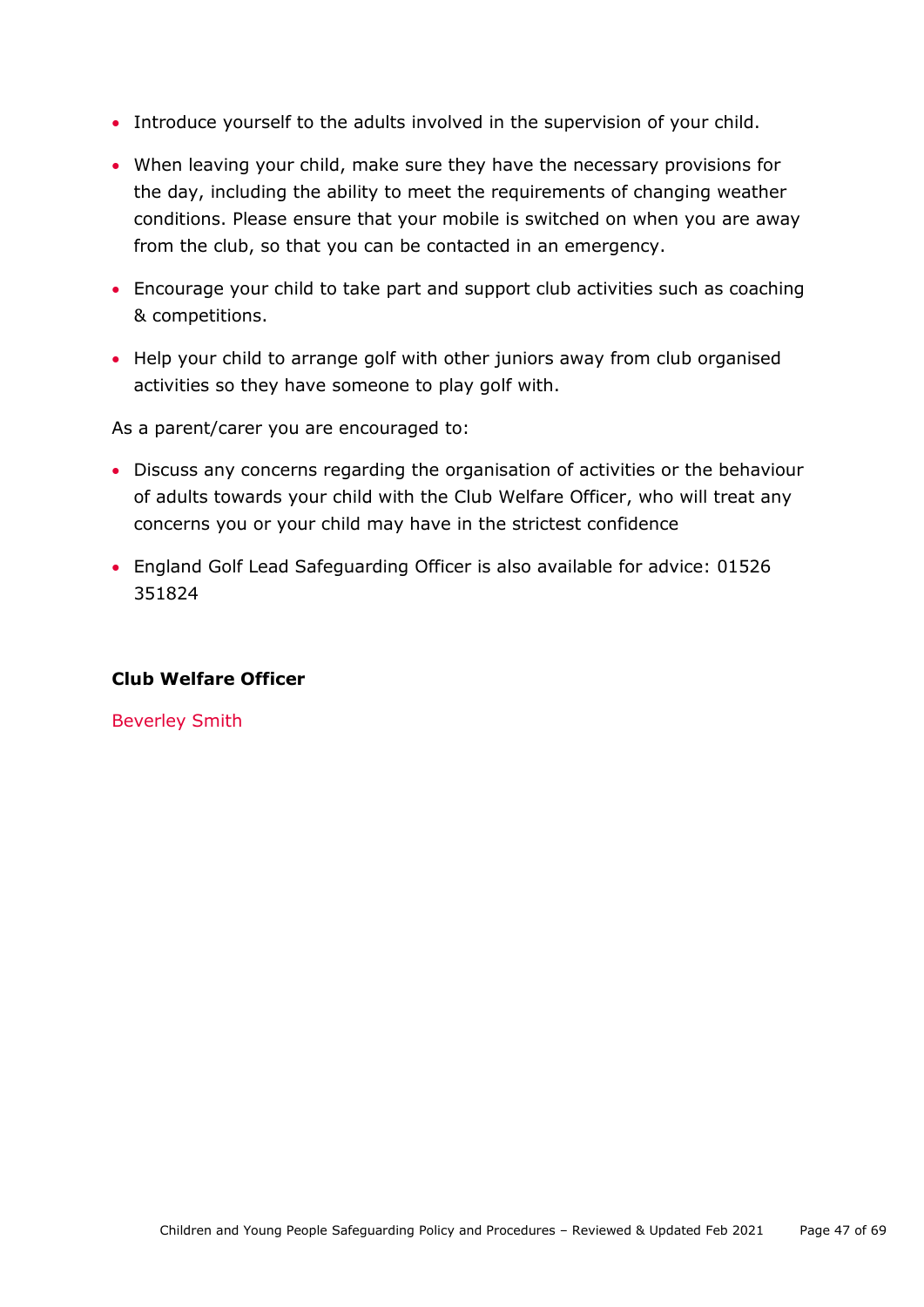### **Managing Young People on Away Trips – Huntswood Golf Club**

The following provides good practice guidance for taking teams on an away fixture for a day (not overnight)

- appoint a team manager with clear roles and responsibilities
- appoint a designated safeguarding lead contact (not the team manager) who is appropriately trained and competent for the role and responsibilities
- establish well in advance where the fixture is
- ensure you have sufficient staff to manage and look after the young people
- obtain written permission from the parents/carers or carers for participation, transporting and supervising. An up to date photograph of each child must be attached to the child's consent form (for use in the event of any child going missing)
- ensure that a welfare plan has been written and communicated to staff, participants and carers
- ensure all staff responsible for the young people have been DBS checked to the appropriate level and staff have had appropriate safeguarding training
- ensure that a risk assessment has been conducted
- ensure that there is a contact available e.g a staff member who is not travelling away, who will act as the key contact point if required.

### **Accommodation**

Whatever the accommodation, the team manager should ensure that the children are safe. Discuss your code of conduct and discipline policy with the staff at the accommodation. All children must know which rooms staff are in and how to contact them if required.

If rooms are equipped with satellite TV, inappropriate programmes may be available. It may be possible to have these programmes disconnected.

If rooms have fridges, all alcohol must be removed.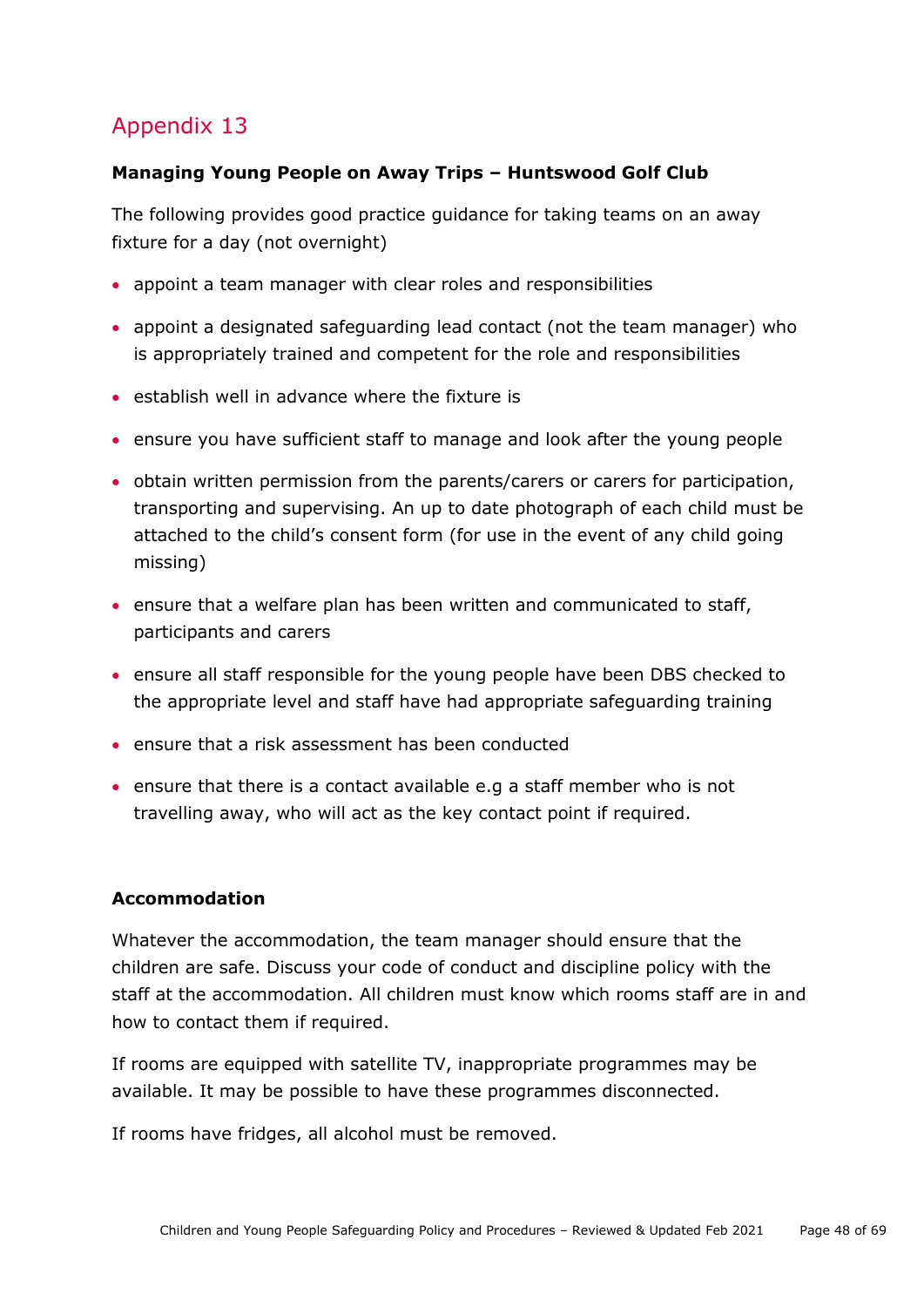Check the accommodation policy for extras on bills, breakages and lost keys. All accommodation must be clean and with access to sufficient toilet and bathing facilities.

It is not acceptable:

- For children to share a bed
- For male and female children to share a room
- For staff to share a room with children

Checks must be made to ensure that the needs of children with disabilities are met. For wheelchair users, it is important to check access to the building, room and bathroom facilities

#### **Overnight Stays**

Those responsible for organising overnight stays should establish the purpose of the trip, confirm the dates, location, and duration. You should also conduct a risk assessment, identify suitable venues and facilities for both fixtures and accommodation and consider the following:

- Purpose of the trip.
- Who will be going, children? Staff?
- How much will it cost? How much spending money is required?
- What insurance cover is required?
- Supervision of children, both playing and non-playing time.
- Catering for all food requirements.
- Communication with parents (see above)
- Ensure a list of the team and staff is left, with contact number and address of the accommodation
- Ensure that there are emergency contact numbers for all the team and staff.
- An itinerary giving as much detail as possible.
- Emergency procedures and telephone contacts.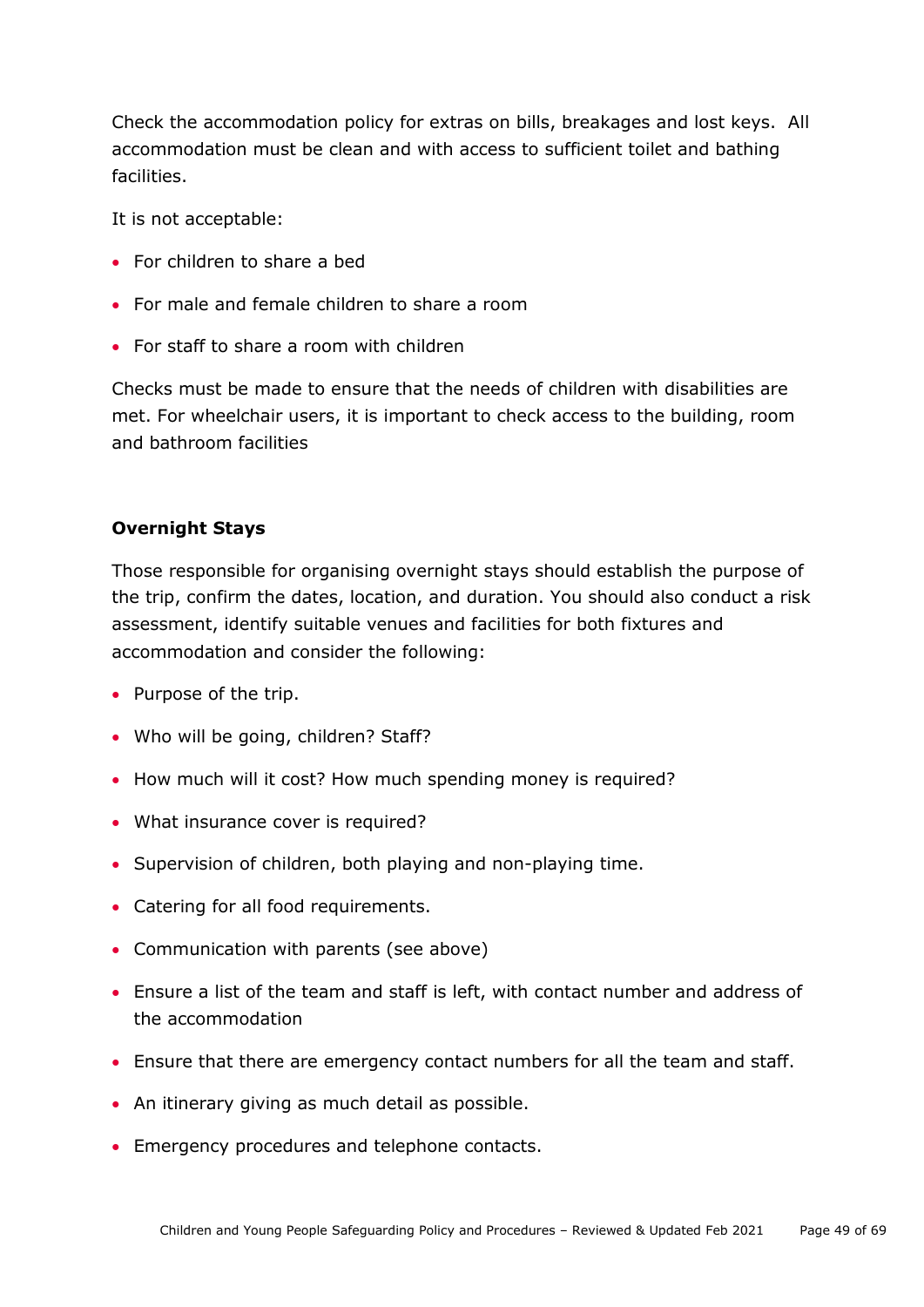- Codes of contact for both staff and children.
- <span id="page-49-0"></span>Welfare and child protection procedures.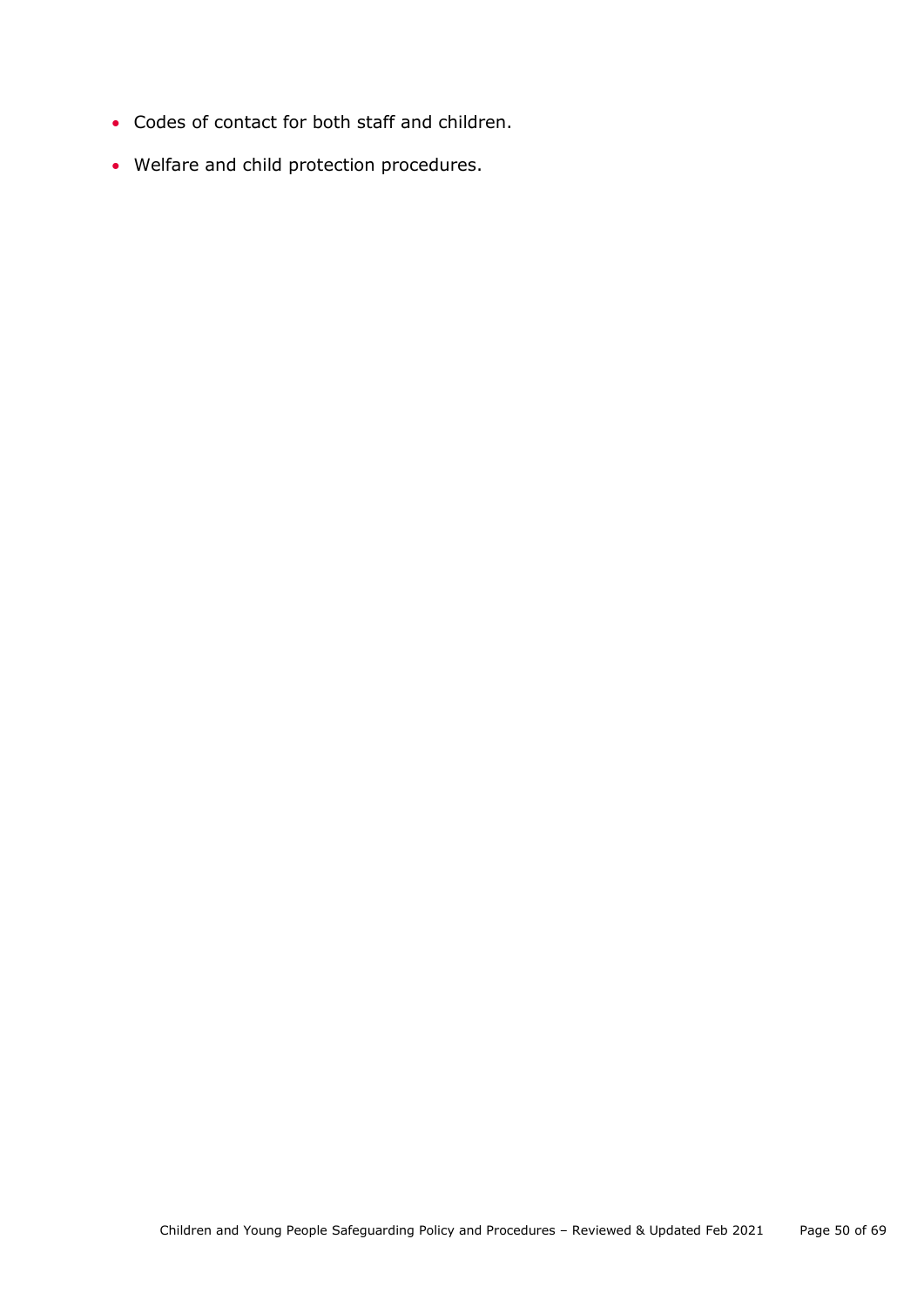### **Social Media Guidance – Huntswood Golf Club**

This guidance gives procedures that will support and underpin the use of social networking and other online services within Huntswood Golf Club. It is important that all members, staff, volunteers, coaches, officials/referees, board members, or anyone working on behalf of Huntswood Golf Club are aware of this policy and agree to the following terms.

#### **Advice for Individual**

- Do not accept children as contacts on social networking sites if you hold a position of trust with children/young people.
- Where contact through social networking sites is used for professional reasons, restrict the communication to professional content and obtain written consent from parents prior to establishing contact.
- Include a third party in any communications to children, e.g. copy parents into communications.
- Use the privacy settings on the various sites to ensure that your content will only be viewed by appropriate people.
- Ensure that any content you place on a social networking site is ageappropriate. Do not use the site to criticise or abuse others.
- Know where to direct junior members and their parents for information.
- Know how to report concerns.
- Know how to keep data safe and secure. This should include the personal contact data of individuals, such as mobile numbers, email addresses and social networking profiles.

#### **Advice for Children**

 Consider carefully who you invite to be your friend online and make sure they are who you actually think they are.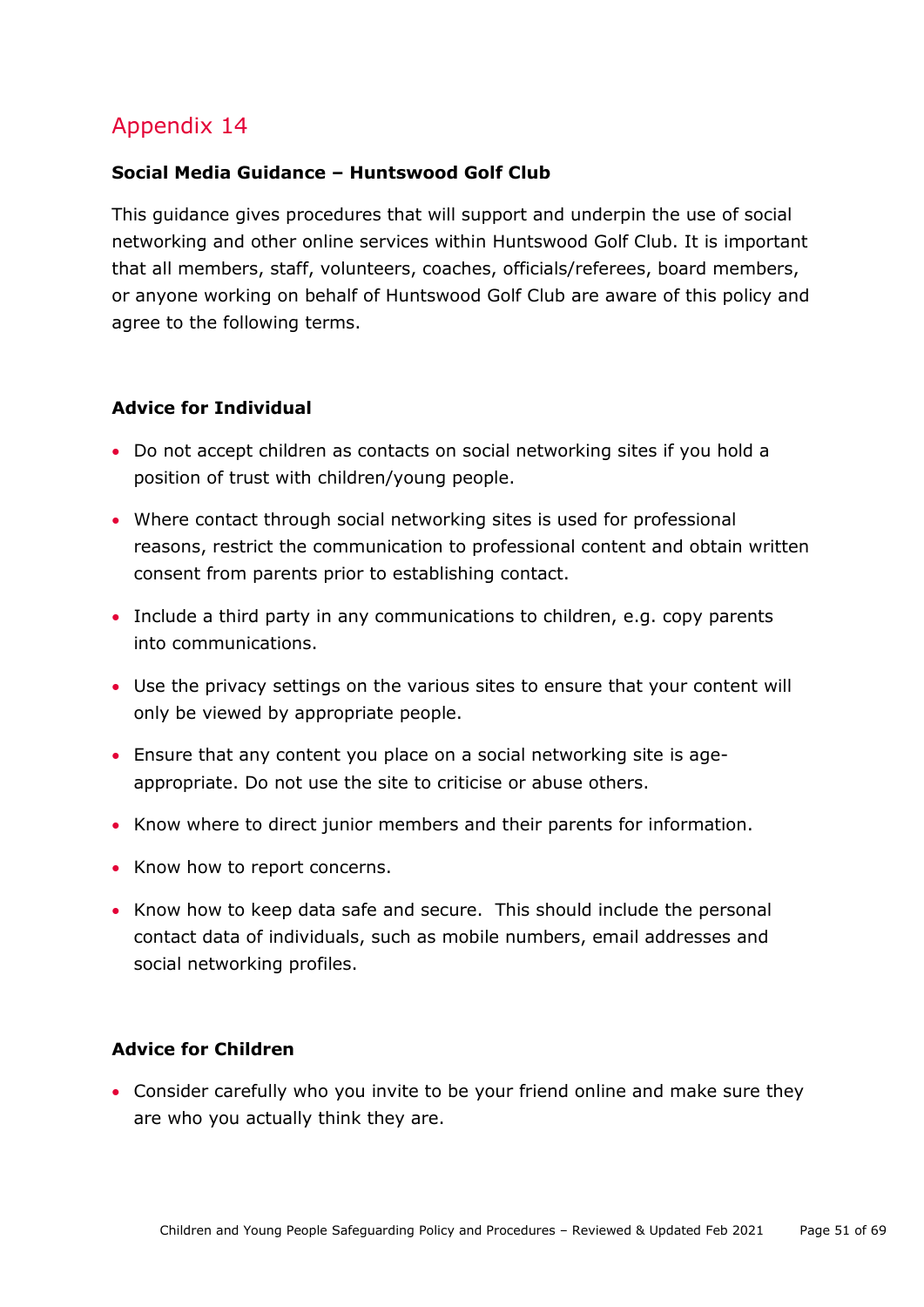- There are websites that offer advice about protecting yourself online, such as [www.ceop.gov.uk](http://www.ceop.gov.uk/) and [www.childnet.com](http://www.childnet.com/)
- Make sure you use privacy settings so that only friends can view your profile.
- Remember that anything you post on websites may be shared with people you don't know.
- Never post comments, photos, videos, etc., that may upset someone, that are untrue or that are hurtful. Think about whether you may regret posting the content at a later date.
- If you are worried or upset about something that's been posted about you, or by texts you receive from other juniors or adults involved with the club, raise this with your Club Welfare Officer. Alternatively contact your National Governing Body Lead Safeguarding Officer (England Golf 01526 351824). Do not suffer alone. You will be listened to and your concerns will be taken seriously.
- If you want to talk to someone anonymously, call Childline on 0800 1111, or contact them on the web at [www.childline.org.uk.](http://www.childline.org.uk/) You can also call the NSPCC on 0808 800 5000.

#### **Advice for Parents**

- Make yourself knowledgeable about social networking platforms and how they work.
- Go on the internet with your child and agree what sites are acceptable to visit. Regularly check that they are staying within the agreed limits.
- Encourage your child to talk to you about what they have been doing on the internet.
- Make sure they feel able to speak to you if they ever feel uncomfortable, upset or threatened by anything they see online.
- Encourage children to look out for each other when they're online. Explain that it's all part of staying safe and having fun together.
- Explain to children that it's not safe to reveal personal information, such as their name, address or phone number on the internet. Encourage them to use a cool nickname rather than their own name.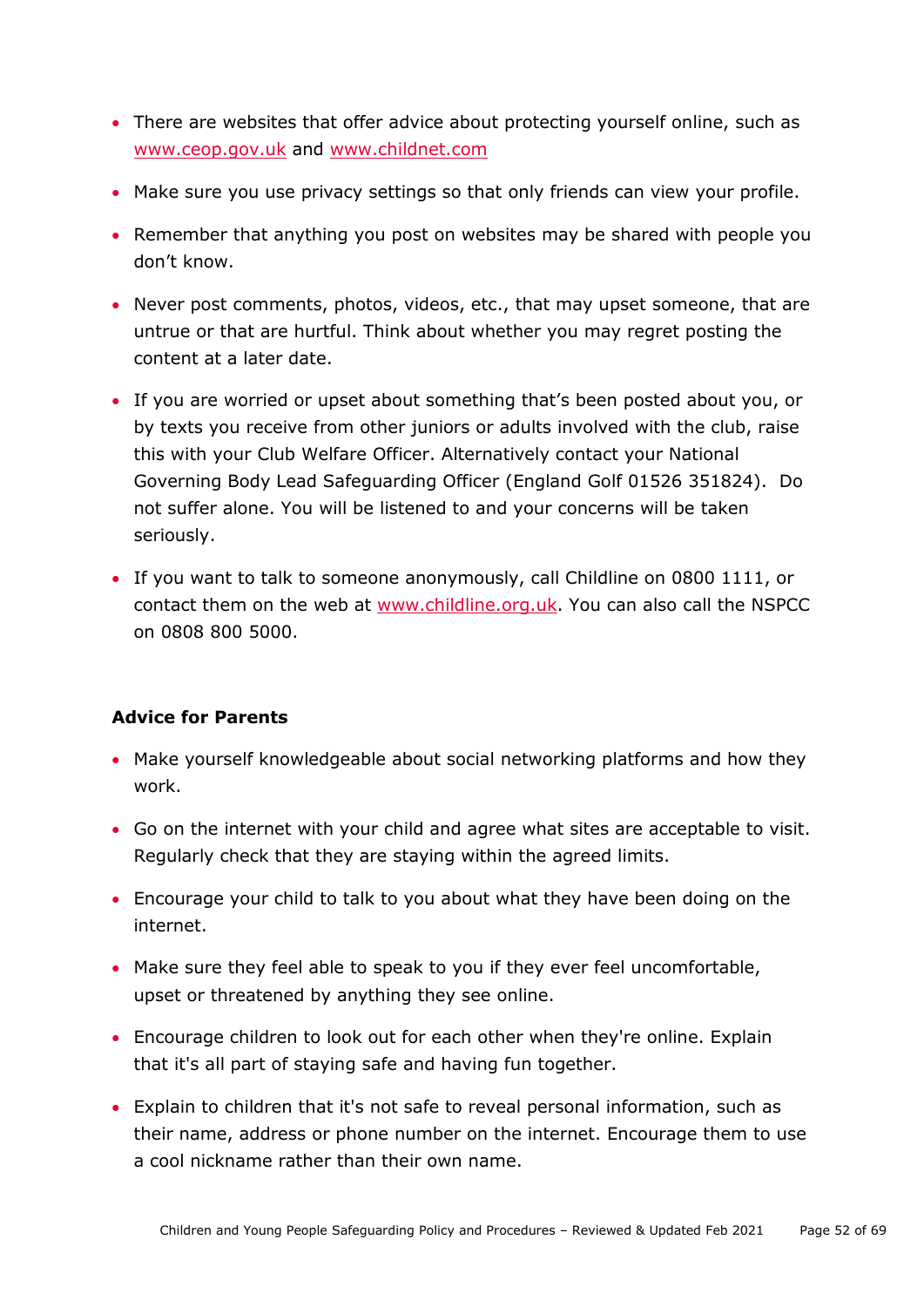Attachments and links in emails can contain viruses and may expose children and young people to inappropriate material. Teach children to only open attachments or click on links from people they know.

#### **Further Advice for Parents of Young Golfers**

- If you are concerned about any texts, social networking posts or any other use of communication technology by members of the golf club, volunteers or members of staff, raise this with the Club Welfare Officer. They will look into the matter and take appropriate action. Alternatively contact England Golf Lead Safeguarding Officer Tel 01526 351824.
- In addition to reporting concerns to England Golf (National Governing Body), you should immediately report possible online abuse to the Child Exploitation and Online Protection Centre (CEOP) or the police. Law enforcement agencies and the internet service provider may need to take urgent steps to locate a child and/or remove the content from the internet. Where a young person may be in immediate danger, dial 999.
- Do not post/send negative or critical comments or messages about other children in the club, staff or volunteers. If you have concerns about a person, these should be raised using appropriate channels within the club and not using social media.
- <span id="page-52-0"></span> If you wish to speak to an external organisation for advice, you can contact the NSPCC helpline on 0808 800 5000.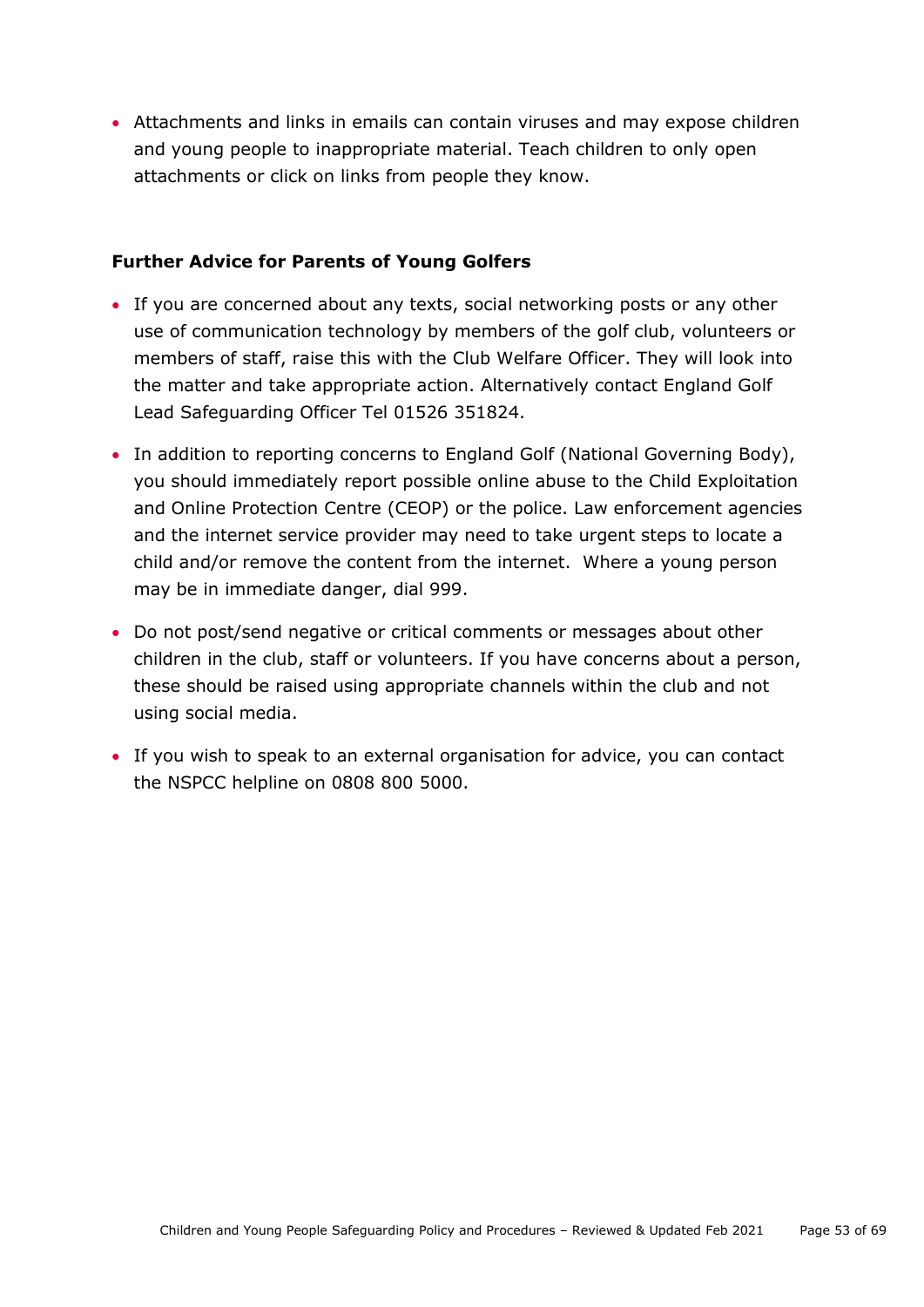### **Whistleblowing Policy – Huntswood Golf Club**

Safeguarding children, young people and adults at risk requires everyone to be committed to the highest possible standards of openness, integrity and accountability.

As a club, we are committed to encouraging and maintaining a culture where people feel able to raise a genuine safeguarding concern and are confident that it will be taken seriously.

You may be the first to recognise that something is wrong but feel that you cannot express your concerns as this may be disloyal to your colleagues or you may that you will be the victim of harassment or victimisation as a result.

Children, Young People and Adults at risk need someone like you to safeguard their welfare.

#### **What is whistle blowing?**

In the context of safeguarding, "whistle blowing" is when someone raises a concern about the well-being of a child or an adult at risk.

A whistle blower may be:

- a player;
- a volunteer;
- a coach;
- other member of staff;
- an official;
- a parent;
- a member of the public.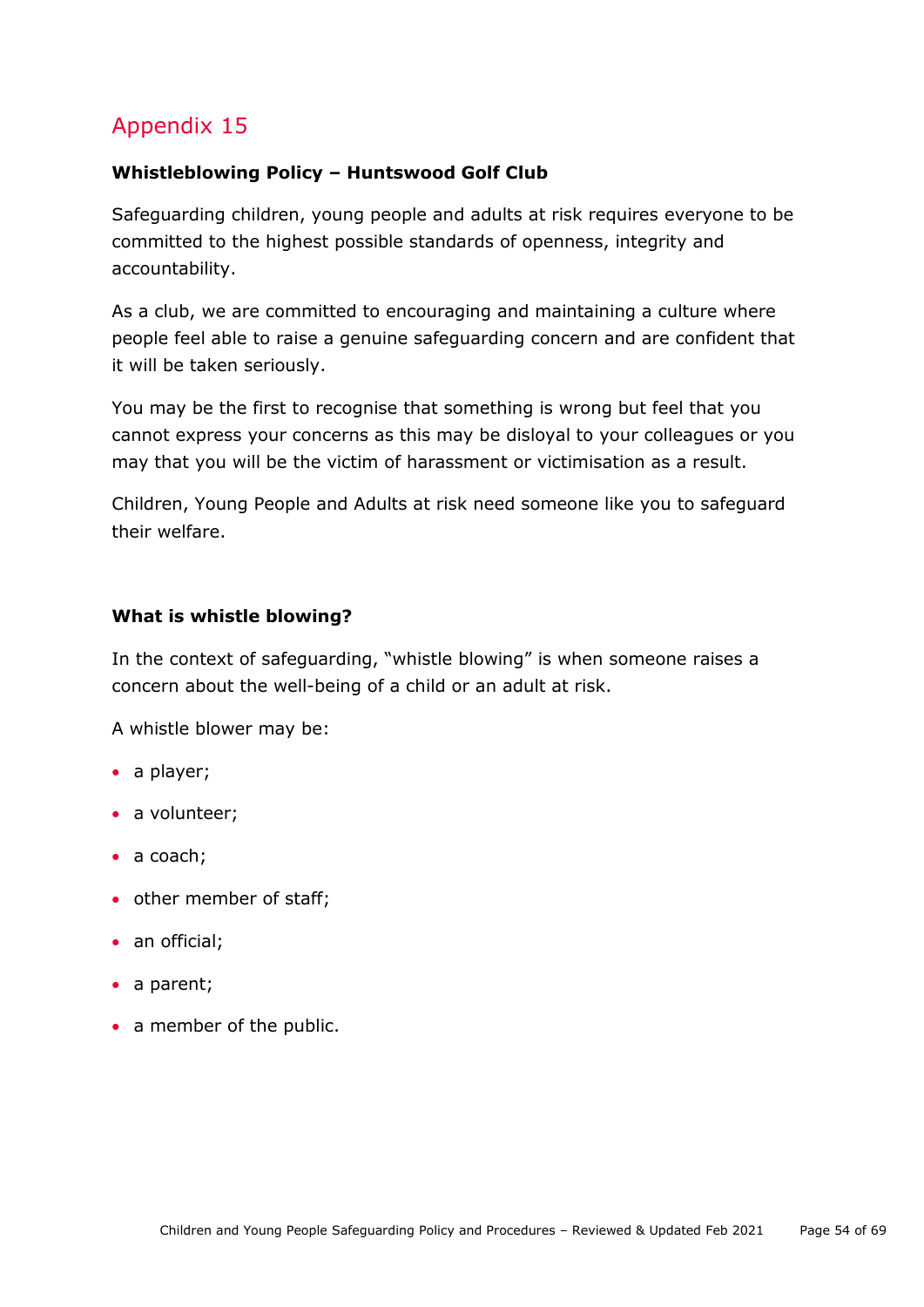### **Reasons for whistle blowing:**

Those involved in sport must acknowledge their individual responsibilities and bring matters of concern to the attention of the relevant people and/or agencies. Although this can be difficult it is particularly important where the welfare of children may be at risk.

Each individual has a responsibility for raising concerns about unacceptable practice or behaviour:

- To protect or reduce risk to others
- To prevent a problem from becoming worse or more widespread
- To prevent becoming implicated yourself

### **What prevents those individuals from whistle blowing:**

- Starting a chain of events that they have no control of
- Disrupting work or training
- Fear of getting it wrong or making a mistake
- Fear of repercussions
- Fear of damaging careers
- Fear of not being believed.

If a child or an adult at risk is in immediate danger or risk of harm, the police should be contacted by calling 999.

Where a child or an adult at risk is not in immediate danger the first person you should report your suspicion or allegation to is your Club Welfare Officer. If for any reason you cannot, or do not wish to report the matter to your Club Welfare Officer please contact the England Golf Lead Safeguarding Officer on 01526 351824 or email [safeguarding@englandgolf.org](mailto:safeguarding@englandgolf.org)

Alternatively you can contact the Local Authority Designated Officer (LADO) or the NSPCC on 0808 800 5000.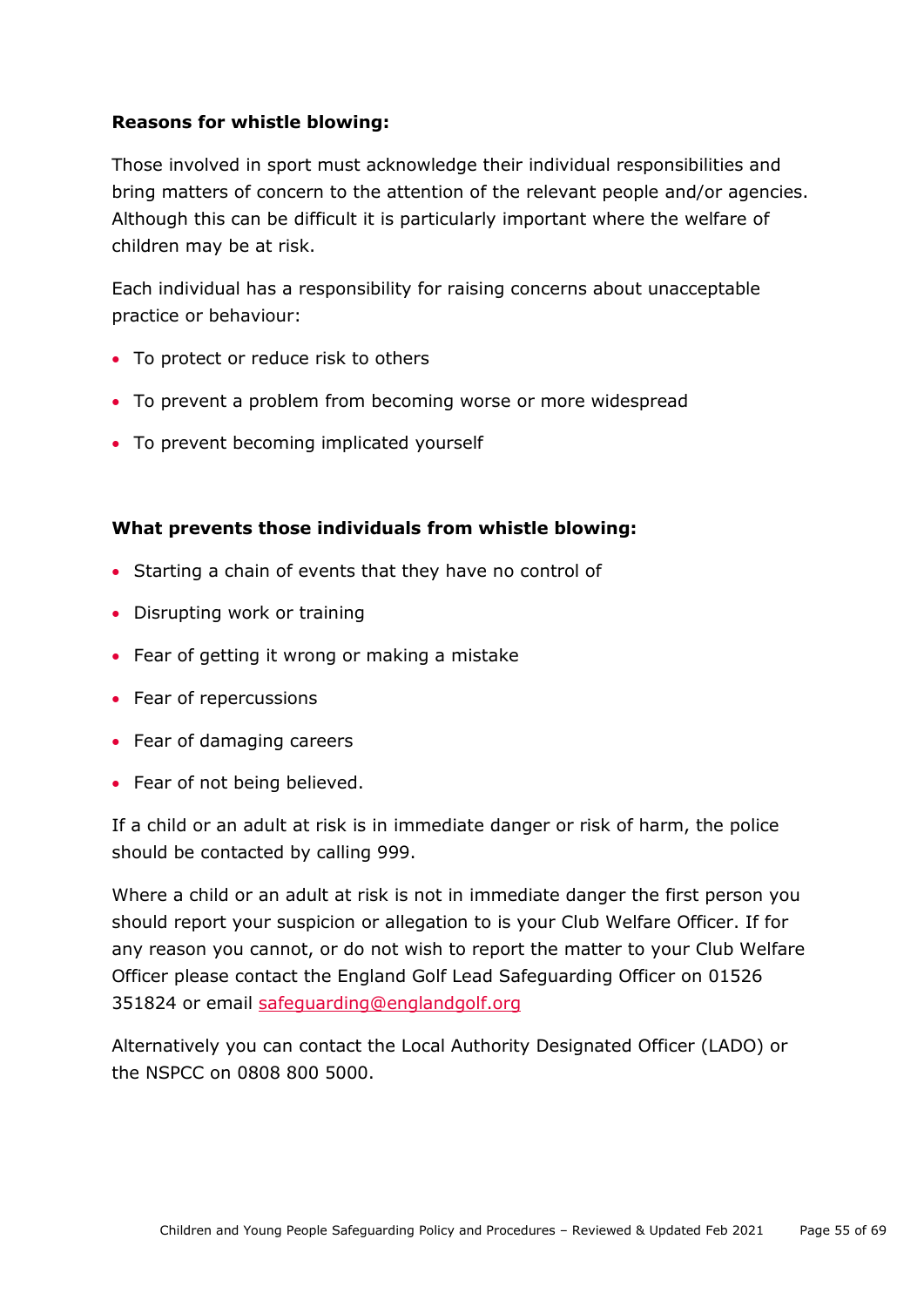### **Information to include when raising a concern**

The whistle blower should provide as much information as possible regarding the incident or circumstance which has given rise to the concern, including:

- their name and contact details (unless they wish to remain anonymous);
- names of individuals involved;
- date, time and location of incident/circumstance; and
- whether any witnesses were present.

Huntswood Golf Club assures that all involved will be treated fairly and that all concerns will be properly considered. In cases where suspicions prove to be unfounded, no action will be taken against those who report their concerns, provided they acted in good faith and without malicious intent.

#### **What happens next?**

- You should be given information on the nature and progress of any enquiries – this may vary depending on the nature and result of the investigations.
- All concerns will be treated in confidence. During the process of investigating the matter, every effort will be made to keep the identity of those raising the concern to the minimum number of individuals practicable.
- Your Club has a responsibility to protect you from harassment or victimisation
- No action will be taken against you if the concern proves to be unfounded and was raised in good faith
- Malicious allegations may be considered a disciplinary offence

The Public Interest Disclosure Act 1998 protects whistle blowers from victimisation, discipline or dismissal where they raise genuine concerns of misconduct or malpractice.

If the whistle blower does not believe that the concern has been dealt with appropriately and wishes to speak to someone outside the club or the England Golf Governance Department the NSPCC Whistleblowing advice line should be contacted on 0800 028 0285 or by emailing [help@nspcc.org.uk.](mailto:help@nspcc.org.uk)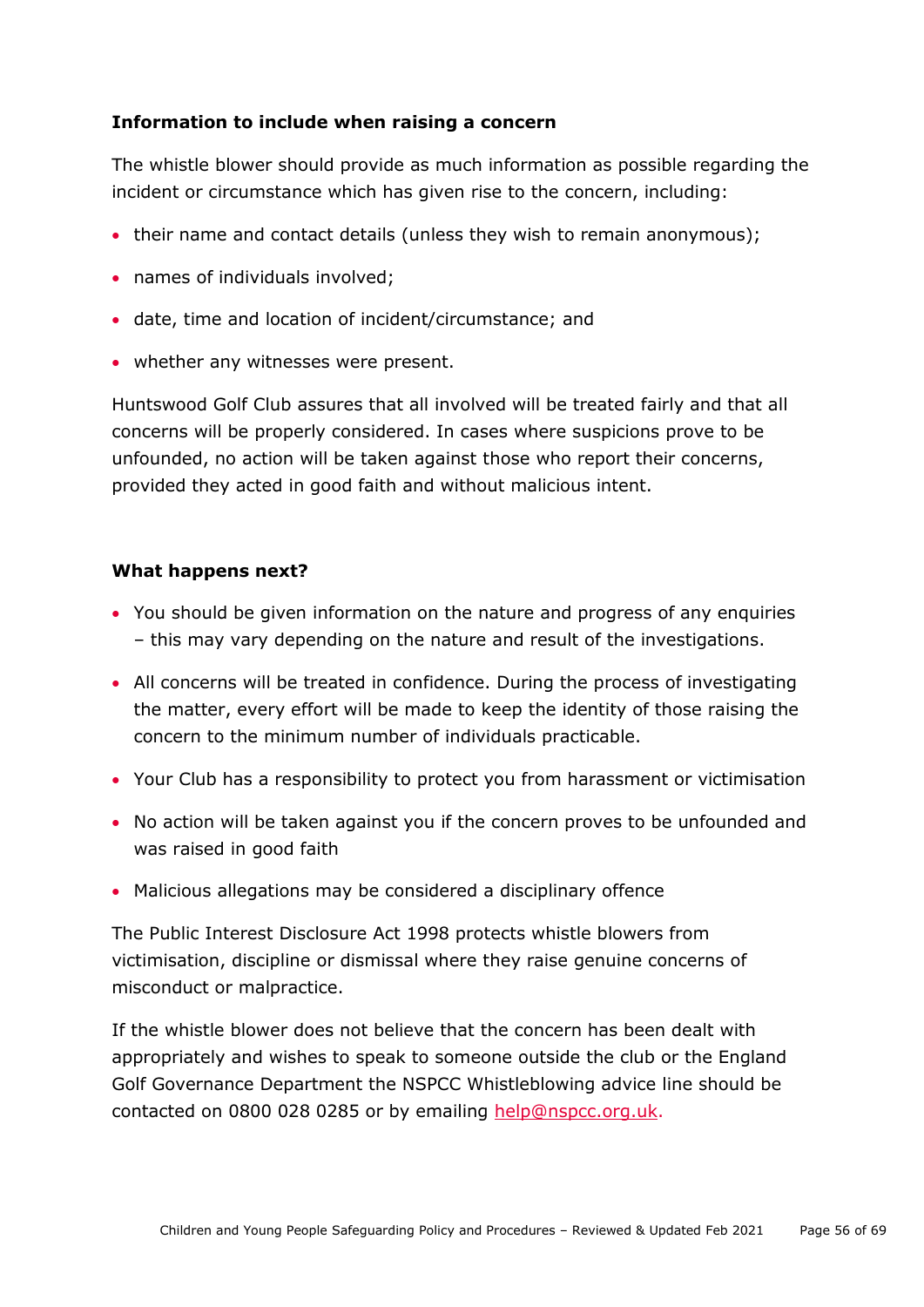### <span id="page-56-0"></span>England Golf DBS Flowchart



\* Regular is open to definition - it is suggested that annually would be insufficient but an argument for eligibility could be made if the individual does an acitivity once a month or a number of times over the summer period, for example.

\*\*Supervision must be 'reasonable in all the circumstances to ensure the protection of children'. It must be 'regular and day to day' (supervision must not be concentrated in first few weeks and then tail off). Supervision must be undertaken by someone who is in Regulated Activity themselves.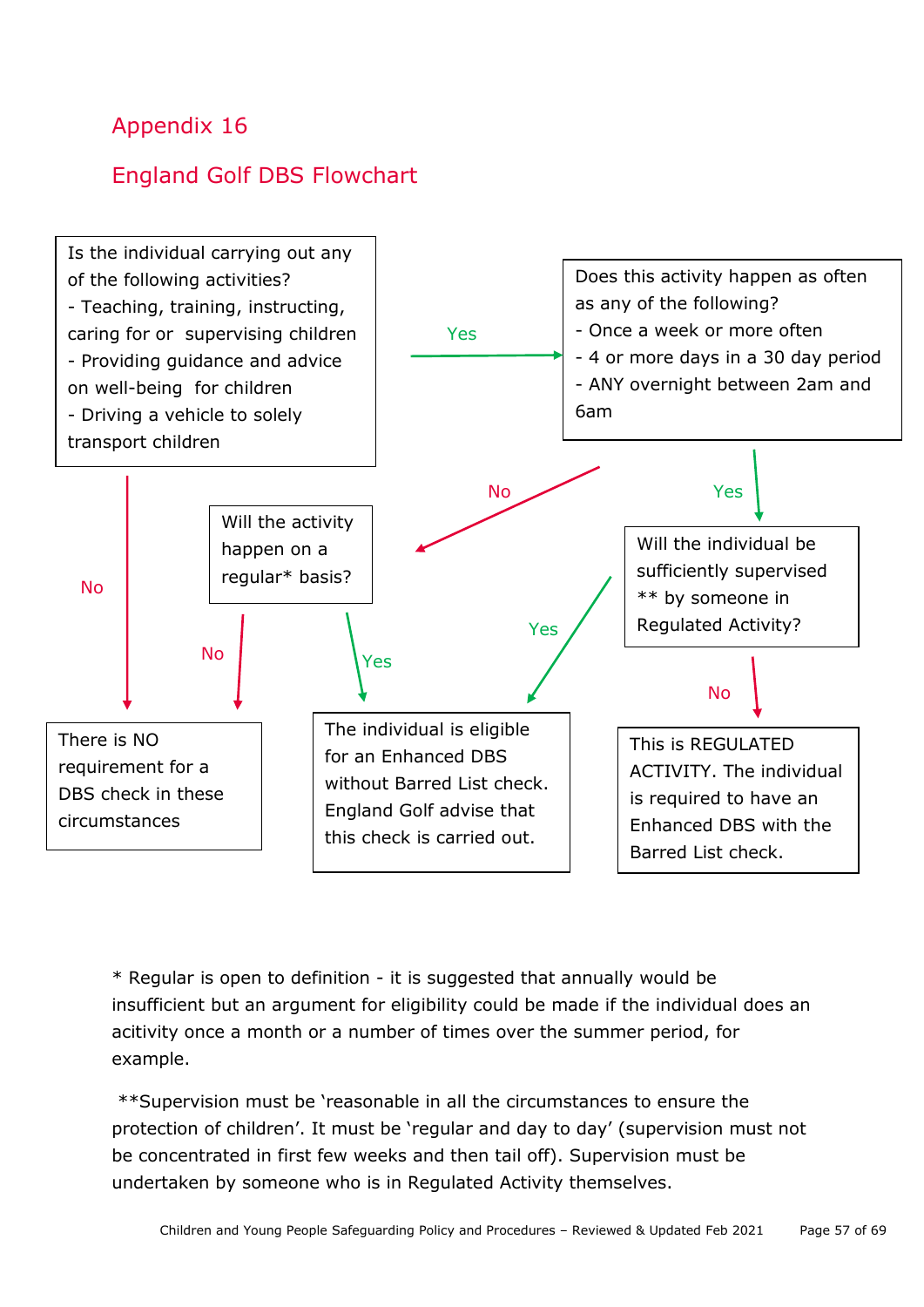### **Categories of child abuse**

### **Abuse can happen on any occasion or in any place where children and young people are present.**

Child abuse is any form of physical, emotional or sexual mistreatment or lack of care that leads to injury or harm. Children may be abused in a family or in an institutional or community setting by those known to them or, more rarely, by a stranger. Children can be abused by adults, either male or female, or by other children.

Safeguarding is defined as:

- Protecting children from maltreatment;
- Preventing impairment of children's health or development;
- Ensuring that children are growing up in circumstances consistent with the provision of safe and effective care; and
- Taking action to enable all children to have the best life chances.

Child Protection is the activity that is undertaken to protect specific children who are suffering or are likely to suffer significant harm.

There are 4 main types of abuse: neglect, physical abuse, sexual abuse and emotional abuse. Children and young people can also be harmed through poor practice and bullying within a sport setting.

**Neglect** is when adults consistently or repeatedly fail to meet a child's basic physical and/or psychological needs which could result in the serious impairment of the child's health or development e.g. failure to provide adequate food, shelter and clothing; failing to protect a child from physical harm or danger; or the failure to ensure access to appropriate medical care or treatment. It may also include refusal to give love, affection and attention.

Examples in sport could include a coach or supervisor repeatedly failing to ensure children are safe, exposing them to undue cold, heat or extreme weather conditions without ensuring adequate clothing or hydration; exposing them to unnecessary risk of injury e.g. by ignoring safe practice guidelines, failing to ensure the use of safety equipment, or by requiring young people to participate when injured or unwell.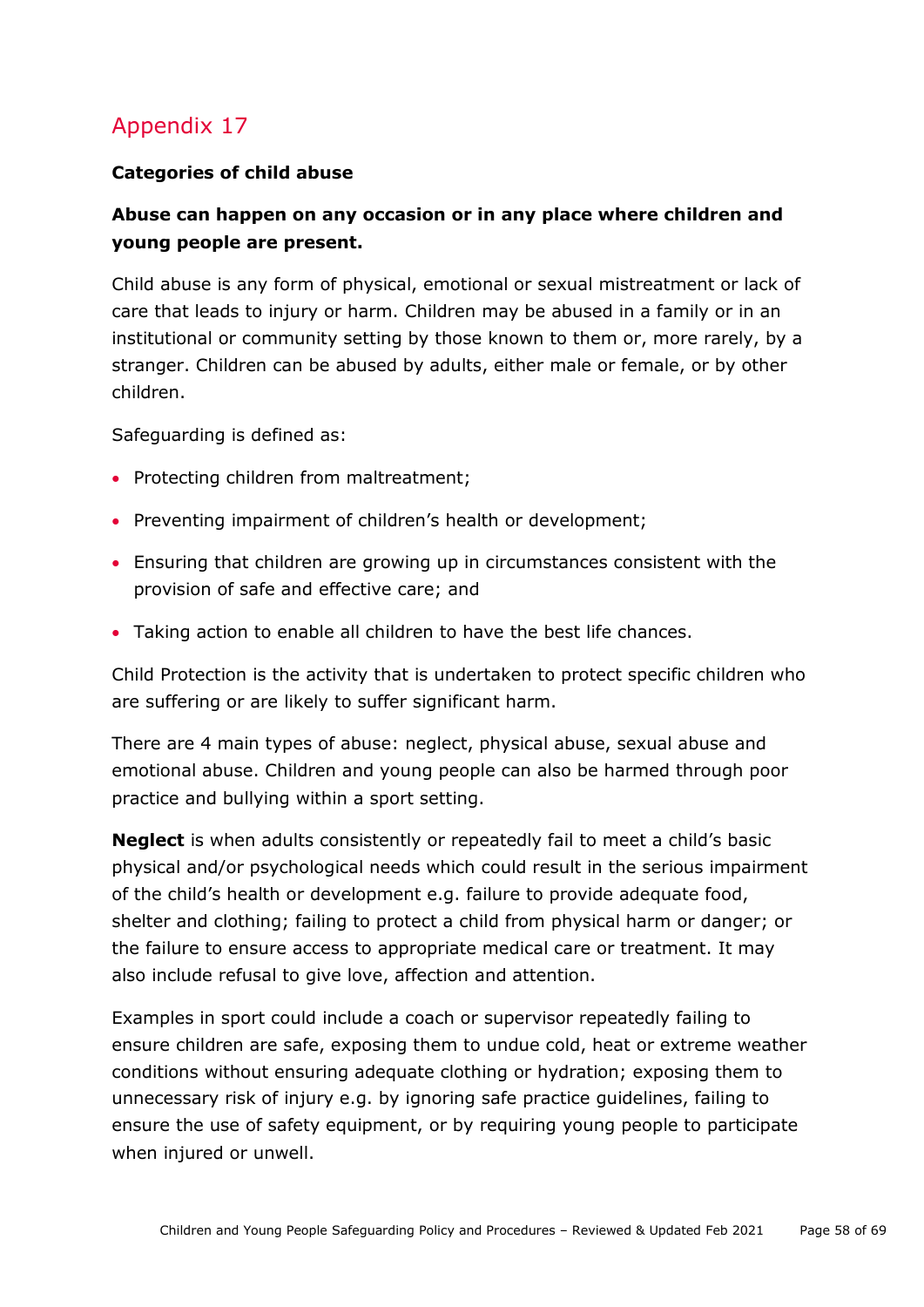**Physical abuse** is when someone physically hurts or injures children by hitting, shaking, throwing, poisoning, burning, biting, scalding, suffocating, drowning or otherwise causing harm. Physical harm may also be caused when a parent or carer feigns the symptoms of, or deliberately causes, ill health to a child whom they are looking after.

Examples in sport may be when the nature and intensity of training or competition exceeds the capacity of the child's immature and growing body; where coaches encourage the use of drugs or harmful substances to enhance performance or delay puberty; if athletes are required to participate when injured; or when sanctions used by coaches imposed involve inflicting pain.

**Sexual abuse** is where children and young people are abused by adults (both male and female) or other children who use them to meet their own sexual needs. This could include full sexual intercourse, masturbation, oral sex, anal intercourse, kissing and sexual fondling. Showing children pornographic material (books, videos, pictures) or taking pornographic images of them are also forms of sexual abuse.

Sexual abusers groom children, protective adults and clubs/organisations in order to create opportunities to abuse and reduce the likelihood of being reported.

Examples in sport may include coaching techniques involving physical contact with children creating situations where sexual abuse can be disguised and may therefore go unnoticed. The power and authority of, or dependence on, the coach if misused, may also lead to abusive situations developing. Contacts made within sport and pursued e.g. through texts, Facebook or Twitter have been used to groom children for abuse.

**Child Sexual Exploitation** is a form of child sexual abuse. It occurs where an individual or group takes advantage of an imbalance of power to coerce, manipulate or deceive a child or young person under the age of 18 into sexual activity

(a) in exchange for something the victim needs or wants, and/or

(b) for the financial advantage or increased status of the perpetrator or facilitator.

The victim may have been sexually exploited even if the sexual activity appears consensual. Child sexual exploitation does not always involve physical contact; it can also occur through the use of technology.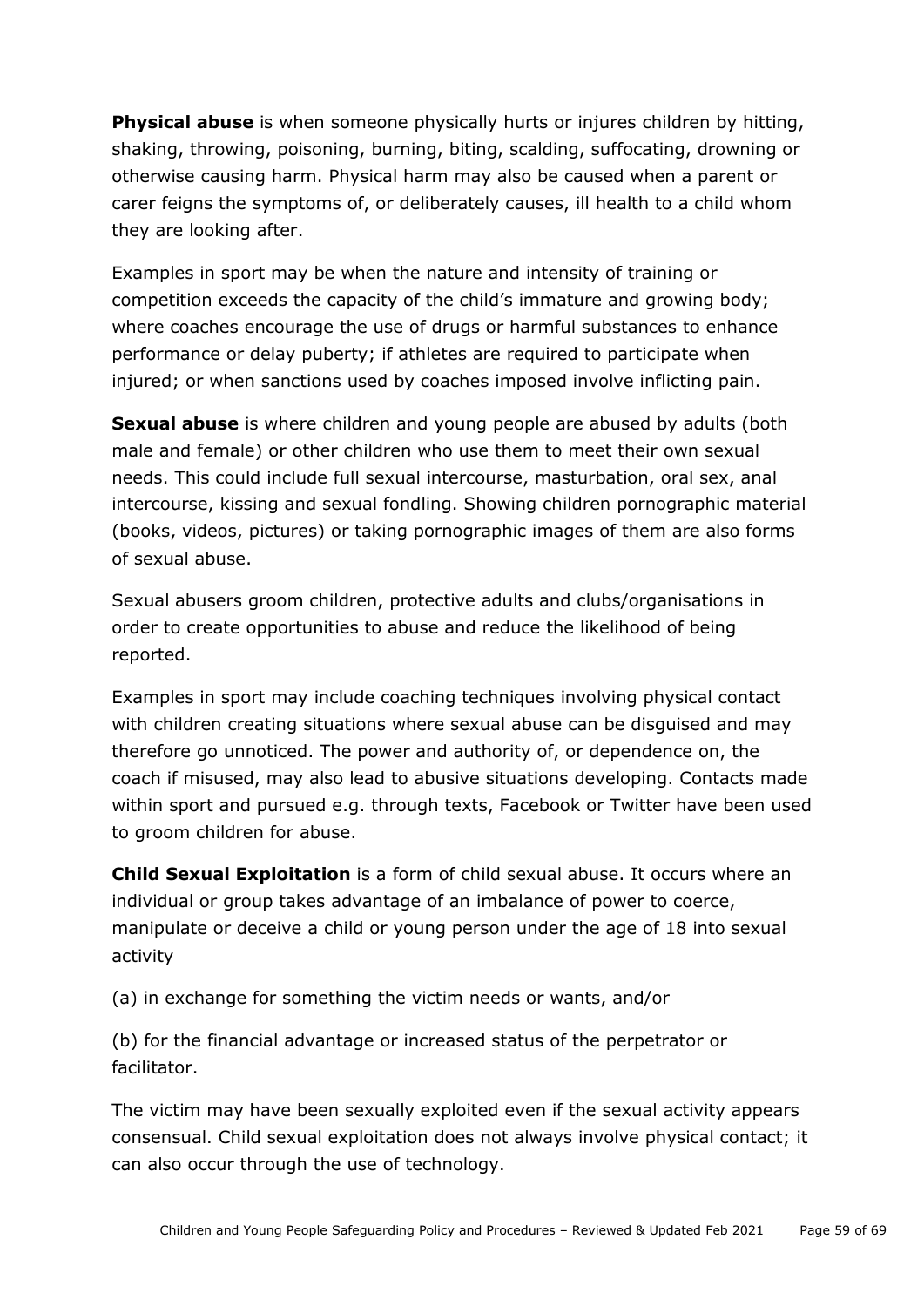**Emotional abuse** is the persistent emotional ill-treatment of a child so as to cause severe and persistent adverse effects on the child's emotional development. It may involve conveying to children that they are worthless or unloved, inadequate, or valued only insofar as they meet the needs of another person.

It may feature age or developmentally inappropriate expectations being imposed on children or even the over protection of a child. It may involve causing children to feel frightened or in danger by being constantly shouted at, threatened or taunted which may make the child very nervous and withdrawn. Some level of emotional abuse is involved in all types of ill-treatment of a child.

<span id="page-59-0"></span>Examples in sport may include children who are subjected to constant criticism, name-calling, sarcasm, bullying, racism or pressure to perform to unrealistically high expectations; or when their value or worth is dependent on sporting success or achievement.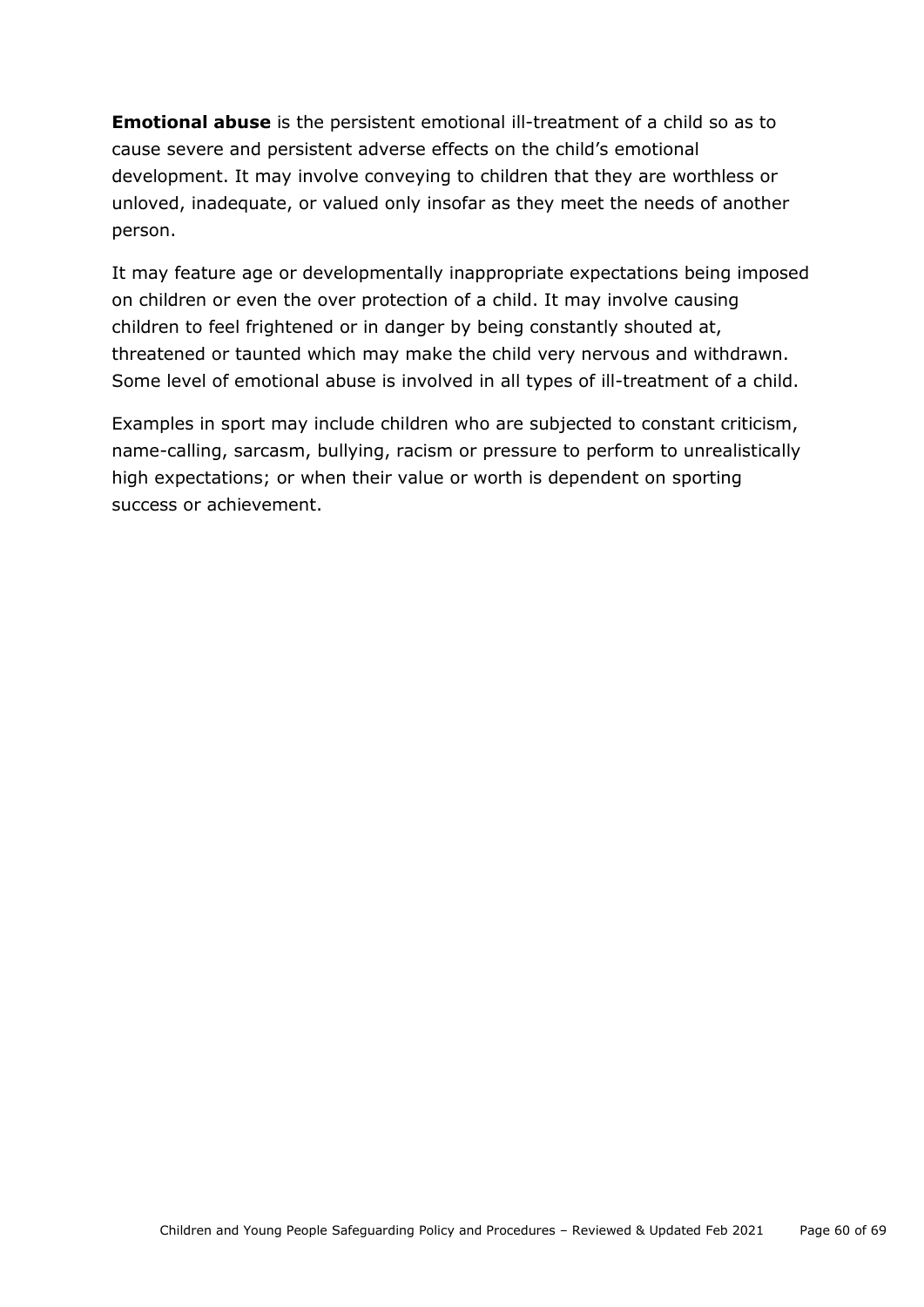Please add a picture of your CWO, so they are easily identifiable, as well as their name, contact information and a short summary about them. You can download this editable poster from our website [here.](https://www.englandgolf.org/download/club-welfare-officer-editable-poster/)

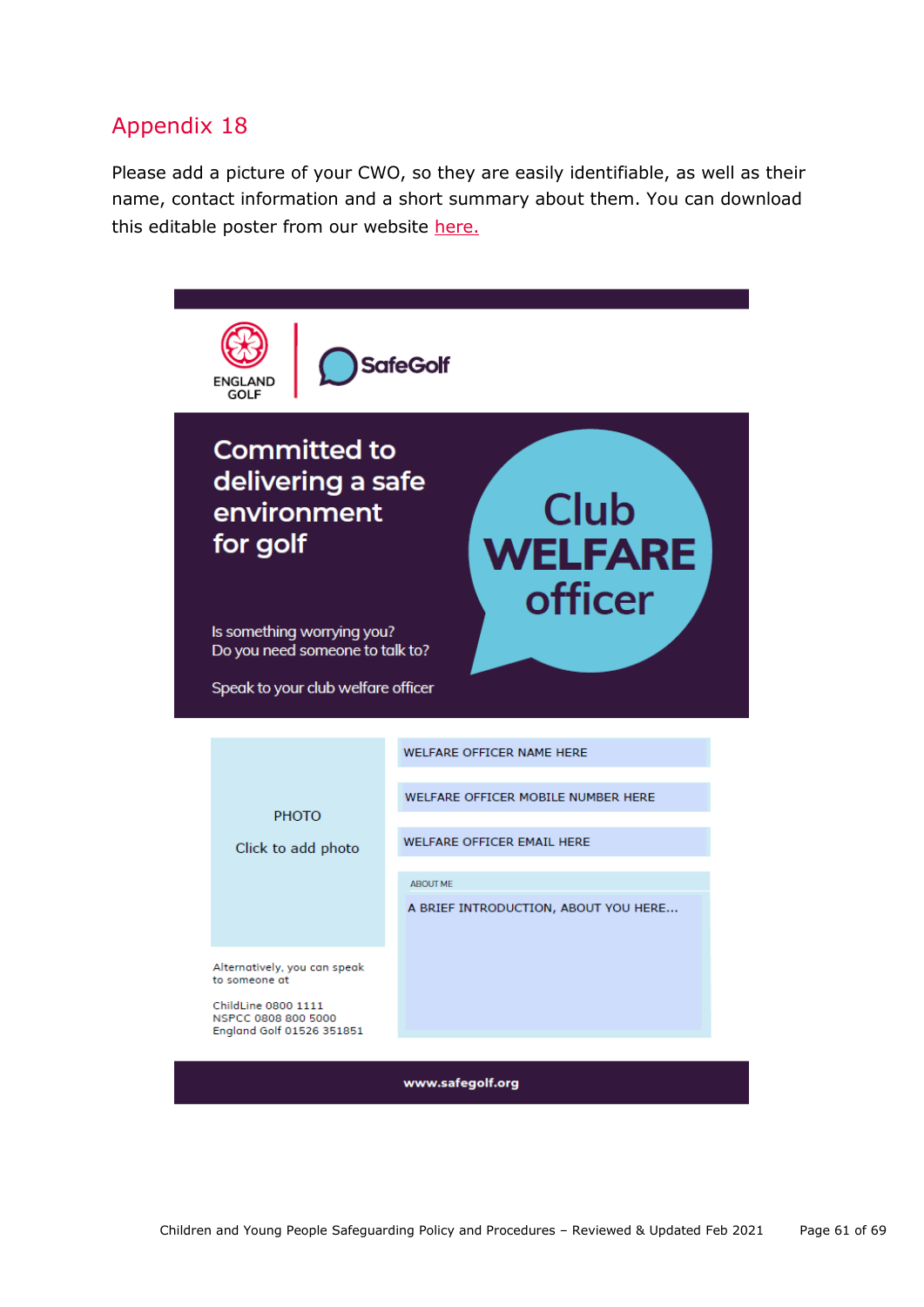### <span id="page-61-0"></span>**Huntswood Golf Club**

*The purpose of this document is to make all Club members aware of their safeguarding responsibility, identify particular areas of the Safeguarding Policy that they should be aware of and give some guidance on reporting procedures if a concern is identified. A club may choose to display this on a notice board or give a copy to all new/existing members.* 

### **Safeguarding Children and Young People – A Short Guide for Club Members**

Huntswood Golf Club is committed to ensure that the sport of golf is one within which children and young people involved can thrive and flourish in a safe environment and that all children, young people and adults at risk have a fun, safe and positive experience when playing golf.

Huntswood Golf Club is an affiliated member of England Golf and follows the England Golf Safeguarding Children and Young People Policy and procedures.

You might be thinking "**What has safeguarding got to do with me?"**

Government guidance makes it clear that 'Safeguarding is everyone's responsibility'.

Anyone who has a negative experience of sport at a young age is less likely to become a regular long-term participant. It's important for the future of your club and the sport as a whole that children and young people have an enjoyable experience.

### **All club members have a part to play in making that happen.**

All adults should contribute to the club meeting its overall duty of care, be aware of our club's safeguarding policy, and know what to do if they are concerned about a young person.

Huntswood Golf Club asks our members to

### **Familiarise yourself with the Huntswood Golf Club Safeguarding Policy.**

*The full copy of the Huntswood Golf Club Safeguarding Children and Young People Policy is available on our website [www.huntswoodgolf.com](http://www.huntswoodgolf.com/)*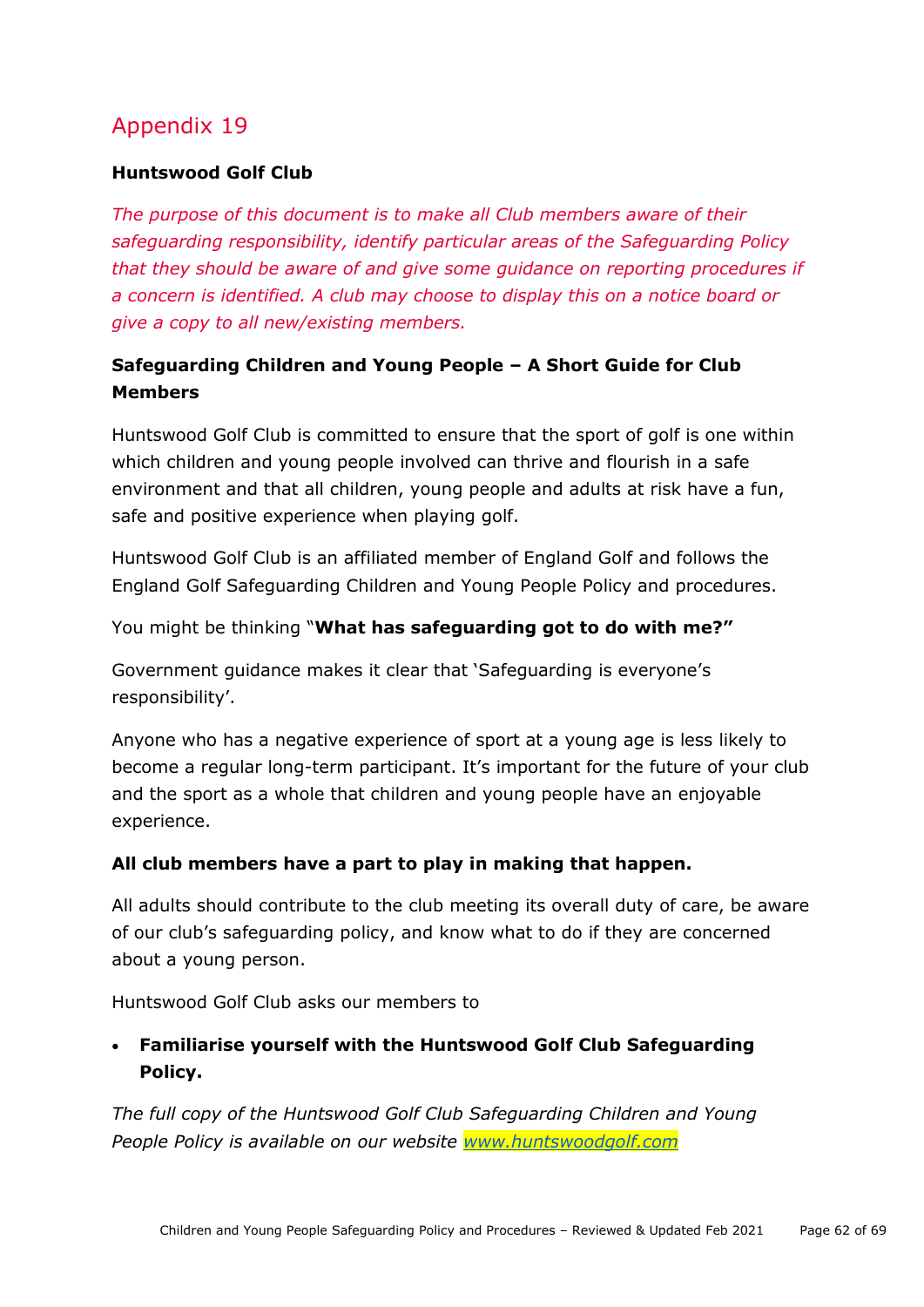In particular familiarise yourself with:

### **1. Huntswood Golf Club Codes of Conduct**

Adults should always be aware that age related differences exist and conduct themselves in a manner that both recognises this and prioritises the welfare of children and young people.

### **2. Anti-Bullying Policy**

Huntswood Golf Club believe that every effort must be made to eradicate bullying in all its forms. The Club will not tolerate bullying in any of its forms during club matches, competitions, coaching or at any other time while at the club.

### **3. Transport Policy**

The club believes it is primarily the responsibility of parents/carers to transport their child/children to and from events.

### **4. Changing Room Policy**

The changing rooms are used by all members & visitors. Wherever possible adults will avoid changing or showering at the same time as children but parents will be made aware that with limited changing room space there will be occasions when adults and children may need to share the facilities. Where a parent/carer does not consent to their child accessing the changing rooms, it is their responsibility to either supervise the child while in the changing rooms or ensure that they do not use them.

#### **5. Photography, Videoing and the use of Social Media Policies**

*Think very carefully before contacting a young person via mobile phone, e-mail or social media.* 

*Do not accept children as contacts on social networking sites if you hold a position of trust with children/young people.*

*In general stick to group communications, copy the communication to a parent and only communicate about organisational matters.*

#### **What should I do if I'm concerned about a child or young person?**

A concern may involve the behaviour of an adult towards a child at the club, or something that has happened to the child outside the club.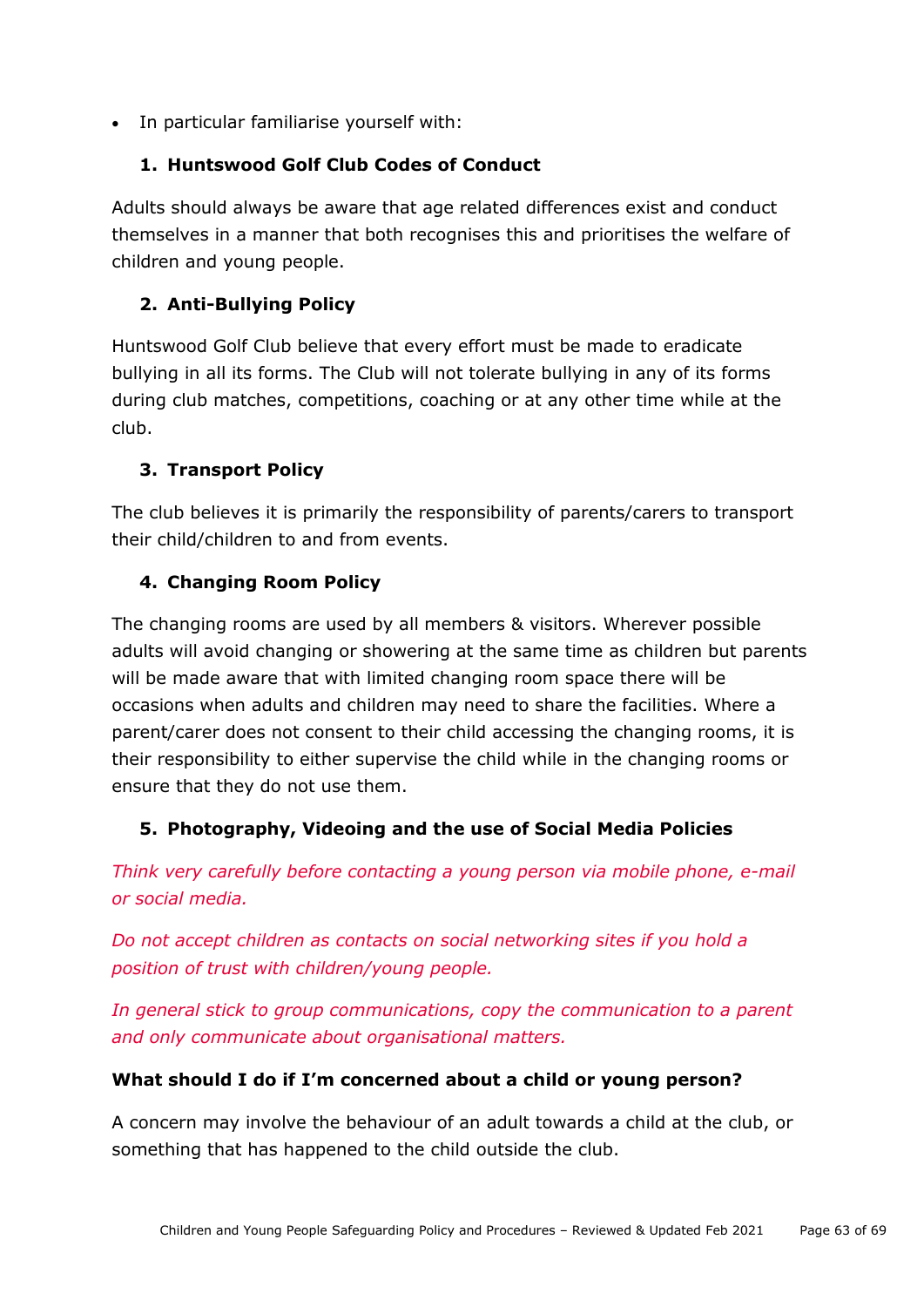Children and young people may confide in adults they trust, in a place where they feel comfortable.

An allegation may range from verbal bullying, to inappropriate contact online, to neglect or emotional abuse, to physical or sexual abuse.

If you are concerned about a child, it is not your responsibility to investigate further, but it is your responsibility to act on your concerns and share them.

Pass the information to Huntswood Golf Club Welfare Officer who will follow the club's Safeguarding procedures.

Name: Beverley Smith

Email Address: bevsmith17@yahoo.co.uk

Telephone Number: 07720 614945

If you believe the child is at immediate risk of harm, call the Police.

Other useful contacts:

<span id="page-63-0"></span>NSPCC 24-hour helpline Tel: 0808 800 5000 | England Golf Lead Safeguarding Officer 01526 351824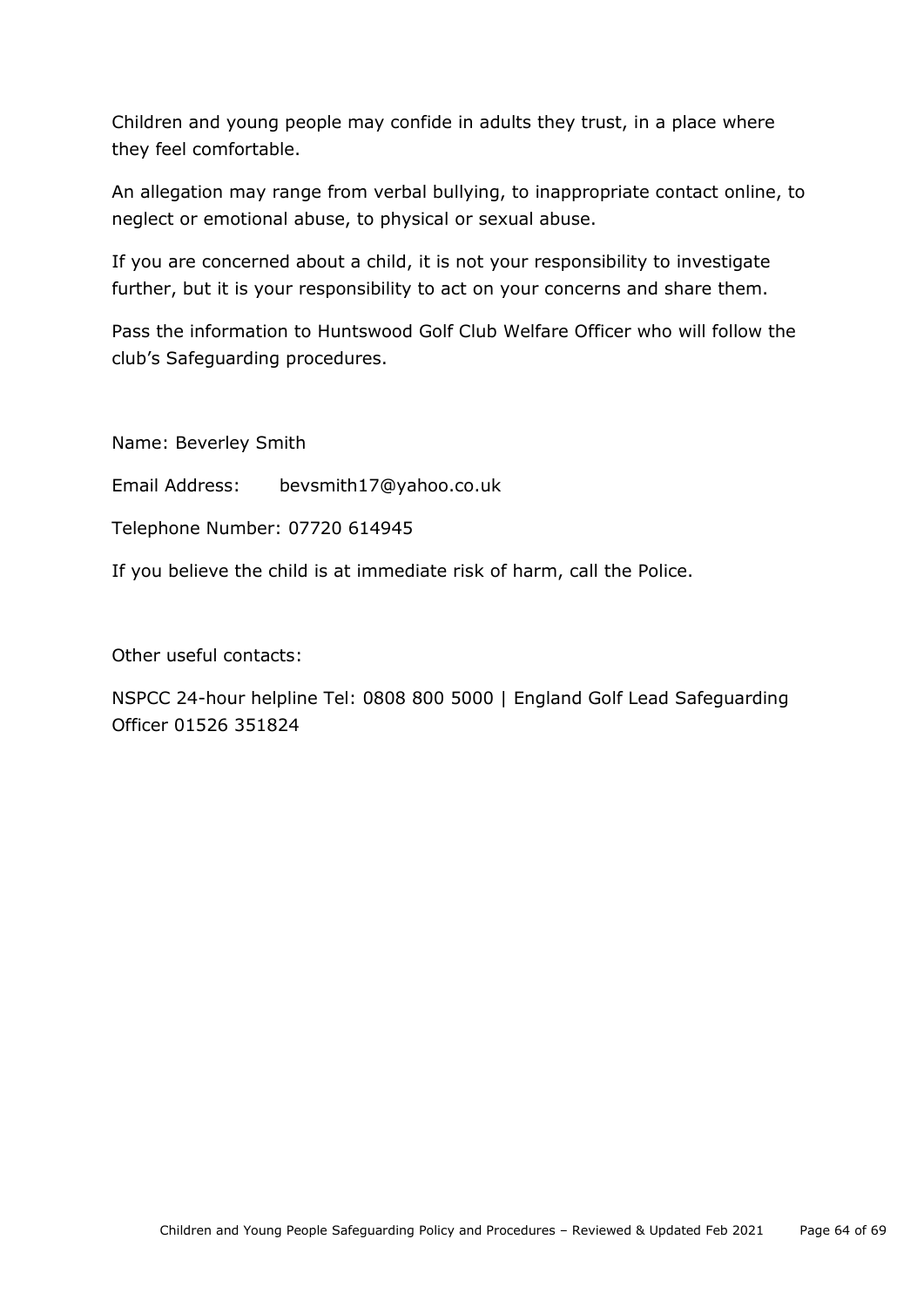### **Photography Policy – Huntswood Golf Club**

Whilst Huntswood Golf Club does not seek to prohibit those with a legitimate interest in filming or photographing children participating in sporting activities it recognises that such activity should take place within an appropriate policy framework.

This policy applies at any Huntswood Golf Club event at which children under the age of 18 are participating.

### **Policy**

The Huntswood Golf Club policy is as follows;

The welfare of children taking part in golf is paramount.

Children and their parents/carers and/or Huntswood Golf Club should have control over the images taken of children at Huntswood Golf Club events.

The golfing activity should not be misused purely for the purpose of obtaining images of children.

Images should not be sexual or exploitative in nature or open to misinterpretation and misuse.

The identity of children in a published image should be protected so as not to make the children vulnerable. (If the name of an individual golfer is published with their photograph to celebrate an achievement other personal contact details should never accompany the picture).

### **Procedure**

### **Official/professional photographers and those using 'professional' equipment**

Huntswood Golf Club requires that anyone wishing to take photographic or video images, at any Huntswood Golf Club event at which children under the age of 18 are participating, in an official or professional capacity or using 'professional' camera or video equipment registers their details with the Huntswood Golf Club Championship Office. This must be done before carrying out any such activity on the golf course (including the practice ground) or surrounding area or in the clubhouse.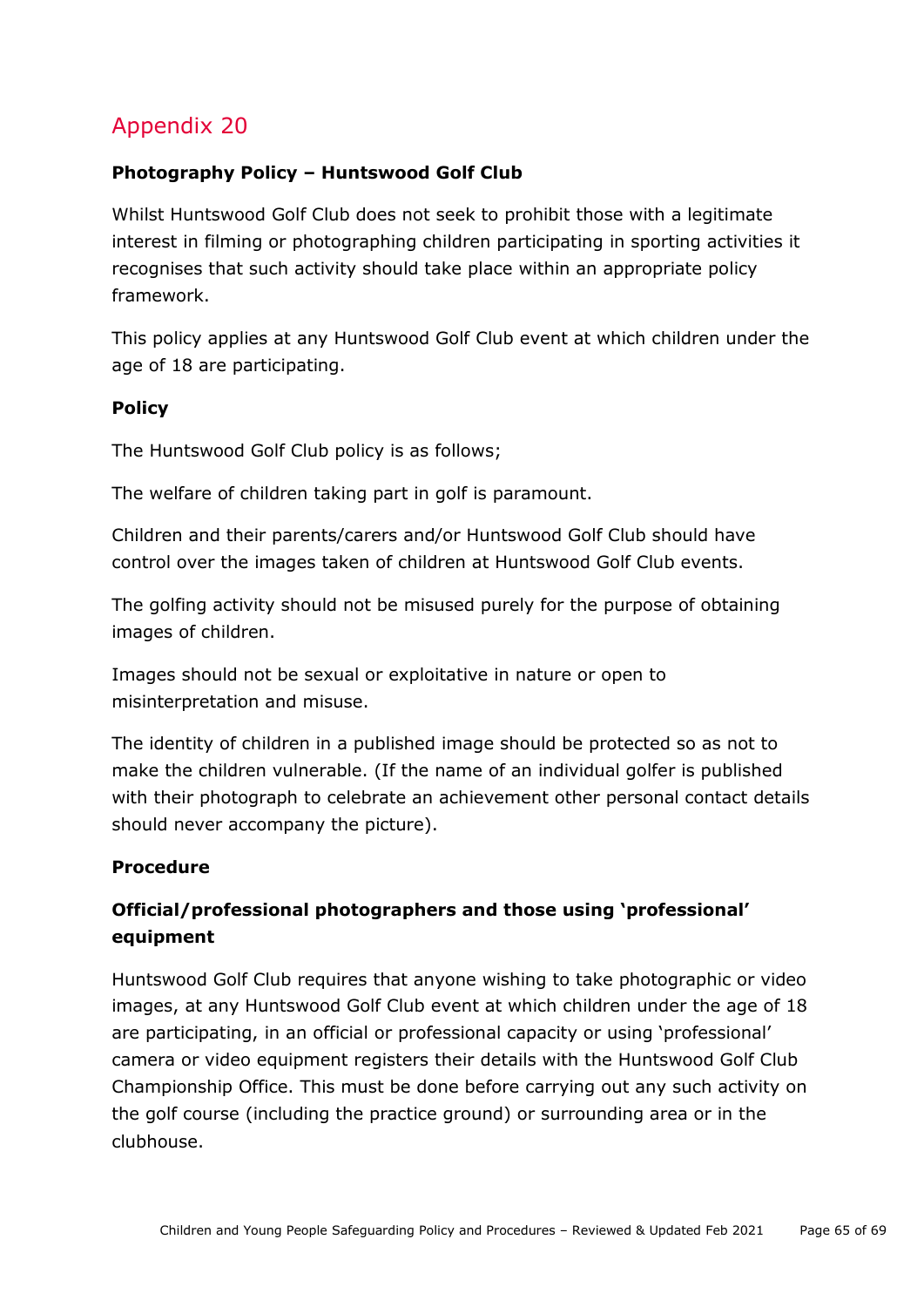Once registered an identification label will be issued as confirmation of registration. Anyone found using photographic or video equipment without an appropriate identification label will be questioned.

Huntswood Golf Club reserves the right to refuse to grant permission to take photographic or video images if it sees fit.

Photographers must obtain consent from parents to take and use their child's image.

### **Parents/carers/family members of competitors**

Parents, carers and family members taking occasional informal photographs with mobile devices of their own child, ward or family member at a Huntswood Golf Club event do not need to register their details with Huntswood Golf Club.

If such photographs include other children (eg at a prize presentation) they should not be publicly displayed or published on social media unless the prior permission of the parents/carers of all the children in the photographs has been obtained.

### **Concerns**

If competitors or parents have any concerns they should raise them by contacting the Huntswood Golf Club Championship Office immediately.

Huntswood Golf Club will notify the relevant authorities should it have any doubts as to the authenticity of any individual taking photographs.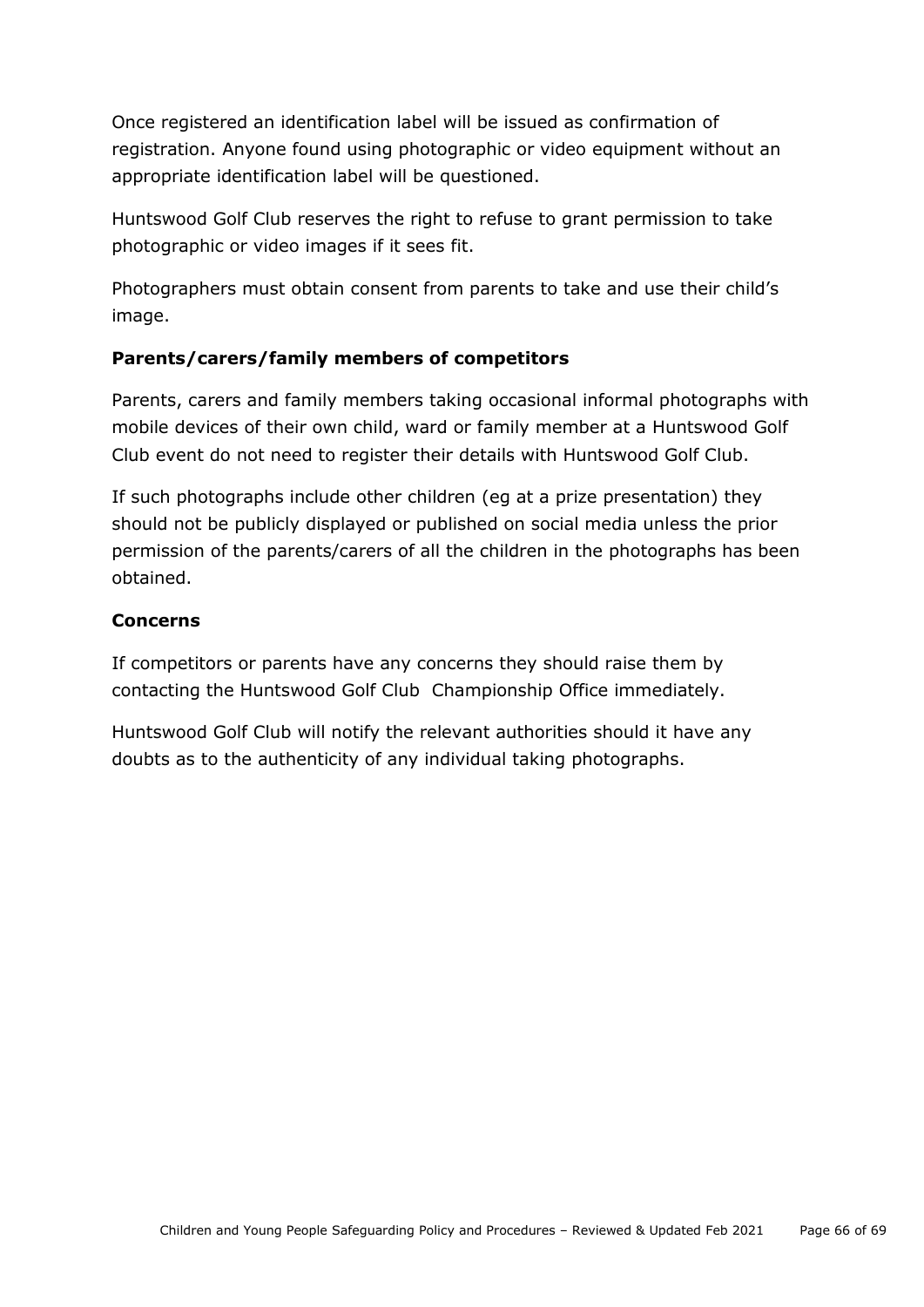### <span id="page-66-0"></span>**Anti-bullying policy – Huntswood Golf Club**

#### **Huntswood Golf Club will:**

- recognise its duty of care and responsibility to safeguard all participants from harm
- promote and implement this anti-bullying policy in addition to our safeguarding policy and procedures
- seek to ensure that bullying behaviour is not accepted or condoned
- require all members of Huntswood Golf Club to be given information about, and sign up to, this policy
- take action to investigate and respond to any alleged incidents of bullying
- encourage and facilitate children and young people to play an active part in developing and adopting a code of conduct to address bullying
- ensure that staff, volunteers and coaches are given access to information, guidance and/or training on bullying.

#### **Each participant, coach, volunteer or official will:**

- respect every child's need for, and rights to, a play environment where safety, security, praise, recognition and opportunity for taking responsibility are available
- respect the feelings and views of others
- recognise that everyone is important and that our differences make each of us special and should be valued
- show appreciation of others by acknowledging individual qualities, contributions and progress
- be committed to the early identification of bullying, and prompt and collective action to deal with it
- ensure safety by having rules and practices carefully explained and displayed for all to see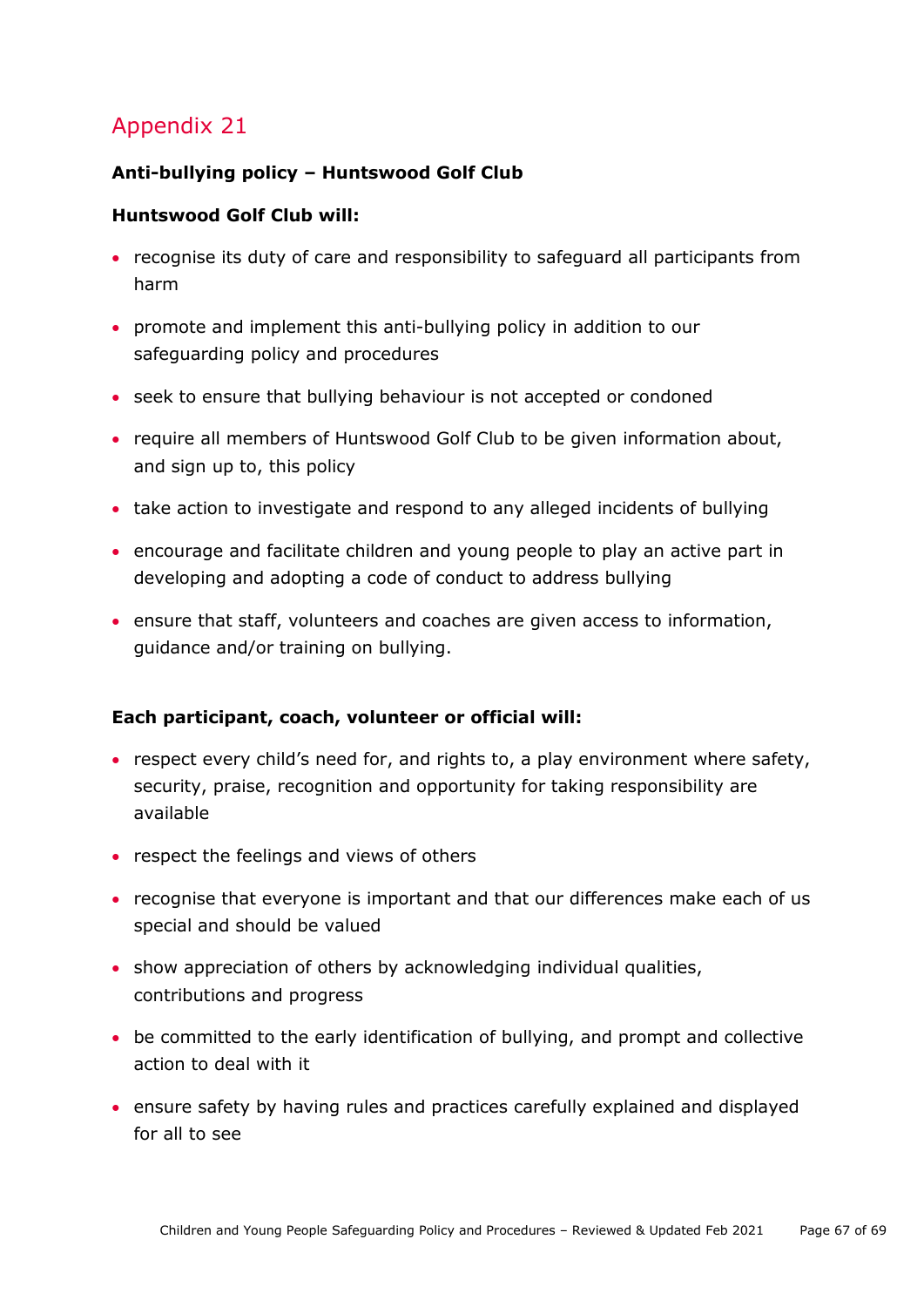• report incidents of bullying they see  $-$  by doing nothing you are condoning bullying.

### **Bullying**

- all forms of bullying will be addressed
- everybody in Huntswood Golf Club has a responsibility to work together to stop bullying
- bullying can include online as well as offline behaviour
- bullying can include:
	- physical pushing, kicking, hitting, pinching etc.
	- name calling, sarcasm, spreading rumours, persistent teasing and emotional torment through ridicule, humiliation or the continual ignoring of individuals
	- posting of derogatory or abusive comments, videos or images on social network sites
	- racial taunts, graffiti, gestures, sectarianism sexual comments, suggestions or behaviour
	- unwanted physical contact
- children with a disability, from ethnic minorities, young people who are gay or lesbian, or those with learning difficulties are more vulnerable to this form of abuse and are more likely to be targeted.

#### **Support to the child**

- children should know who will listen to and support them
- systems should be established to open the door to children wishing to talk about bullying or any other issue that affects them
- potential barriers to talking (including those associated with a child's disability or impairment) need to be identified and addressed at the outset to enable children to approach adults for help
- children should have access to helpline numbers
- anyone who reports an incident of bullying will be listened to carefully and be supported